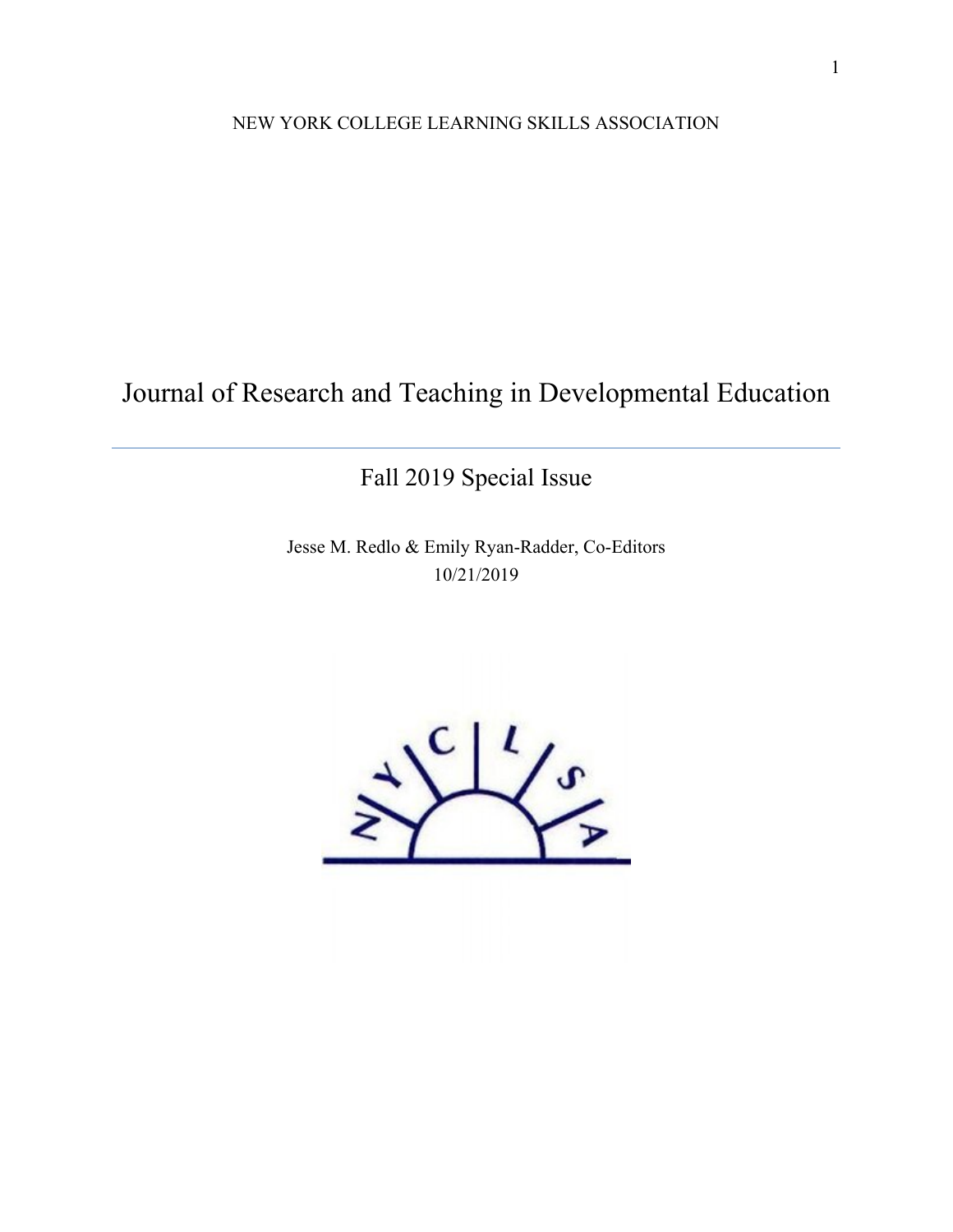# Table of Contents

| A Note from the Editor: Shifting Gears in the Developmental Education Landscape 5      |  |
|----------------------------------------------------------------------------------------|--|
| Spelling Counts: The Educational Gatekeeping Role of Grading Rubrics and Spell Check   |  |
|                                                                                        |  |
| Meaningful Teaching and Learning: My StatLab and StatCrunch. The Value of MyStatLab to |  |
|                                                                                        |  |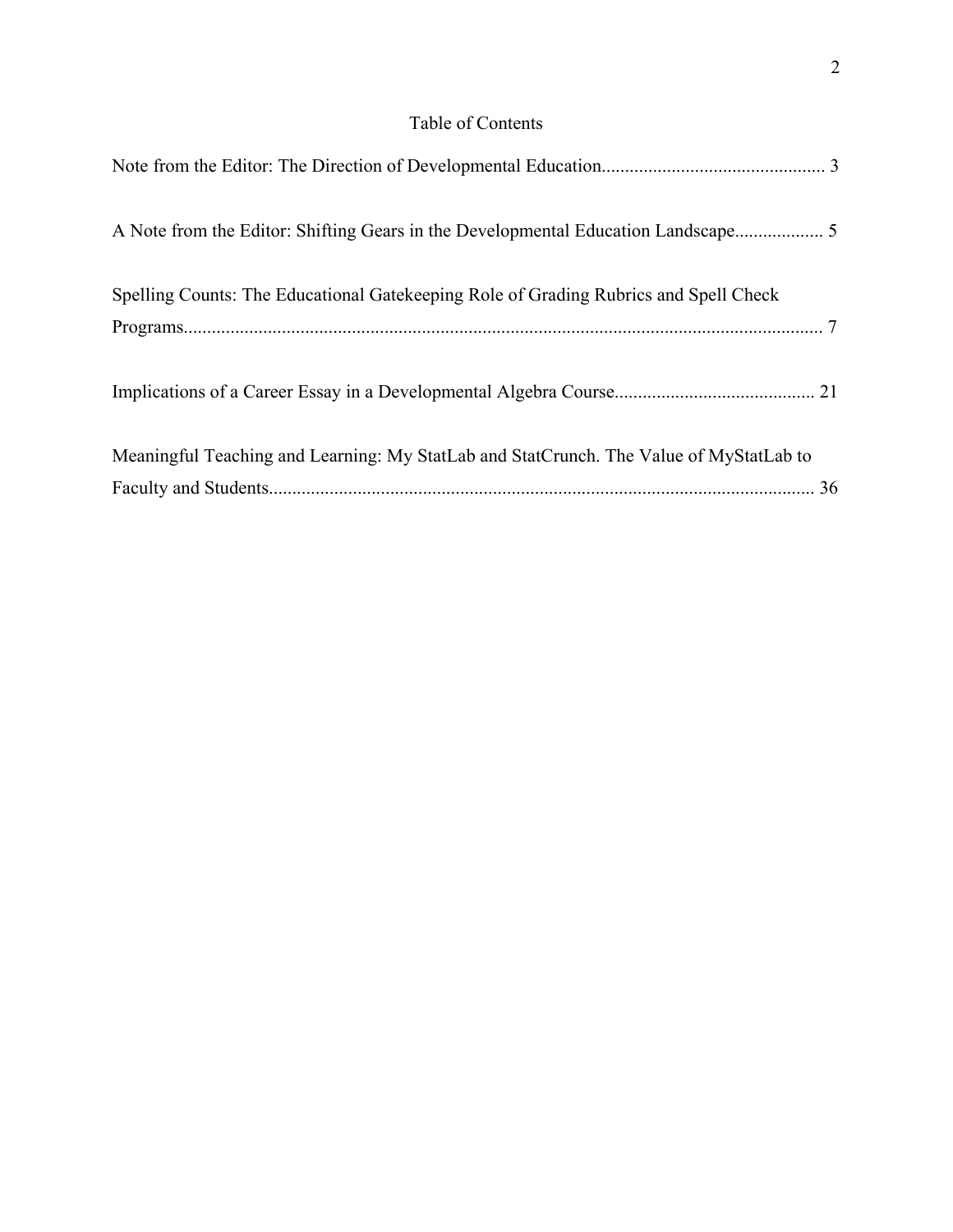# *Note from the Editor: The Direction of Developmental Education*

Fellow Educators,

This is both an exciting and challenging time to be involved in developmental education. As demand for developmental education rises, particularly in community college settings, educators must innovate their practices. Examples of teaching innovations can be seen all around the state of New York and the country as a whole, making outlets such as the journal an integral compilation of best practices for the developmental educator. For this reason, I am ecstatic to serve as co-editor of this journal.

One innovation I would like to draw attention to is the accelerated learning program (ALP). ALP is gaining popularity in many developmental education settings, though it can take shape in many different ways. Traditionally, ALP would be implemented where one instructor teaches a class, such as a freshman composition course with half developmental students and half college-level students together; however, the developmental students would also take a support class with the same instructor. Some programs are moving ALP models to hybrid and online formats, as well as changing up the composition of developmental to regular students. I am not saying one of these models is better than another, only research can determine such a phenomenon, I merely want to call attention to all of the innovative practices happening with this base model.

Despite pedagogical innovations, some institutions are moving towards eliminating developmental education programs completely. To many, this may seem counterintuitive given the rising number of underprepared students entering college, but some administrators see developmental education as a high-cost area. Here is how I view developmental education: a key to retention. Developmental education not only teaches a set curriculum, but it also helps students build basic college success skills, such as organization, goal-setting, and wellness strategies. Equipped with these skills, students are more likely to persist through their programs, which ultimately increases the financial viability of educational institutions.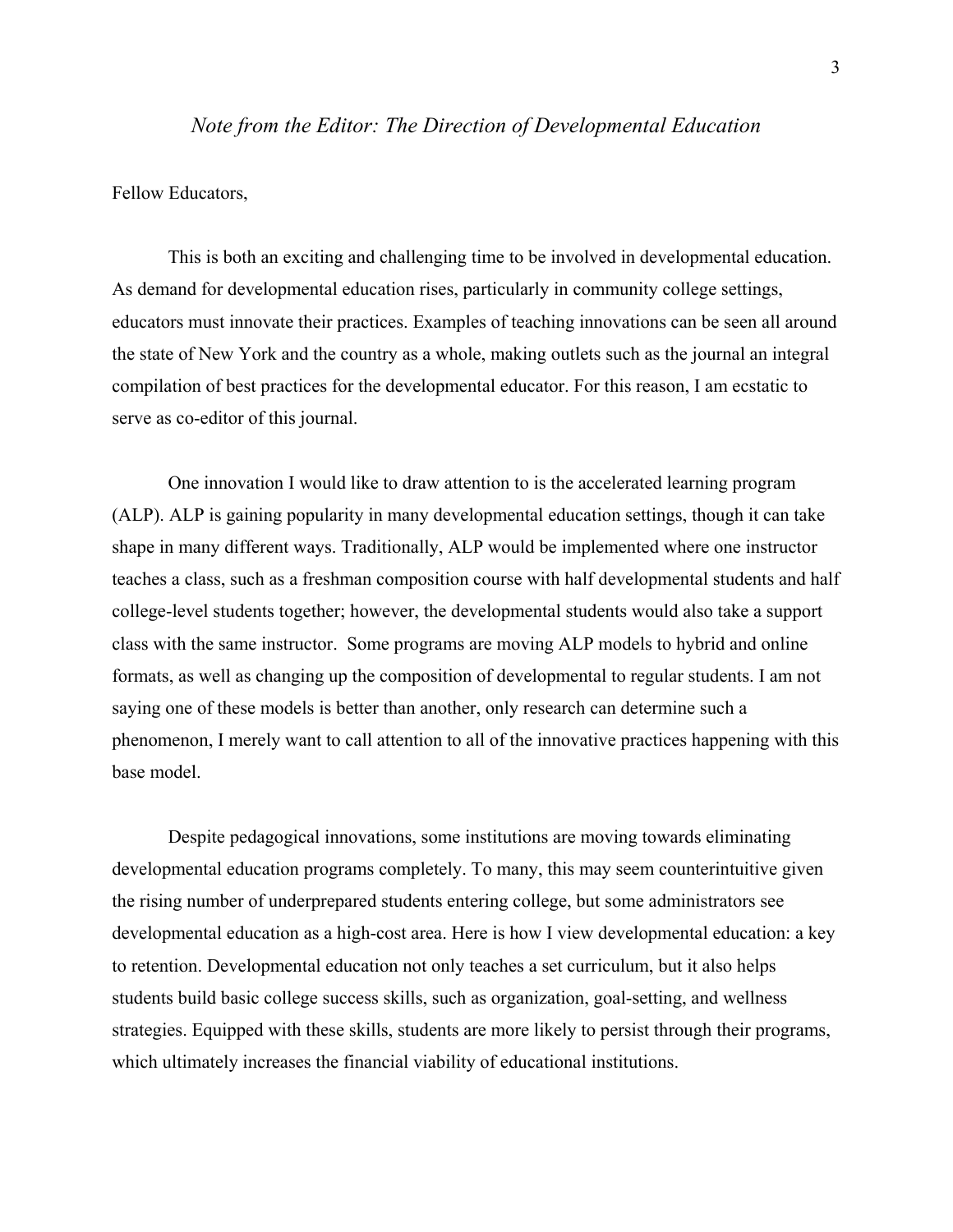What does all of this mean for the future direction of developmental education? I wish I could answer this question with complete accuracy, but none of this can fully envision the future. I do believe that through continuing pedagogical innovation and an increased research base continuing to link developmental education with increased student retention, developmental education will become a more treasured part of the higher education landscape.

At this critical juncture in the life of developmental education, I am excited to see the body of research expand to help inform future practice. For this reason, I encourage all of you to conduct research and submit your findings to this journal for publication. Happy innovating!

Sincerely,

TORRE ROOF

Jesse M. Redlo, Ed.D. Candidate, M.S. Co-Editor, Journal of Research and Teaching in Developmental Education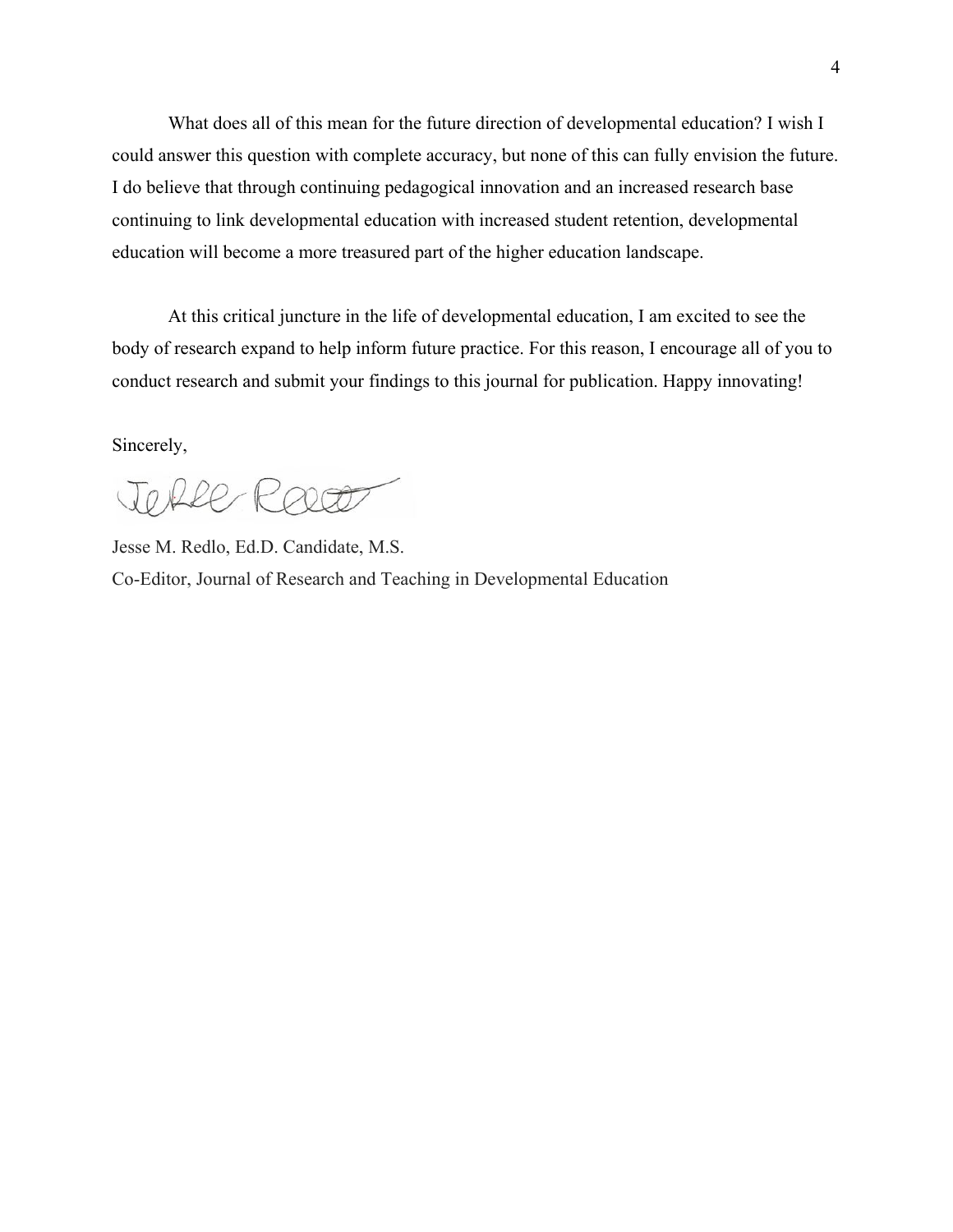# *A Note from the Editor: Shifting Gears in the Developmental Education Landscape*

We can all agree that the college classroom looks very different than the college classroom of a decade ago. The confines of a brick and mortar space for learning have been transformed into spaces, both virtual and physical, that empowers the student to explore learning in ways that were otherwise unavailable in years prior.

Higher Education is not new to paradigm shifts; however, the fundamentals of developmental education have remained relatively similar throughout many of them. As the access to many institutions has increased, the remnants of traditionalism in Higher Ed has been shirked in favor of opening the doors of the ivory tower while also strengthening the case for transferrable skills in the workplace. In ways, Higher Ed professionals working with students who needed bolstering of skills through developmental courses have always known that true developmental education involves services and opportunities that wrap around the developmental classroom. Professionals such as advisors, mentors, tutoring, social workers, and programs such as summer bridge, just-in-time, supplemental instruction, and accelerated learning transformed from grassroots initiatives to pedagogical canon in the developmental education field.

Of the many advances, technology has brought to the developmental education field, perhaps the first and foremost is that we, as educators and professionals, are not alone. But as we look around at the landscape in developmental education, it would be naïve to dismiss the radical changes in the approach toward meeting the needs of developmental learners. Many institutions have removed developmental courses from their catalog, while others have changed their offerings to center around less content and more successful strategy. Even though we have nearly unlimited access to learning about these changes, it can feel somewhat isolating to witness these changes and wonder how both the students and professionals involved are reacting. NYCSLA, in particular, has been uniting learning skills professionals for decades, and this effort has only been bolstered through the information age.

As we solidify this new chapter in the approach to developmental education, it is only fitting that *Research and Teaching in Developmental Education* also increase access and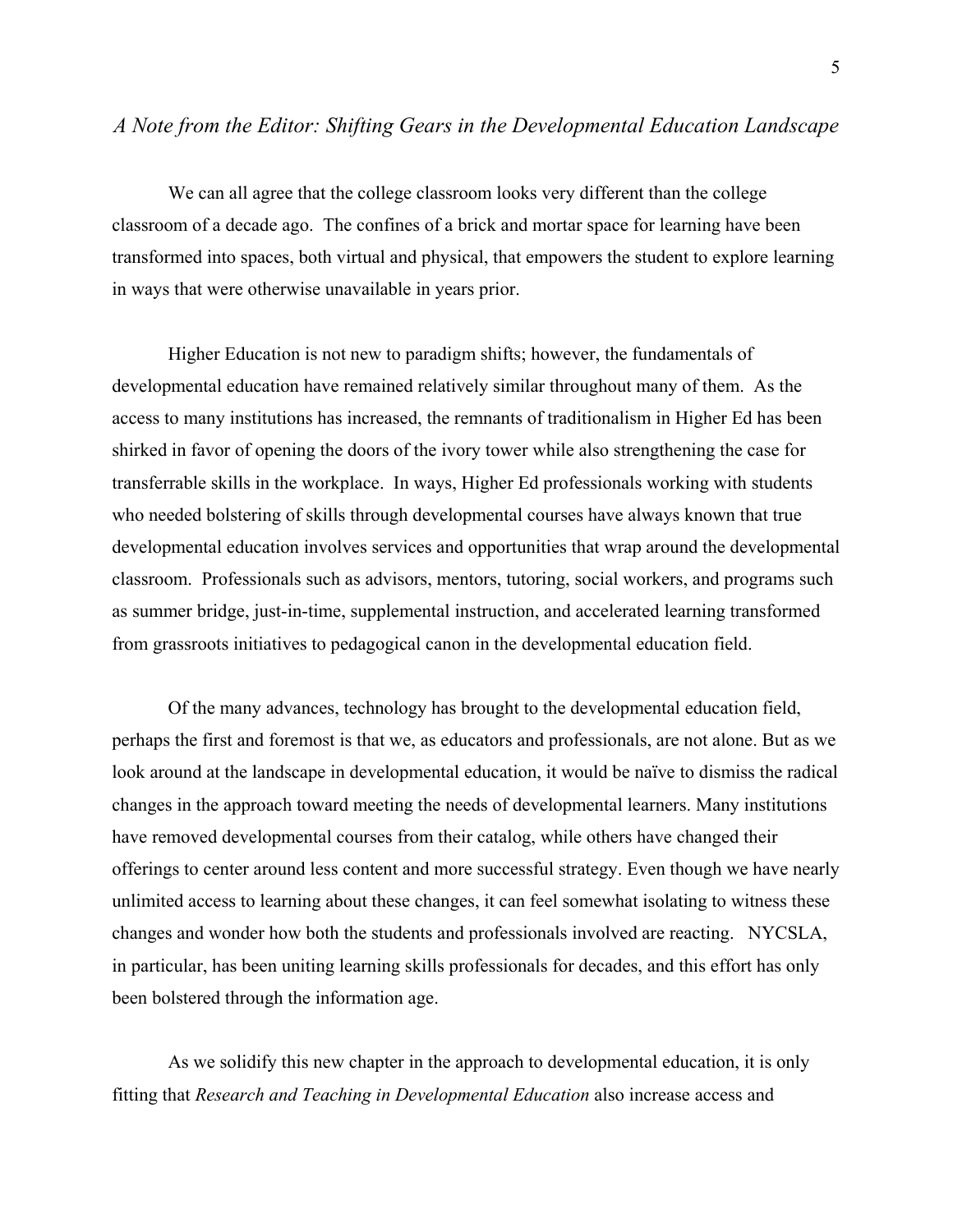community in our field through publishing the journal completely online while maintaining the utmost integrity expected of a peer-reviewed journal. Through *RTDE*, we'll continue the NYCLSA tradition of bringing learning skills professionals together to navigate through, reflect on, and decide the way forward in developmental education.

I'm excited to get started with you,

Gegsh Kell

Emily S. Ryan-Radder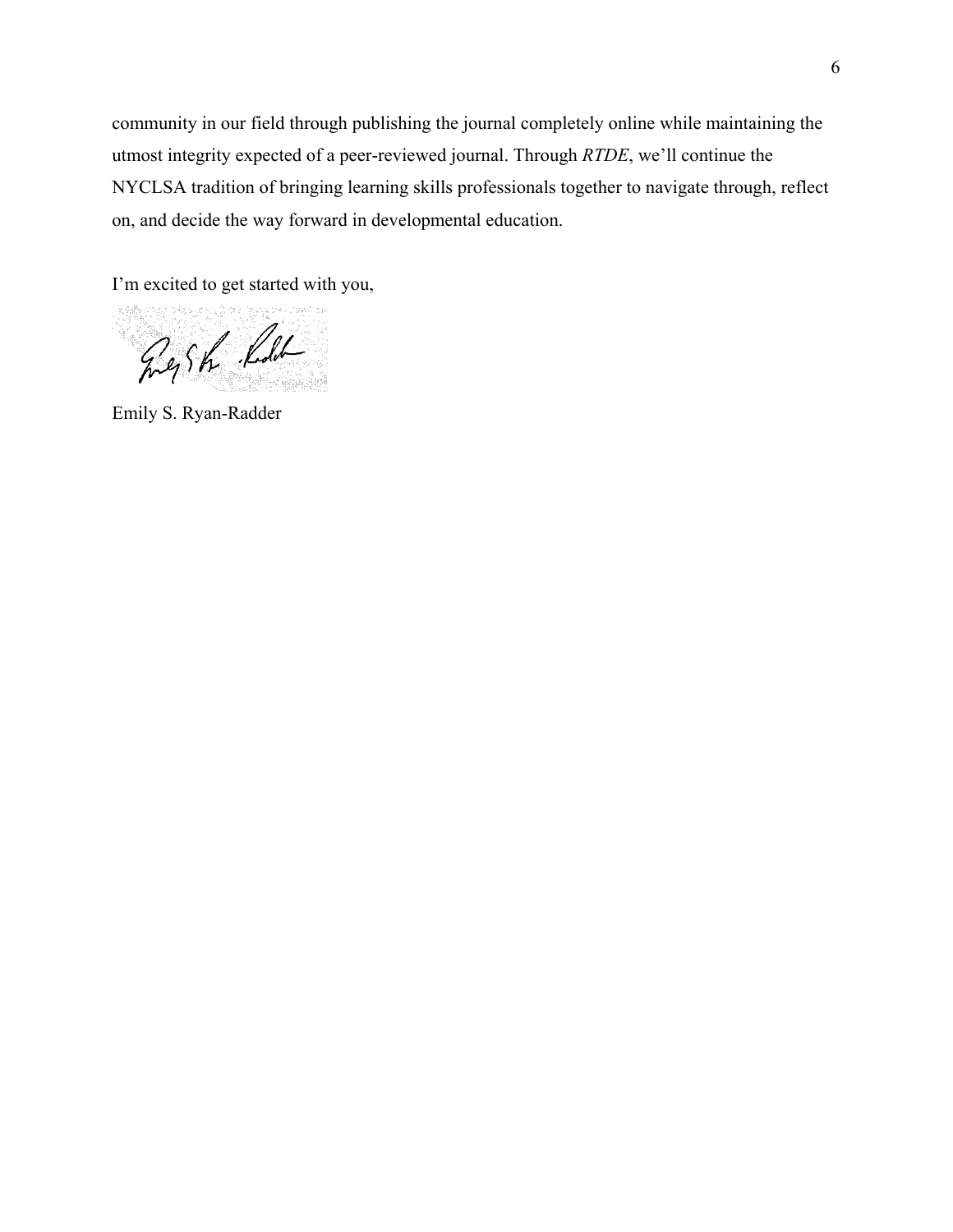# *Spelling Counts: The Educational Gatekeeping Role of Grading Rubrics and Spell Check Programs*

Susan J. Behrens, Ailyn Gomez, and Jessica Krimgold Communication Sciences and Disorders Department Marymount Manhattan College

Contact information: Susan J. Behrens [sbehrens@mmm.edu](mailto:sbehrens@mmm.edu) Marymount Manhattan College

### **Abstract**

Failure to adhere to conventional spelling has academic consequences. When encountering spelling errors, instructors can pass critical judgment on students' writing skills, and even on cognitive abilities. Many students turn to spell checkers. However, we find grading rubrics for academic writing assignments to be inconsistent, and judgments about both quantity and quality of errors to be subjective. In addition, spell check programs are inconsistent in flagging misspellings. Supported by our findings, we question the value placed on spelling mastery and its role as an academic gatekeeper, advocating for more exploration of the role of spelling in academic discourse.

Key Words: Spelling, Spell Check Programs, Writing Assignments, Grading Rubrics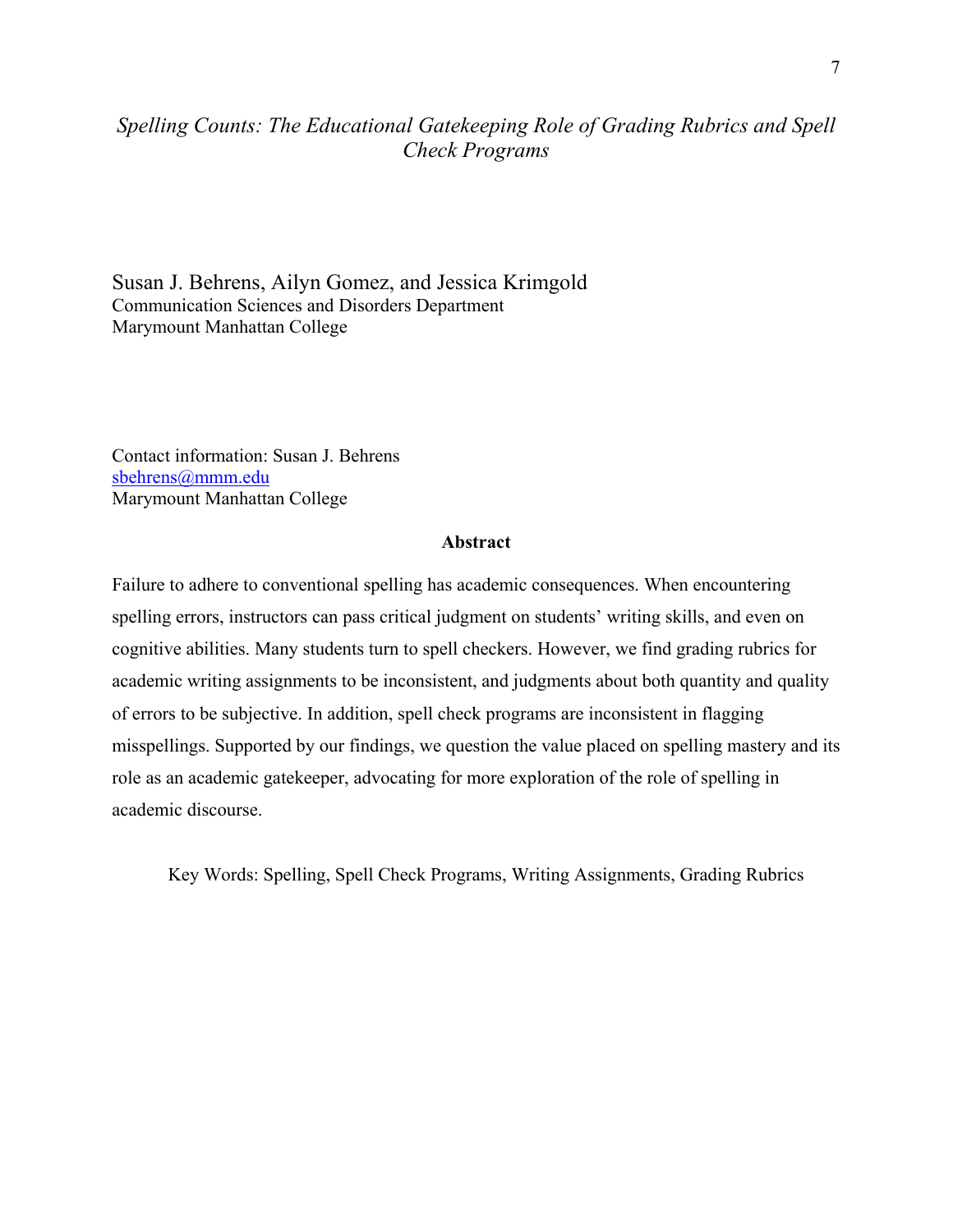#### **Introduction**

Past research into the inconsistencies of grammar check programs has questioned the benefits of technology in college students' production of academic discourse (Behrens, Chirinos, Spencer, & Spradley, 2016a). As with standard grammar, conventional spelling also acts as a gatekeeper to academic achievement in higher education. Such a demand is reflected in college grading rubrics for written assignments, which often include statements about spelling.

Many linguists agree that English spelling generally lacks transparency, having lost many of its connections to pronunciation (Burling, 2016). Nonetheless, students must produce conventional English spelling in their academic writing and often turn to spell check programs (Curzan, 2014).

Spelling counts, in several ways. Linguistic research has found readers to be negatively biased against the authors of texts that contain spelling errors (Boland & Queen, 2016; Queen & Boland, 2015). Such attitudes have led teachers to pass critical judgment not only on a student's writing skills but even on his or her cognitive abilities (Figueredo & Varnhagen, 2005; Kreiner, Schnakenberg, Green, Costello, & McClin, 2002). Education thus places a high value on the idiosyncratic English spelling system, a situation that we believe should be investigated.

Our research presented here examined spelling as a component of grading rubrics for written assignments, as well as the reliability of common spell-check programs. Findings allow us to reexamine the issue of a standard set of prescriptive spelling rules as it acts as educational gatekeeper. These investigations can inform professors and students, helping both members of the teaching and learning team to gain a more metalinguistic perspective on the nature of academic discourse (cf. Behrens, 2018). Asking *why* we value something as academic and *why* we penalize deviations from the standard are urgent questions when a student's college success is at stake. This might be especially pertinent to the student already facing barriers: the non-native English speaker, the first-generation college student, and the student in developmental education courses.

This study focused on two aspects of the role of spelling in academic discourse: 1) spelling as it dealt with as a component of grading rubrics in academic writing, contributing to the grade of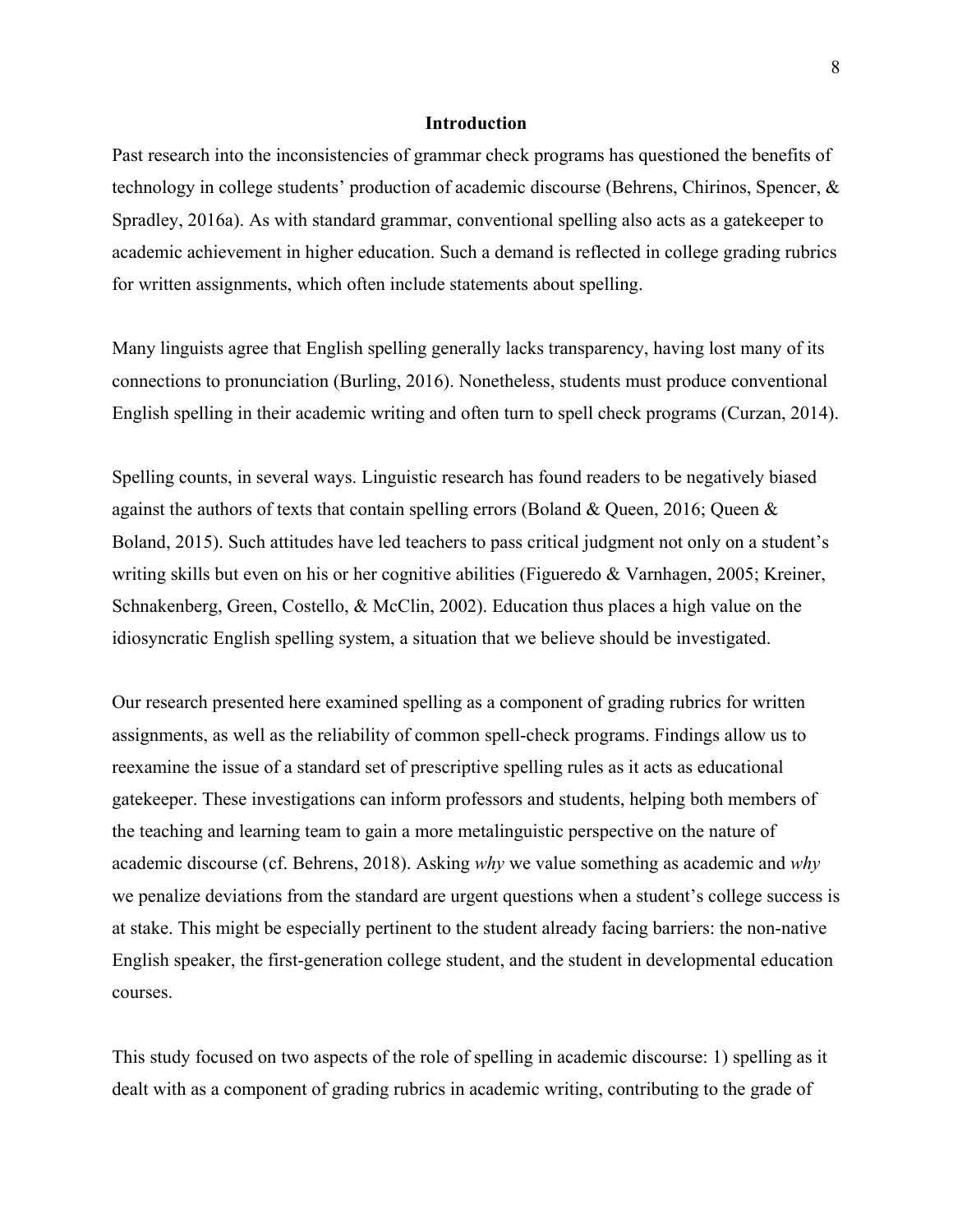academic written assignments; and 2) the accuracy of spell check programs, technology that is available to all college students and has gained prominence over the years (Curzan, 2014). Our research questions were:

- How consistent are grading rubrics in terms of integrating spelling into the evaluation of academic writing?
- How reliable are popular spell checkers?

This work is part of a wider exploration into the relationship between language-oriented technology and the demands of students to master academic English (cf. Behrens et al. 2016a; Behrens, Johnson, Allard, and Carroli, 2016b).

#### **Grading Rubrics**

In our investigation, we first looked at grading rubrics for written assignments to see how "spelling counts" in a sampling of rubrics for college-level papers in writing and other courses in institutions across the country.

## **Methodology: Grading Rubrics**

Using a Google search with the term "grading rubric," we found and selected sample rubrics displayed on the Carnegie Mellon University Eberly Center website,

[\(https://www.cmu.edu/teaching/designteach/teach/rubrics.html\)](https://www.cmu.edu/teaching/designteach/teach/rubrics.html), the first "hit" on Google. We selected a sample of convenience that reflected rubrics for courses offered in five different colleges across the US, including those that were both associated with a writing course and a non-writing course. See Table 1.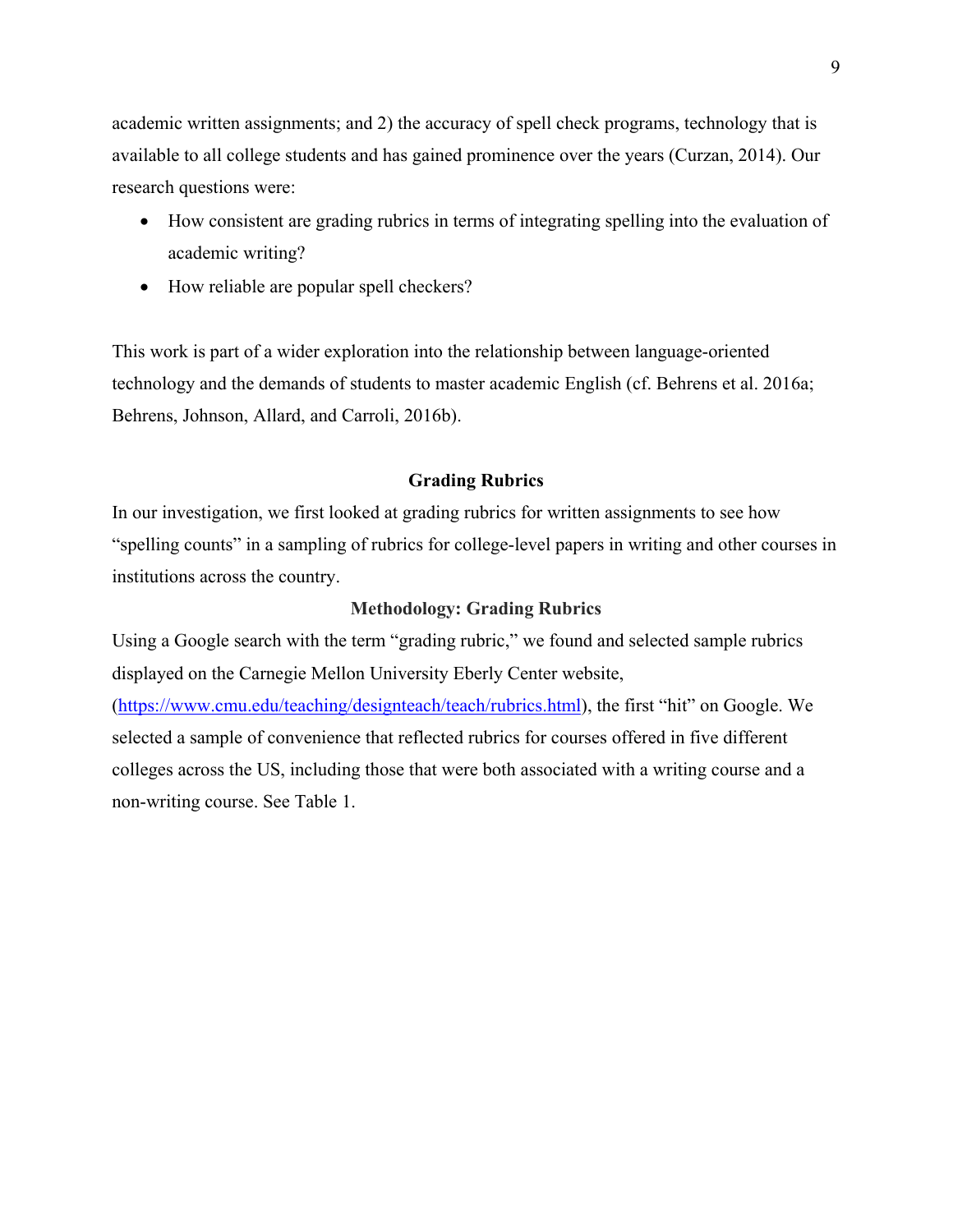# **Table 1**

# Grading Rubrics, by Institution and Course

| Institution                                                       | Course          |
|-------------------------------------------------------------------|-----------------|
| 1. Saint Mary's College                                           | Writing         |
| 2. Roanoke College                                                | Writing         |
| 3. California State<br>University, Fresno                         | Writing         |
| 4. California State<br>University, Chico                          | <b>Business</b> |
| 5. Regis University<br>College for<br><b>Professional Studies</b> | Criminology     |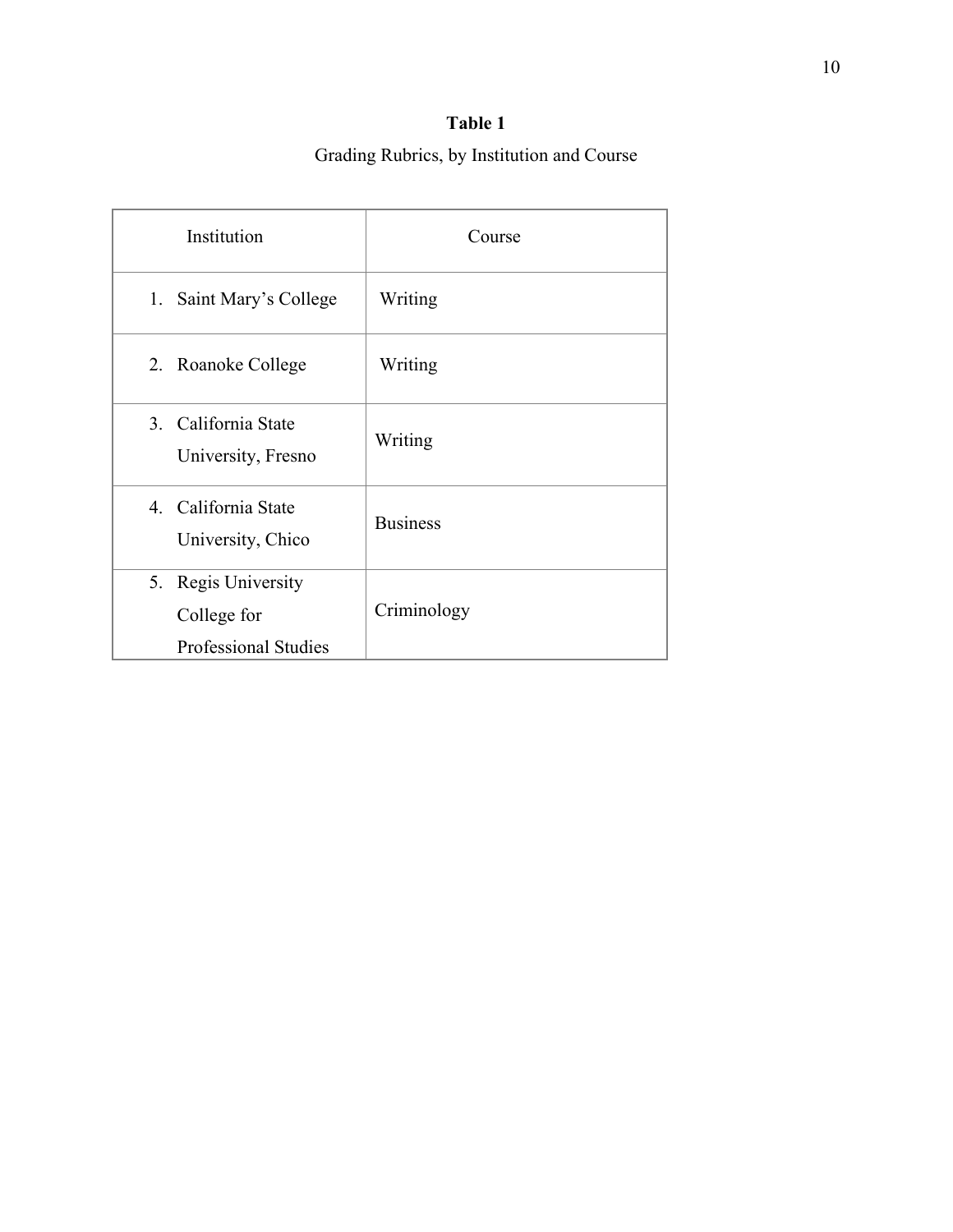We examined the rubrics in several ways. We first wanted to capture the ways that spelling was framed as contributing to the integrity of the paper, i.e., how deviation from convention detracted from the logic and coherence of the argument being made by the student. To that end, we looked at the name of the category on the rubric under which spelling was listed. We next examined the way spelling errors were considered to negatively affect the paper's overall comprehension by distracting the reader (the paper's "readability"). Here, we looked at both the quantity (number of errors) and quality (degree of severity) of spelling errors described by the rubric, and the corresponding way that deviation from the norm would affect the grade of the paper.

#### **Results and Discussion: Grading Rubrics**

# *Categories*

Spelling fell into different categories across rubrics. Two of the five rubrics listed spelling under the category name "Mechanics and Presentation." One rubric listed spelling under "Style and Mechanics." One listed spelling under "Knowledge of Conventions." And one listed spelling under "Grammar, Punctuation, and Spelling." While none of the rubrics stated the percentage that spelling contributed to the final grade, the category that spelling fell under was on average one out of five criteria considered in the final grade or 20%.

# *Quantity and Quality of Spelling Errors*

See Table 2 for a summary of how each of the five grading rubrics rated standard spelling as a component of the paper's final grade.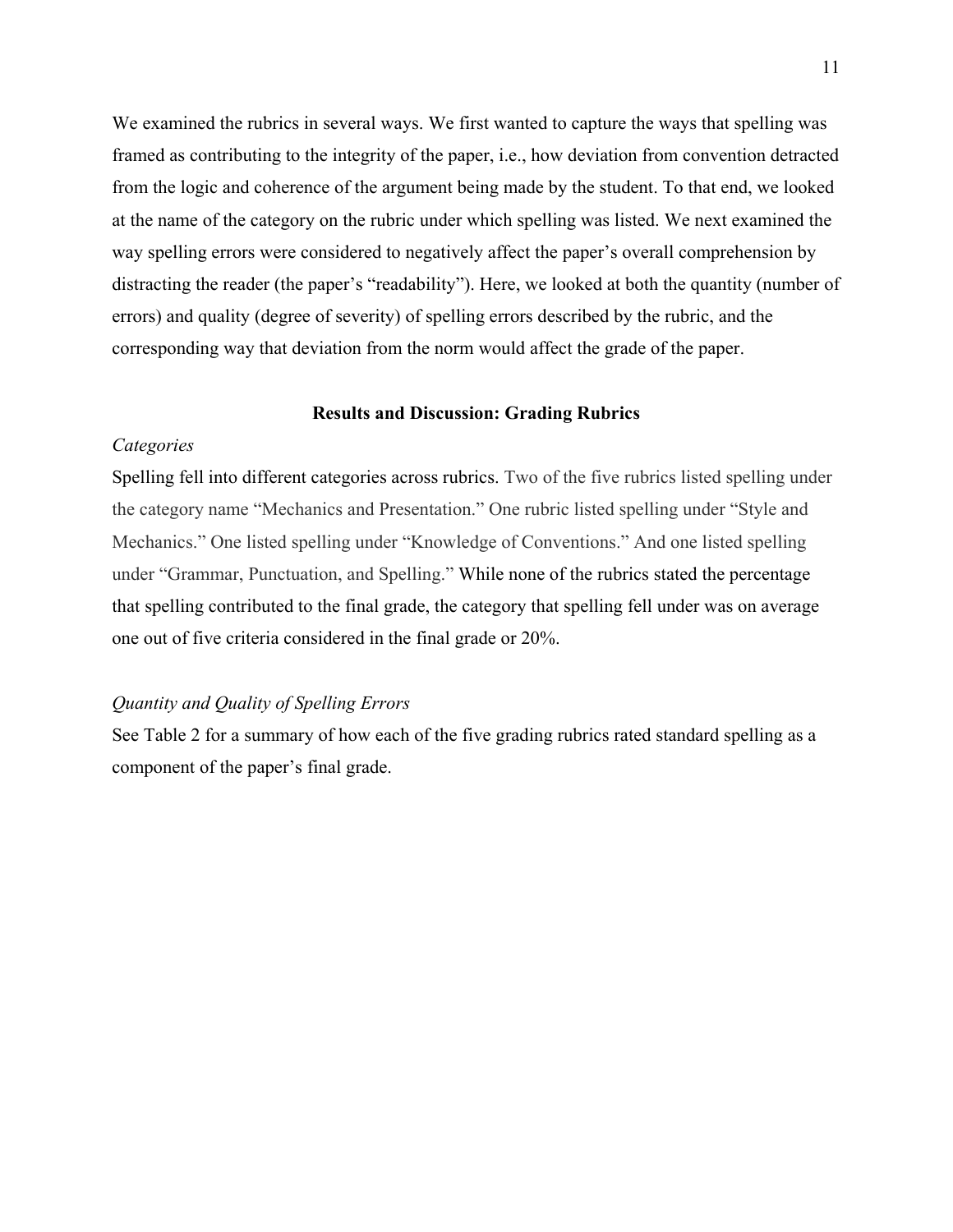## **Table 2**

|                          | <b>Grade A</b>    | <b>Grade B</b>    | <b>Grade C</b>    | <b>Grade D/F</b>     |
|--------------------------|-------------------|-------------------|-------------------|----------------------|
| 1                        | Error free        | Minor errors      | Frequent errors   | Numerous errors      |
| $\overline{2}$           | Free of error     | Occasional errors | Many errors       | Frequent errors      |
| 3                        | Nearly error-free | Few insignificant | Few insignificant | Significant errors,  |
|                          |                   | errors, not       | errors, not       | interfering with     |
|                          |                   | interfere with    | interfere with    | comprehension        |
|                          |                   | comprehension     | comprehension     |                      |
| $\overline{\mathcal{A}}$ | Spelling correct  | Some errors, not  | Flaws that impede | Spelling errors that |
|                          |                   | impede            | or distract from  | impede readability   |
|                          |                   | comprehension     | readability       |                      |
| 5                        | Virtually free of | Occasional errors | Several errors    | Frequent spelling    |
|                          | spelling errors   |                   |                   | errors               |

# Grading Rubrics for Written Assignments: Spelling as Component of Grade

# *Quantity*

The number of spelling errors varied from "error-free" for an A paper to "frequent errors" or "many (and severe) errors" for a D or F paper. B and C papers were associated with "occasional errors," "several" or "many errors." Note that "frequent errors" is associated with a grade of C on one rubric and a grade below C on another. For one rubric, a "few insignificant errors" are associated with both a B and C grade. We also noted the subjective aspect of words such as "frequent" and "many"; further, "severe" could be either an assessment of quantity or quality (or both).

## *Quality*

The role that spelling played in final grades was reflected in the phrases "not impede comprehension" (A grade), "impede or distract from readability" (B grade), and "interfere/impede comprehension/readability" (D/F grade). Again, we noted the subjective nature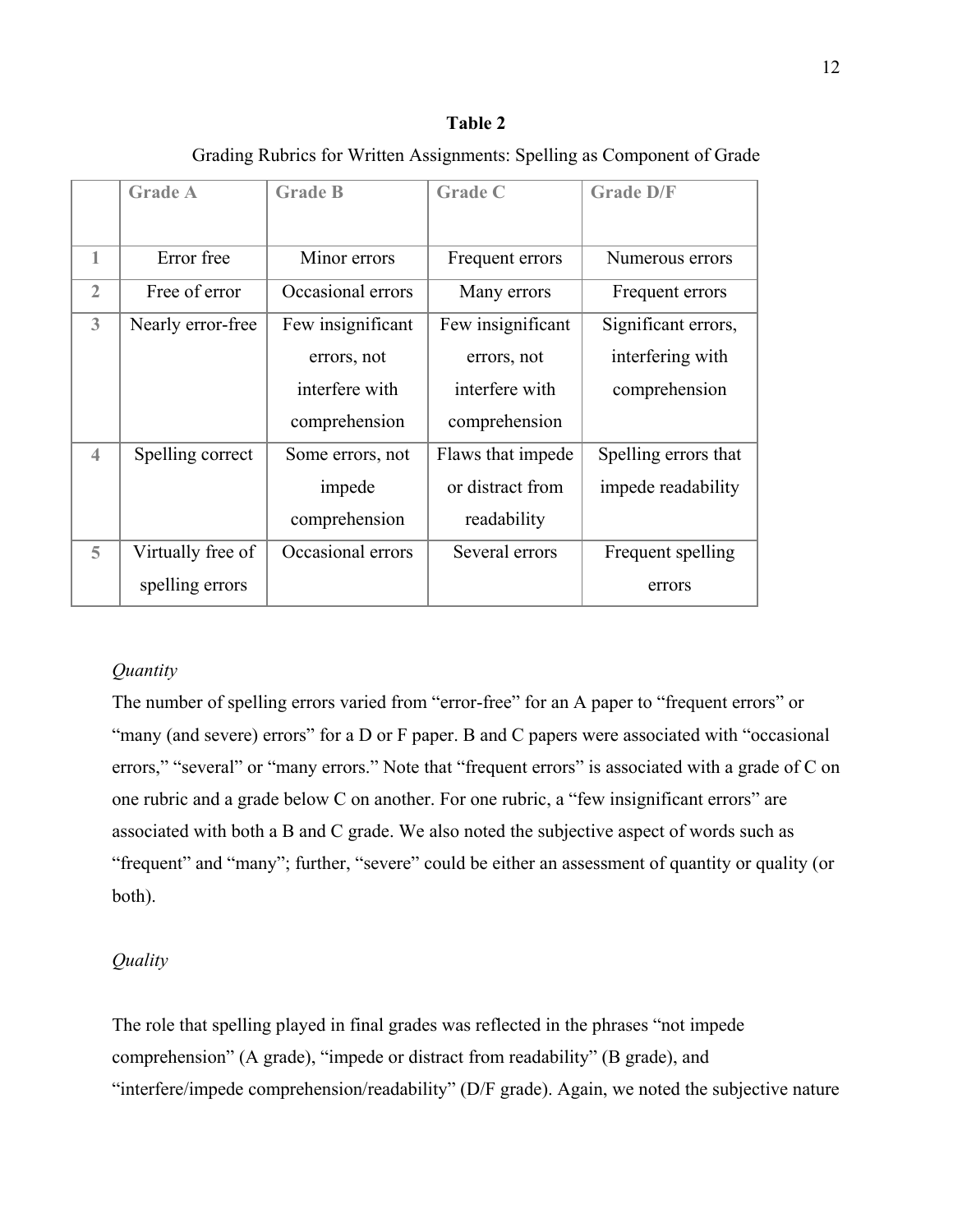of these distinctions. Rubrics also did not present an explanation of "comprehension" or "readability."

#### **Spell Check Programs**

With spelling contributing to a paper's grade, many students turn to technology to help them in their written assignments (Curzan, 2014). In fact, the default setting for Microsoft Word's Spell Check program is on. Other programs can be easily accessed online, and these companies advertise to students with promises of higher grades when their product is used. We considered five of the most popular spell checkers and tested them with sentences incorporating two types of spelling errors: typical misspellings of common words and reversal of homonyms. (We did not include what Boland and Queen (2016) term "typos" such as *teh* for *the*; nor did we count what Boland and Queen call "hypos," hypercorrections such as *I* instead of *me*.)

# **Methodology: Spell Check Programs**

For a list of commonly misspelled words, we consulted the *Oxford Dictionary* (https://blog.oxforddictionaries.com/2016/08/02/corpus-misspellings/). We chose eight of the site's top ten commonly misspelled words, seen in the list below.

- *Accomodate*
- *Wich\**
- *Recieve*
- *Untill*
- *Occured*
- *Separate*
- *Governemnt*
- *Definately*

\* Correct spelling has two possibilities, *which* and *witch*.

We also selected three homonyms that are listed on the Purdue Owl website [\(https://owl.english.purdue.edu/owl/resource/660/01/\)](https://owl.english.purdue.edu/owl/resource/660/01/)) as commonly confused with their "look alike" partners. Thus, we worked with a set of 11 words. See the list below.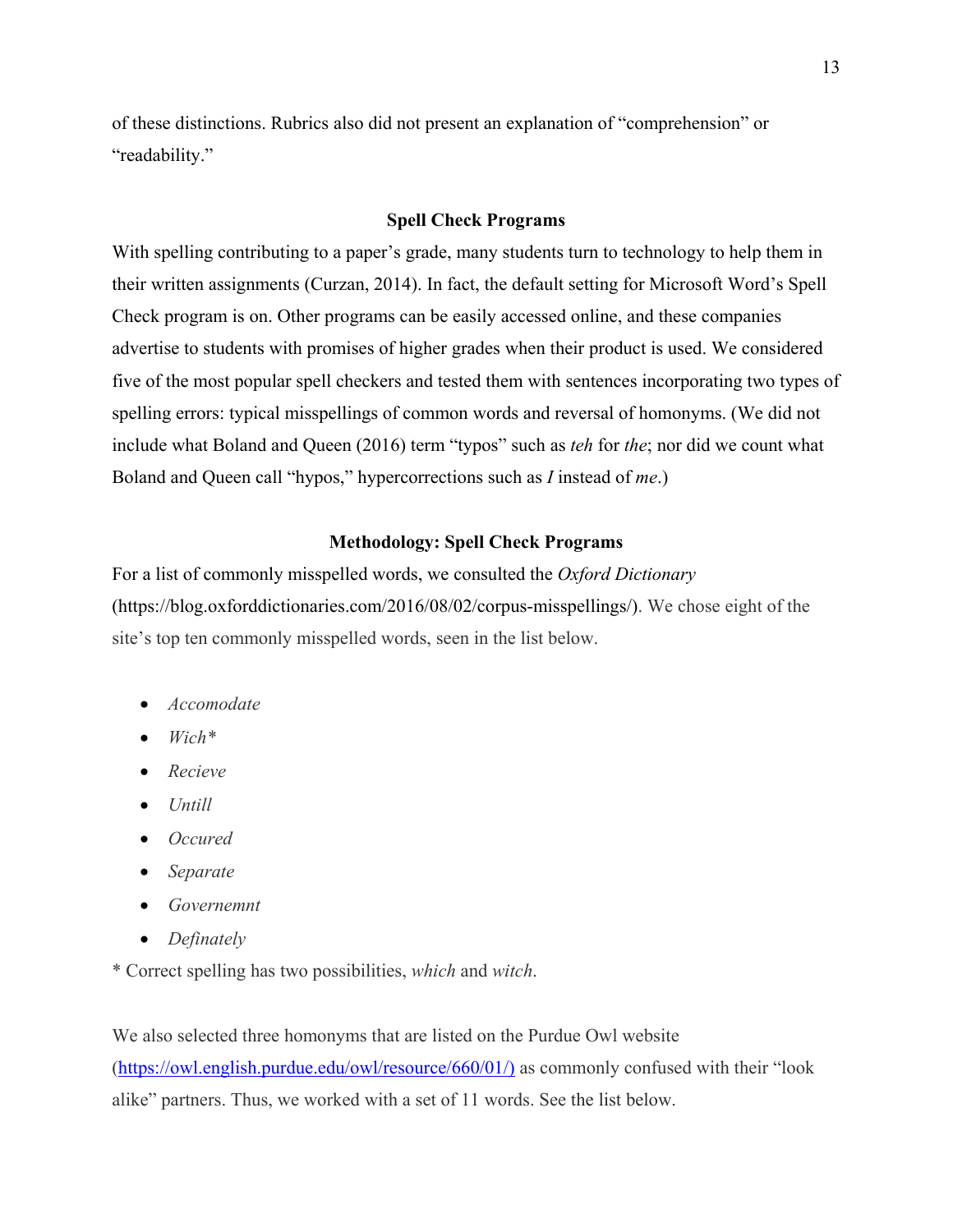- *Accept* (confused with *Except*)
- *It's* (confused with *Its*)
- *Lead* (confused with *Led*)

Next, we embedded each word into a sentential context of our own design. (See Table 3.) Note that the appropriate target spelling for *wich* was *which* in our created sentence frame. For the homonyms, the contexts we created called for one of the spellings, and we inserted into the sentence frame the inappropriate form.

# **Table 3**

Words Embedded into Sentences

| This room will accomodate up to ten people.      |
|--------------------------------------------------|
| Wich book did you just read?                     |
| She hoped to recieve an A in the class.          |
| The library is opened untill midnight.           |
| The incident occured on Main Street.             |
| He and his friend attended seperate colleges.    |
| They are against goverment spending.             |
| You should definately get the flu shot.          |
| Never borrow money accept if it is an emergency. |
| The dog was protecting it's territory.           |
| The local team lead the division.                |

We next chose popular spell check programs from the website

[https://www.bloggertipstricks.com/online-spell-checker-tools.html.](https://www.bloggertipstricks.com/online-spell-checker-tools.html) We selected the following five programs: Grammarly, Ginger, Small SEO Tools, Spellcheckers, and Microsoft Word Spell Check (2016 version). Each sentence in Table 3, with one of the misspelled words embedded,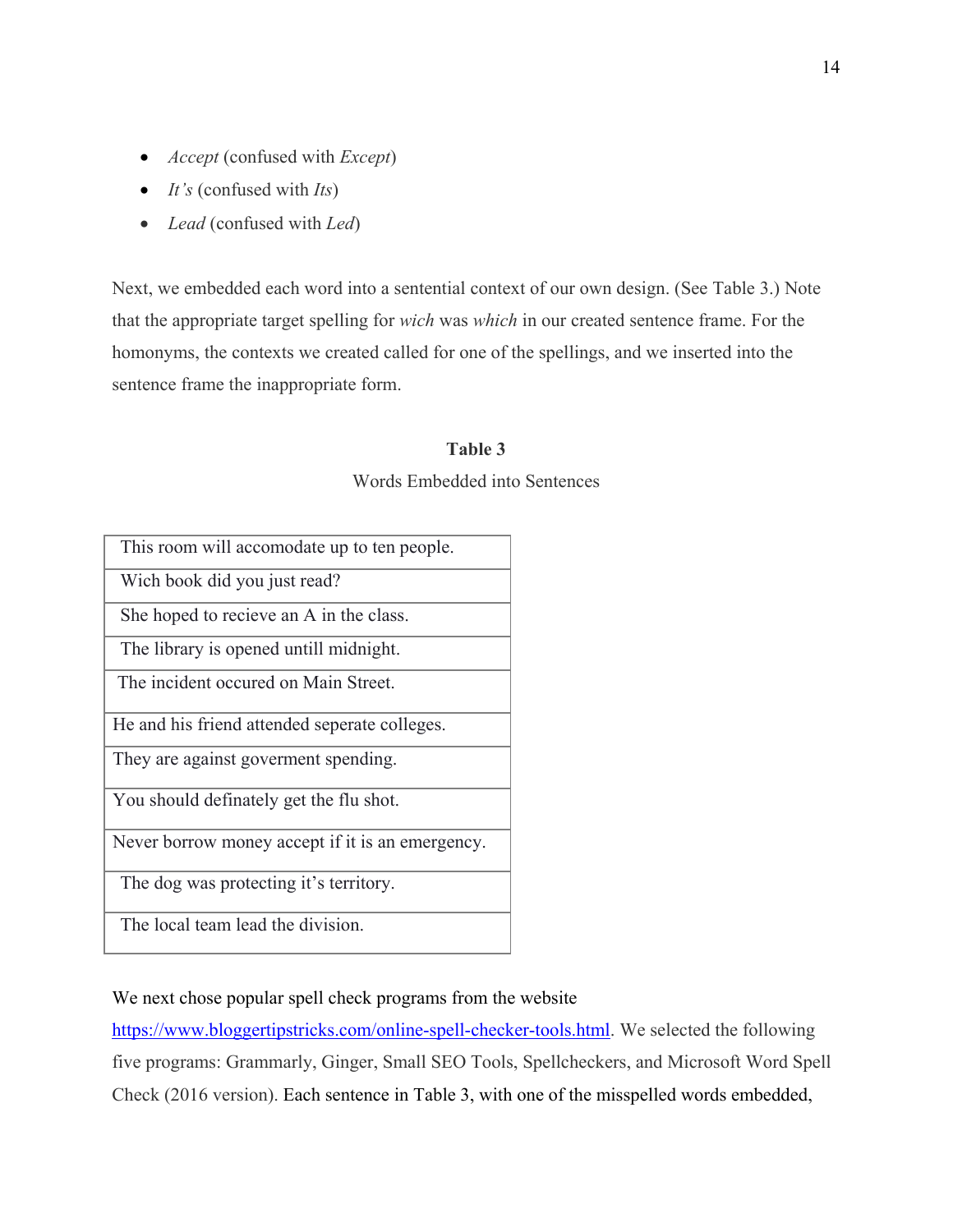was run through each of the five programs. We considered three possible responses from the programs: 1) a word was not flagged as an error, 2) a word was flagged but no changes were made or suggested by the program, and 3) a word was flagged and automatically changed or suggestions made for respelling by the program. (We did not originally intend to separate out autocorrect from suggested changes; see results, below, for further discussion.)

# **Results and Discussion: Spell Check Programs**

Results for our 11 words, run through five spell check programs, are shown in Table 4.

# **Table 4**

|            | Grammarly      | Ginger         | Small SEO      | Spellcheckers  | Microsoft      |  |
|------------|----------------|----------------|----------------|----------------|----------------|--|
|            |                |                | Tools          |                | Word           |  |
| Accomodate | $\checkmark$ + | $\checkmark$ + | $\checkmark$ + | $\checkmark$ + | $\checkmark$ + |  |
|            | Suggested      | Suggested      | Suggested      | Suggested      | Autocorrect    |  |
| Wich       | $(-)$          | $\checkmark$ + | $\checkmark$ + | $\checkmark$ + | $\sqrt{+}$     |  |
|            |                | Suggested      | Suggested      | Suggested      | Suggested      |  |
| Recieve    | $\checkmark$ + | $\checkmark$ + | $\checkmark$ + | $\checkmark$ + | $\sqrt{+}$     |  |
|            | Suggested      | Suggested      | Suggested      | Suggested      | Autocorrect    |  |
| Untill     | $\sqrt{+}$     | $\checkmark$ + | $\sqrt{+}$     | $\checkmark$ + | $\sqrt{+}$     |  |
|            | Suggested      | Suggested      | Suggested      | Suggested      | Suggested      |  |
| Occured    | $\sqrt{+}$     | $\checkmark$ + | $\checkmark$ + | $\sqrt{+}$     | $\sqrt{+}$     |  |
|            | Suggested      | Suggested      | Suggested      | Suggested      | Autocorrect    |  |
| Seperate   | $\sqrt{+}$     | $\checkmark$ + | $\checkmark$ + | $\checkmark$ + | $\sqrt{+}$     |  |
|            | Suggested      | Suggested      | Suggested      | Suggested      | Autocorrect    |  |

# Results of Spell Check Programs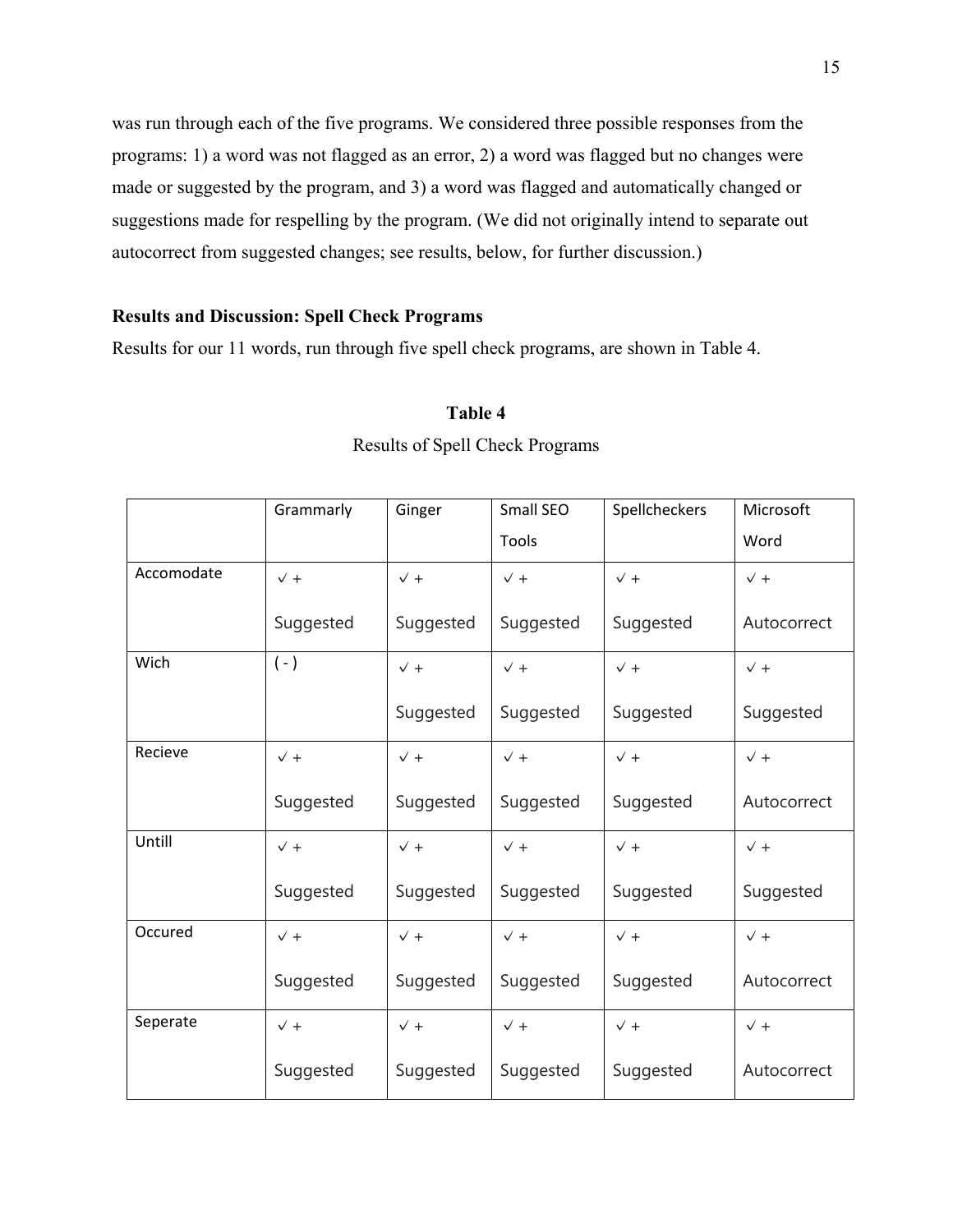|            | Grammarly      | Ginger         | Small SEO  | Spellcheckers  | Microsoft   |
|------------|----------------|----------------|------------|----------------|-------------|
|            |                |                | Tools      |                | Word        |
| Governemnt | $\checkmark$ + | $\checkmark$ + | $\sqrt{+}$ | $\checkmark$ + | $\sqrt{+}$  |
|            | Suggested      | Suggested      | Suggested  | Suggested      | Suggested   |
| Definately | $\sqrt{+}$     | $\checkmark$ + | $\sqrt{+}$ | $\checkmark$ + | $\sqrt{+}$  |
|            | Suggested      | Suggested      | Suggested  | Suggested      | Autocorrect |
| Accept     | $\sqrt{+}$     | $\checkmark$   | $(-)$      | $(-)$          | $(-)$       |
|            | Suggested      |                |            |                |             |
| It's       | $\sqrt{+}$     | $\checkmark$   | $(-)$      | $(-)$          | $\sqrt{+}$  |
|            | Suggested      |                |            |                | Suggested   |
| lead       | $\sqrt{+}$     | $\checkmark$   | $(-)$      | $(-)$          | $(-)$       |
|            | Suggested      |                |            |                |             |

Not flagged (-); Flagged but not corrected (**✓);** Corrected (autocorrect or suggestions) (**✓+)**

We found the following patterns in the results for our spell checkers as they responded to our 11 stimuli. With the first eight, non-homonym words, the programs were overall consistent in flagging nonstandard English spelling. We noted, however, that only Microsoft Word produced automatically corrected words (autocorrect feature), and then for only five of the eight nonhomonym words. When all the other programs flagged an error, they offered a (correct) suggestion but did not automatically change the original spelling.

We looked more closely at the results for the misspelled word *wich*, embedded in a sentence frame that called for the meaning of function word *which* (as opposed to noun *witch*). Grammarly did not flag the error at all. Of the remaining four programs, three suggested the inappropriate *witch* spelling first, and then the correct *which* spelling. Only Ginger offered the appropriate *which* form first. No program responded with autocorrect.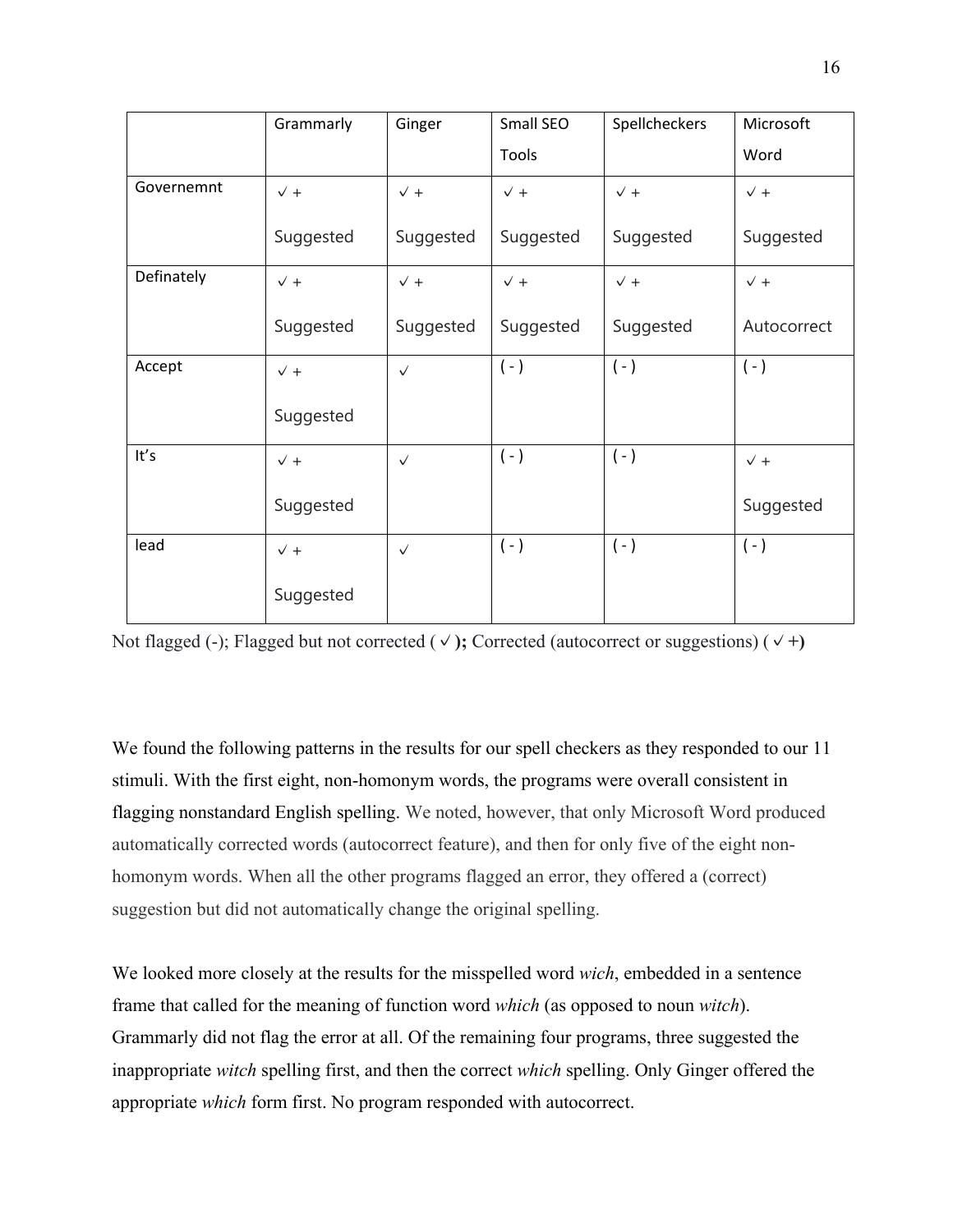In contrast to our first eight words, the three homonyms we tested were flagged less often by the five programs. Two of the programs, Small SEO and Spellcheckers, failed to detect any errors. Microsoft Word only flagged *it's*, suggesting the appropriate possessive form *its* for that sentence context. Grammarly was the only program that flagged and suggested corrections for all three words.

#### **General Discussion**

We found that the grading rubrics we collected and the spell check programs we tested all showed inconsistency and subjectivity in dealing with spelling. In the grading rubrics we sampled, spelling as a component of written assignments fell under different labels. In addition, judgments of both the *quantity* and *quality* of errors seemed to be subjective. Such a loose set of criteria allows for a certain degree of variability from instructor to instructor and thus potential student frustration.

The spell-check programs we examined, tested with eight commonly misspelled words and three easily confused homonyms, varied in their ability to flag nonstandard spelling. When dealing with the non-homonyms, the programs were relatively consistent in flagging misspelled words but not in autocorrecting to the appropriate form. Variability was also seen in how the ambiguous misspelling *wich* was treated by the programs' use of autocorrect versus suggestions for respelling. Furthermore, these programs proved poor in general at detecting homonym errors in sentences.

However, spelling still counts in academic writing. Many linguists agree that English spelling generally lacks transparency, having lost many of its connections to pronunciation (Burling, 2016). Nonetheless, students must produce conventional English spelling in their academic writing (Curzan, 2014). We question the value placed on standard spelling. Rubrics do not seem to differentiate between a misspelled technical term and a common English word, nor do they seem to emphasize spelling more in the writing courses than the content courses. If a misspelled word does not impede comprehension or readability, or if spelling errors can be easily corrected by running a spell check program (or attending to Microsoft Word's built-in, default feature),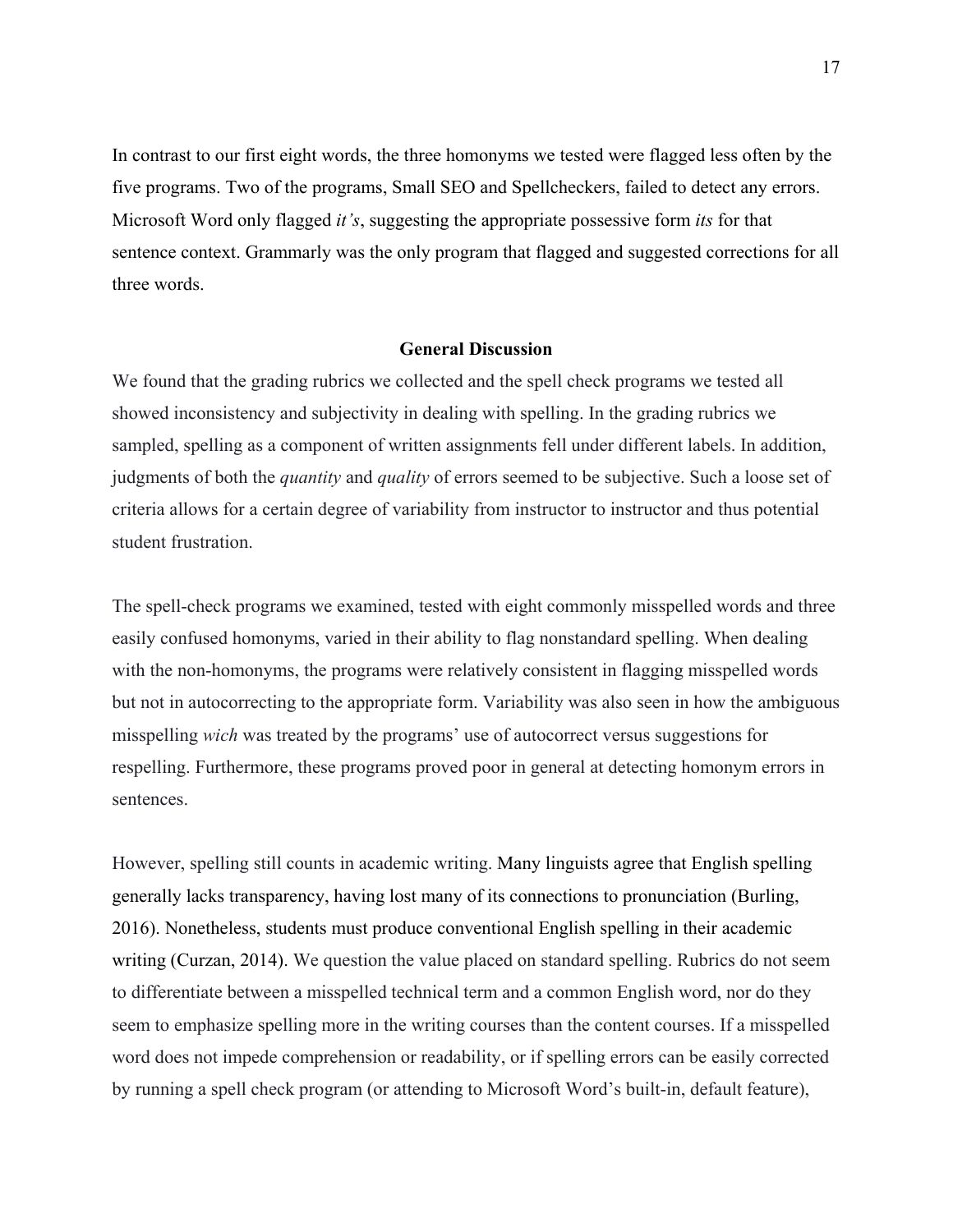why should a paper's grade depend in any way on spelling? Spelling might well be better seen as a formatting issue, such as double-spacing or font size (errors that usually contribute a small amount to a paper's grade).

We hope that such investigations can lead to heightened metalinguistic awareness for both students and educators. Both parties need to understand the demands called for in mastering academic discourse, as well as the accuracy of the technology being employed. Such discussions rarely happen in higher education (Behrens, 2018). We do not claim (or even especially hope) that in the near future spelling will not "count"; we do hope that students and educators can more overtly discuss the demands of academic writing and in more informed ways. Instructors can teach students about the technology and its flaws instead of allowing them to be passive consumers of it, thereby fostering more agency and confidence in students, especially those in developmental courses.

Our research leaves us with further questions. Do students over-rely on technology in their academic writing? Do they fail to develop their own spelling abilities when employing spell check programs? Is a program offering a "suggestion" better than an autocorrect in terms of student mastery of conventional spelling? And an even larger question remains: ultimately, is English spelling (and its assessment) too arbitrary to "count" academically?

Acknowledgments: The authors wish to thank Marymount's *SPCH 318/Language and Culture* class in the Fall 2018 term for helpful work with an earlier draft of this article.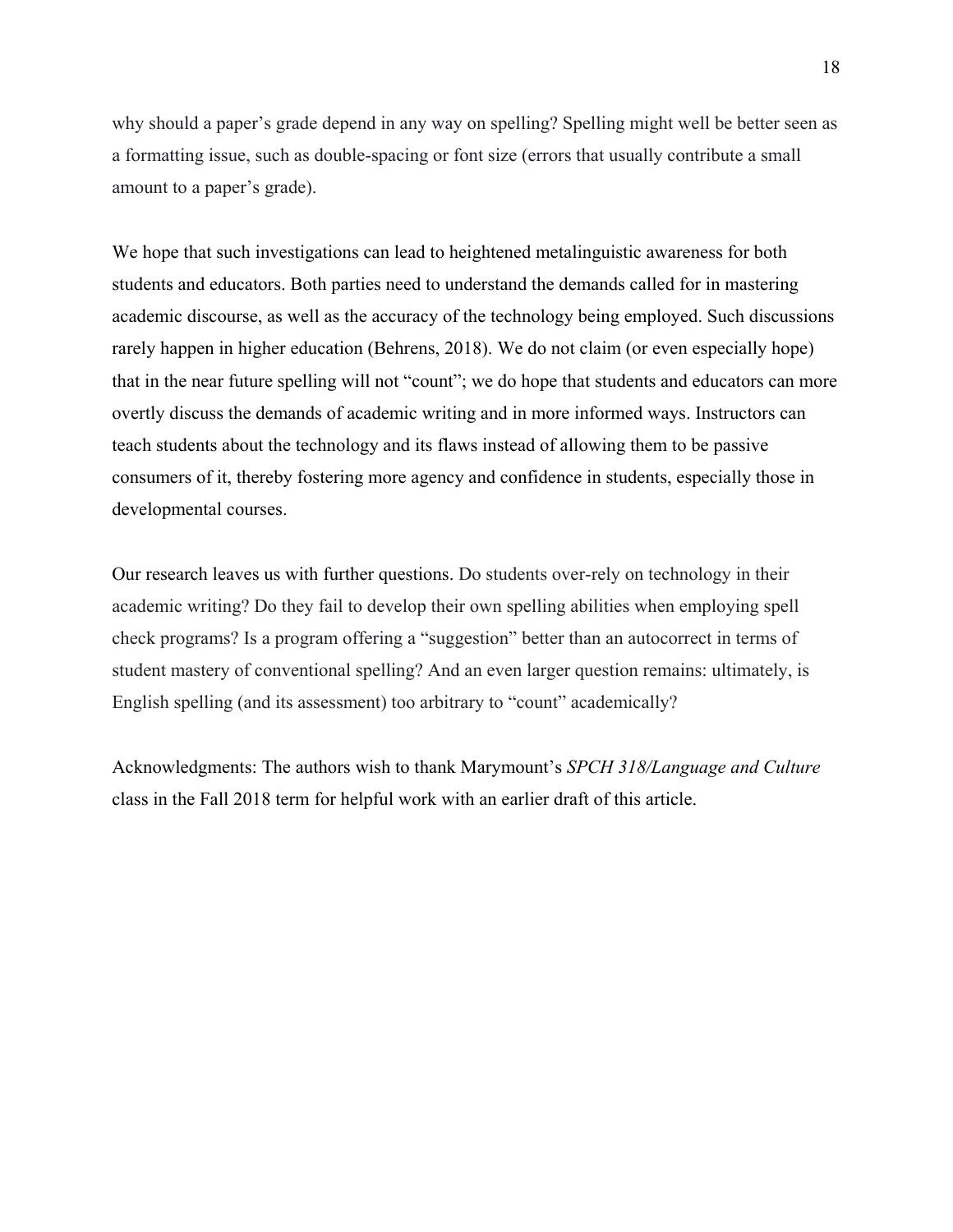#### References

- Behrens, S. (2018). *Understanding Language Use in the Classroom: Including Teaching Materials for College Educators*: Bristol, UK: Multilingual Matters.
- Behrens, S.J., Chirinos, Y., Spencer, M., and Spradley, S. (2016a). Academic English and language-related technolog*y*, *NADE Digest 8*(1), 28-34. *http://nade.net/site/documents/publications/Digest/NADE\_Digest\_Fall\_2016.pdf*
- Behrens, S., Johnson, A., Allard, M., and Caroli, A. (2016b). I know it when I see it: Uncovering college student-educator expectations about academic writing. *Writing & Pedagogy 8*(2), 309-332. doi:10.1558/wap.24108
- Boland, J.E. & Queen, R. (2016). If you're house is still available, send me an email: Personality influences reactions to written errors in email messages. *PLoS ONE 11*(3). e0149885. doi: 10.1371/journal.pone.0149885
- Burling, R. (2016). *Spellbound: Untangling English Spelling*. Bristol, CT: Equinox.
- Curzan, A. (2014). *Fixing English: Prescriptivism and Language History*. Cambridge, UK: Cambridge University Press.
- Figueredo, L. & Varnhagen, C.K. (2005). Didn't you run the spell checker? Effects of type of spelling error and use of a spell checker on perceptions of the author. *Reading Psychology*, 26, 441-458. doi: 10.1080/02702710500400495
- Kreiner, D.S., Schnakenberg, S.D., Green, A.G., Costello, M.J., & McClin, A.F. (2002). Effects of spelling errors on the perception of writers. *Journal of General Psychology*, 129, 5-17. https://www.tandfonline.com/loi/vgen20
- Queen, R. & Boland, J.E. (2015). I think you're going to like me: Exploring the role of errors in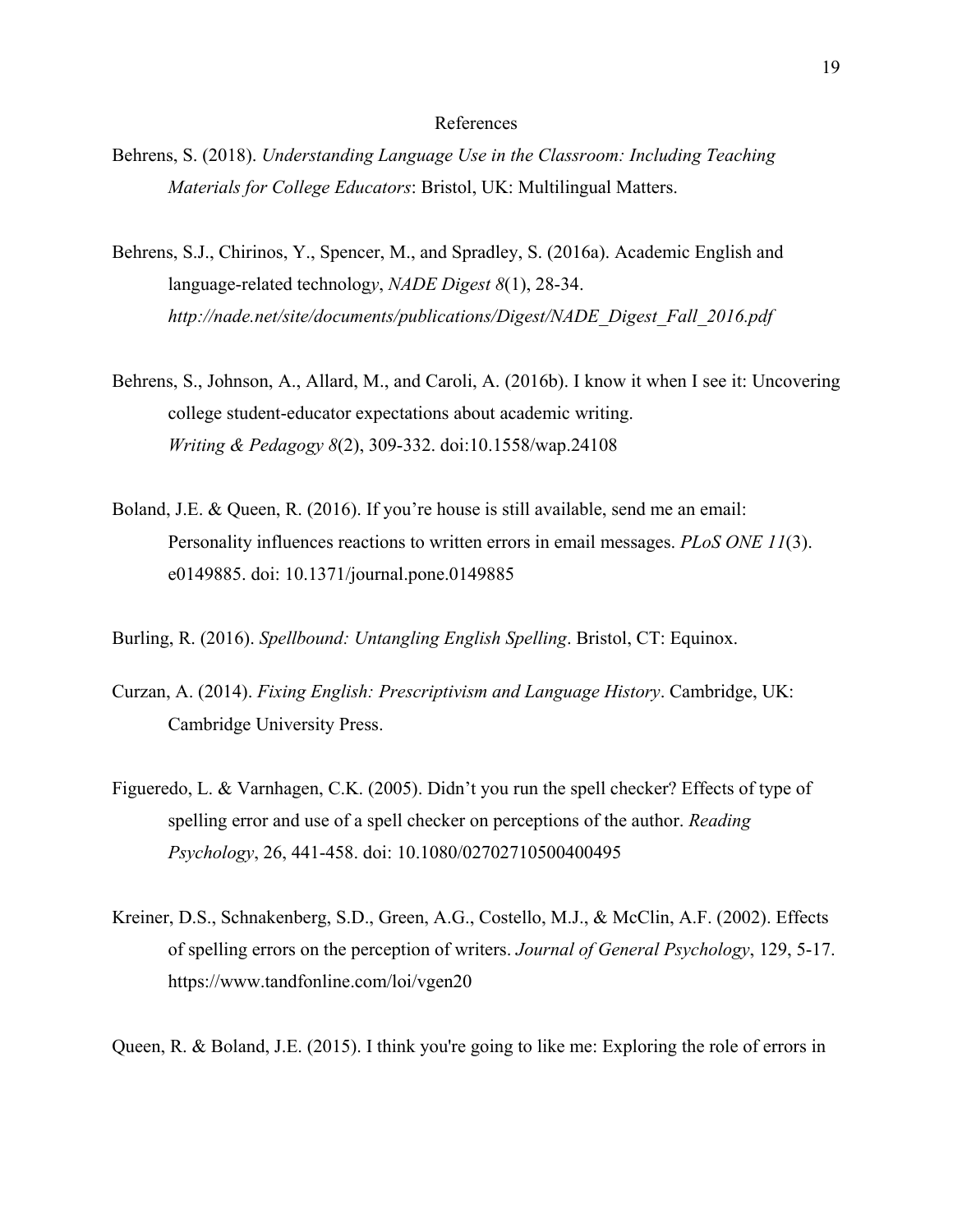email messages on assessments of potential housemates." *Linguistics Vanguard*. doi: 10.15/15/lingvan-2015-0011

## **Authors Biographies**

Susan J. Behrens, Ph.D., is a Professor of Communication Sciences and Disorders at Marymount Manhattan College and Director of MMC's Center for Teaching Innovation and Excellence.

Ailyn Gomez earned a BA from Marymount Manhattan College, with a major in Speech-Language Pathology and Audiology and minor in Language Sciences. She is currently a graduate student in Speech-Language Pathology at Adelphi University.

Jessica Krimgold earned a BA from Marymount Manhattan College, with a major in Speech-Language Pathology and Audiology and minor in Language Sciences. She is currently a graduate student in Speech-Language Pathology at Adelphi University.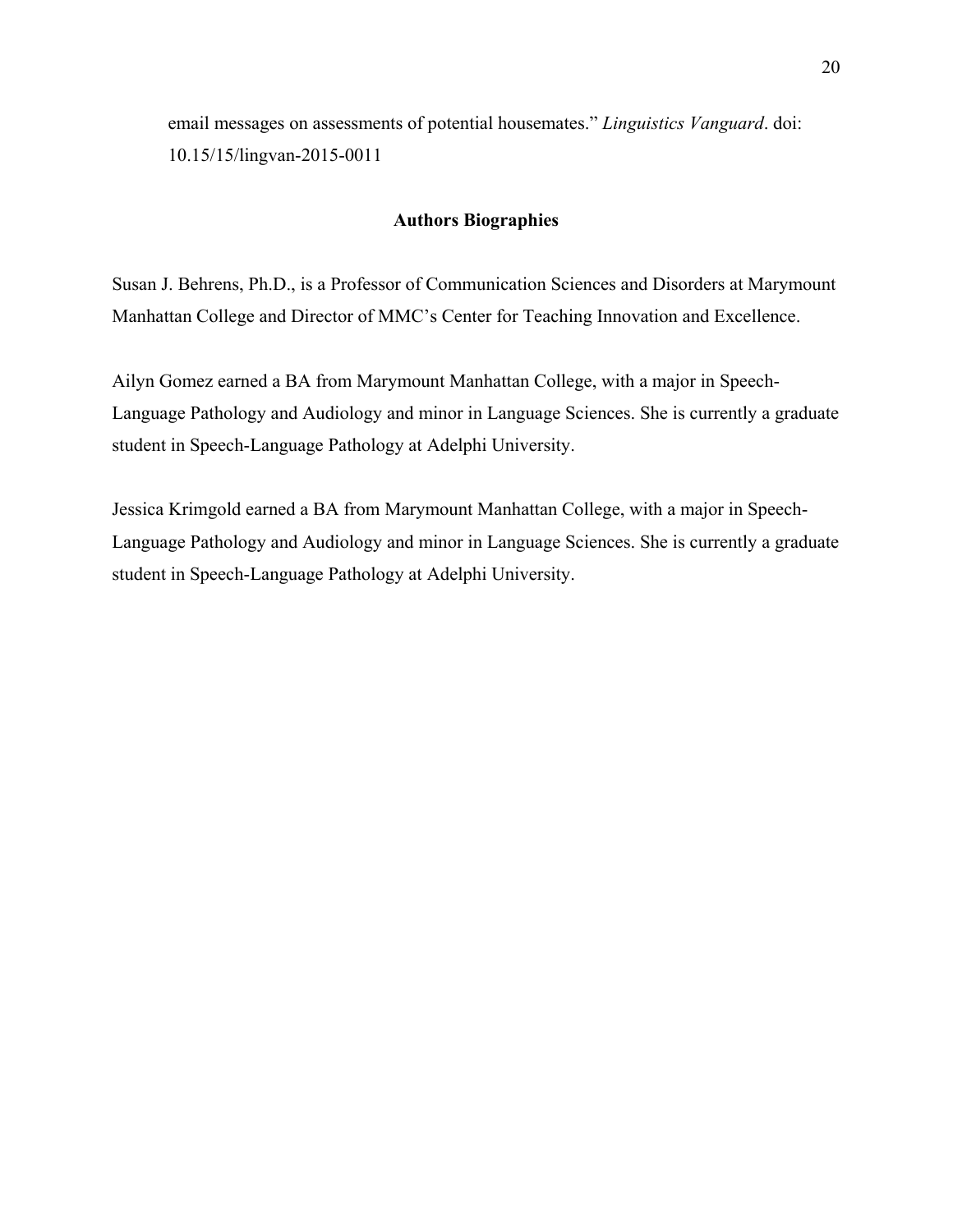# *Implication of a Career Essay in a Developmental Algebra Course*

Regina A. Bobak, Ed.D.

Bloomsburg University of Pennsylvania

[rbobak@bloomu.edu](mailto:rbobak@bloomu.edu)

Abstract

This study examined the implication of the Algebra Connection Essay in a developmental algebra course. Undergraduate students (n=18) in four Intermediate Algebra courses were administered a pre-attitudinal survey prior to receiving information on the essay about their chosen or desired program of study. After submitting the essay, the students completed the post attitudinal survey. The prediction was that students would show a positive change in their attitude towards learning algebra for future value in their chosen or desired program of study after completing the essay. A significant difference was shown in five out of six value markers.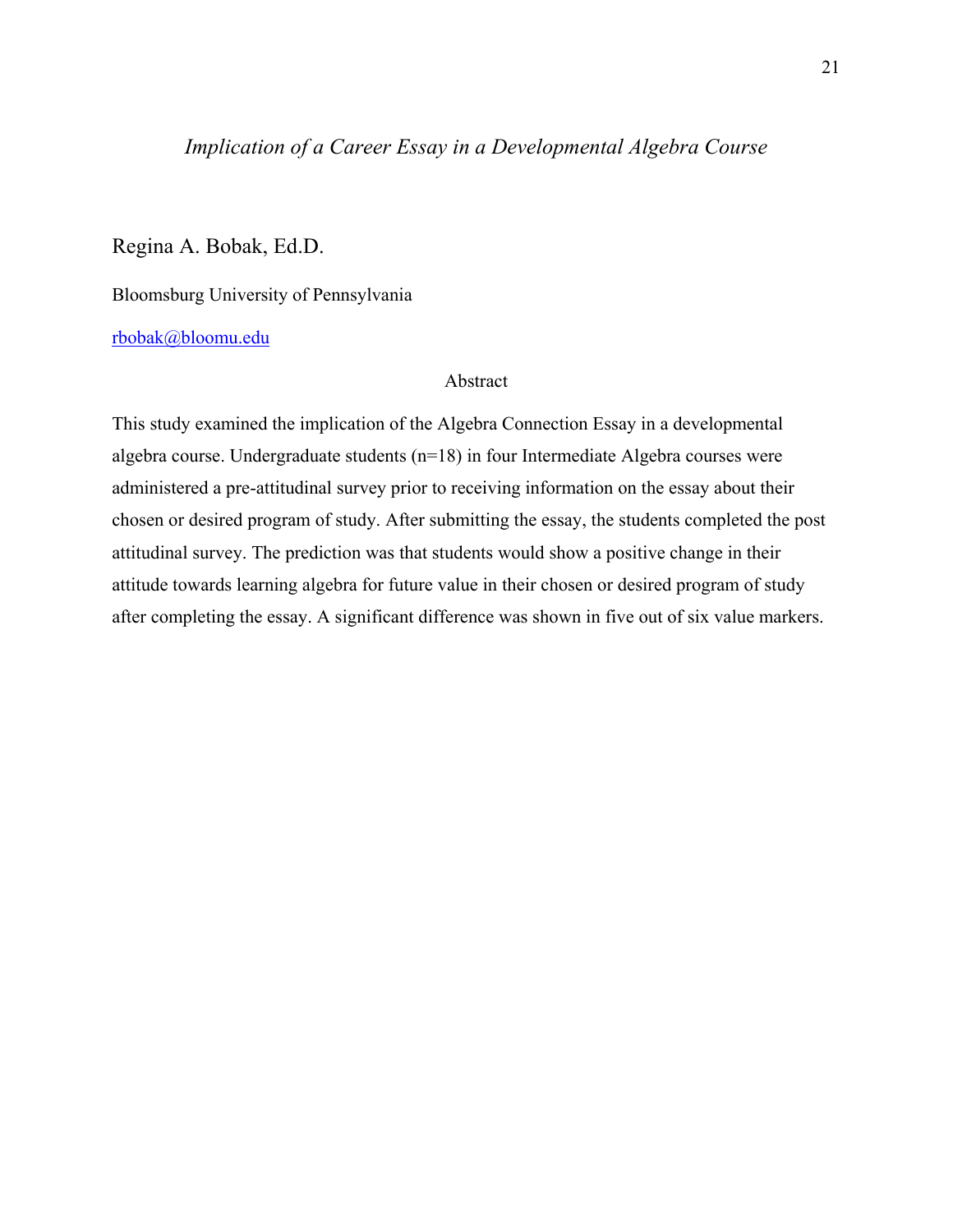# *Implication of a Career Essay in a Developmental Algebra Course*

Studies show that students who understand the value and applicability of learning mathematics are more likely to be successfully engaged. Howard  $\&$  Whitaker (2011) found that as students began to understand the link between success in mathematics and career opportunities, their motivation to learn was enhanced. According to Martin and Gourley-Delaney (2014), students have difficulty finding applications of mathematics outside of school. Even though algebra books include application problems, those problems do not always relate to the students. Can a short essay based on using algebra in their chosen or desired program of study have a positive impact on students' attitudes towards the value of algebra?

A theory that promoted this research is the Social Cognitive Career Theory (SCCT). SCCT asserts that learning experiences are indirectly related to career choice goals through other personal cognitive variables such as self-efficacy and outcome expectations (Lent, Brown, Hackett, 2002). Hackett (1985) mentions that one of the variables affecting students' selfefficacy is the perceived usefulness of mathematics. Garriott, Fores, and Martens (2013) conducted a study on predicting math/science career goals of low-income prospective firstgeneration college students. The study findings imply that students from less privileged social backgrounds could benefit from targeted learning experiences designed to enhance self-efficacy for math/science-oriented careers.

Past experiences in mathematics usually dictate student opinions concerning career choices for which mathematics is the basis of the curriculum. Champion, Parker, Mendoza-Spencer, and Wheeler (2010) explored students' attitudes towards the value of course components for their potential career while Antonio and Tuffley (2105) noted the need for relevance in students' university experience and career aspirations. Both studies uncovered the need for future research in determining if the relevant course components encouraged students to pursue or rethink their chosen career path.

Staats and Batteen (2009) state that little research exists on students' reactions to learning math in context. Of the research reviewed involving writing in algebra, most focus on explaining algebra concepts. Meier and Rishel (1998) point out that writing assignments must be carefully designed. Therefore, the current study helps determine if a career essay in a developmental algebra course improves students' attitudes towards the value of algebra.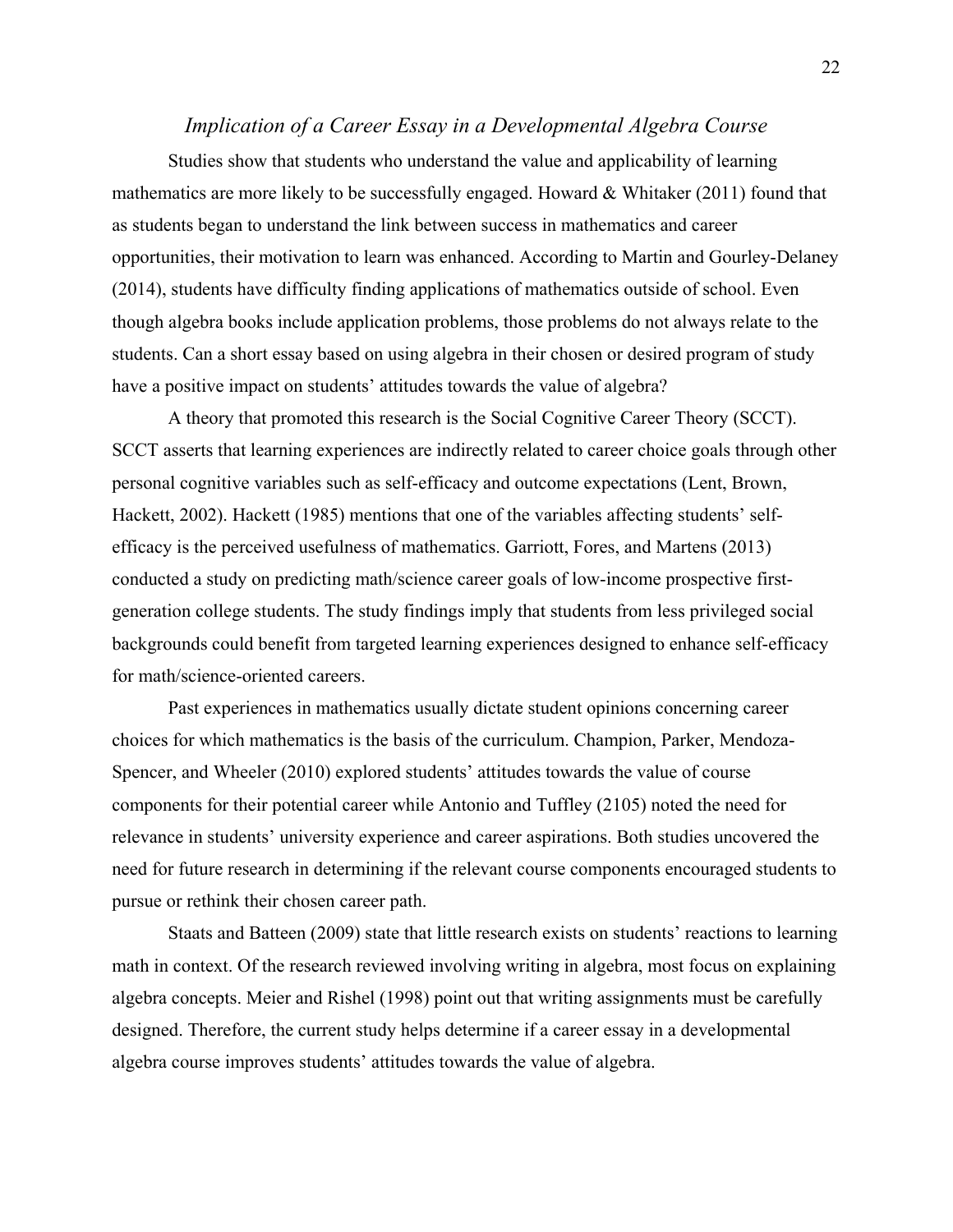#### Method

#### *Participants*

This study occurred at a four-year public institution in the northeastern United States. This institution is part of a state system of higher education consisting of 14 institutions. According to 2016-17 admissions data, 33.6% of undergraduates are first-generation freshmen and 21.9% are underrepresented minority freshmen. The department where the study occurred is a centralized department of developmental instruction that oversees coursework and other programs. The coursework is intended to prepare students for the range of introductory creditbearing courses they will need to satisfy either the general education program or their major requirements for graduation. Entry into the developmental mathematics courses is determined by a placement exam or SAT scores. However, students can self-select courses if they feel the need.

Participants were enrolled in four sections of a three-credit Intermediate Algebra course over an academic year with the same instructor, who is the researcher. All 96 students were required to complete the essay, but three students did not. The students had the option to participate in the study and complete the pre/post attitudinal surveys. The pre-attitudinal survey was completed by 35 students and 31 students completed the post attitudinal survey. The data results are based on 18 students who completed both the pre/post attitudinal surveys. *Materials*

The Algebra Connection Essay (Appendix A) is a 600 to 800-word paper in which students respond to statements involving algebra in their chosen or desired program of study. Students were provided the grading rubric with the essay information. The students submitted their essays in the course learning management system and the instructor provided feedback on the essays after the post attitudinal survey was completed.

The pre/post attitudinal surveys (Appendix B) were based on the Survey of Attitudes Towards Statistics (SATS) 36 developed by Candace Schau (Schau, 2003a). The SATS 36 is a survey to understand student attitudes toward statistics in their statistics course and for research into students' statistics attitudes. The survey uses a Likert scale of 7 measurements from strongly agree to strongly disagree. The survey was adapted, with permission granted by Candace Schau on February 4, 2016, to focus on developmental algebra. The focus for this study was on the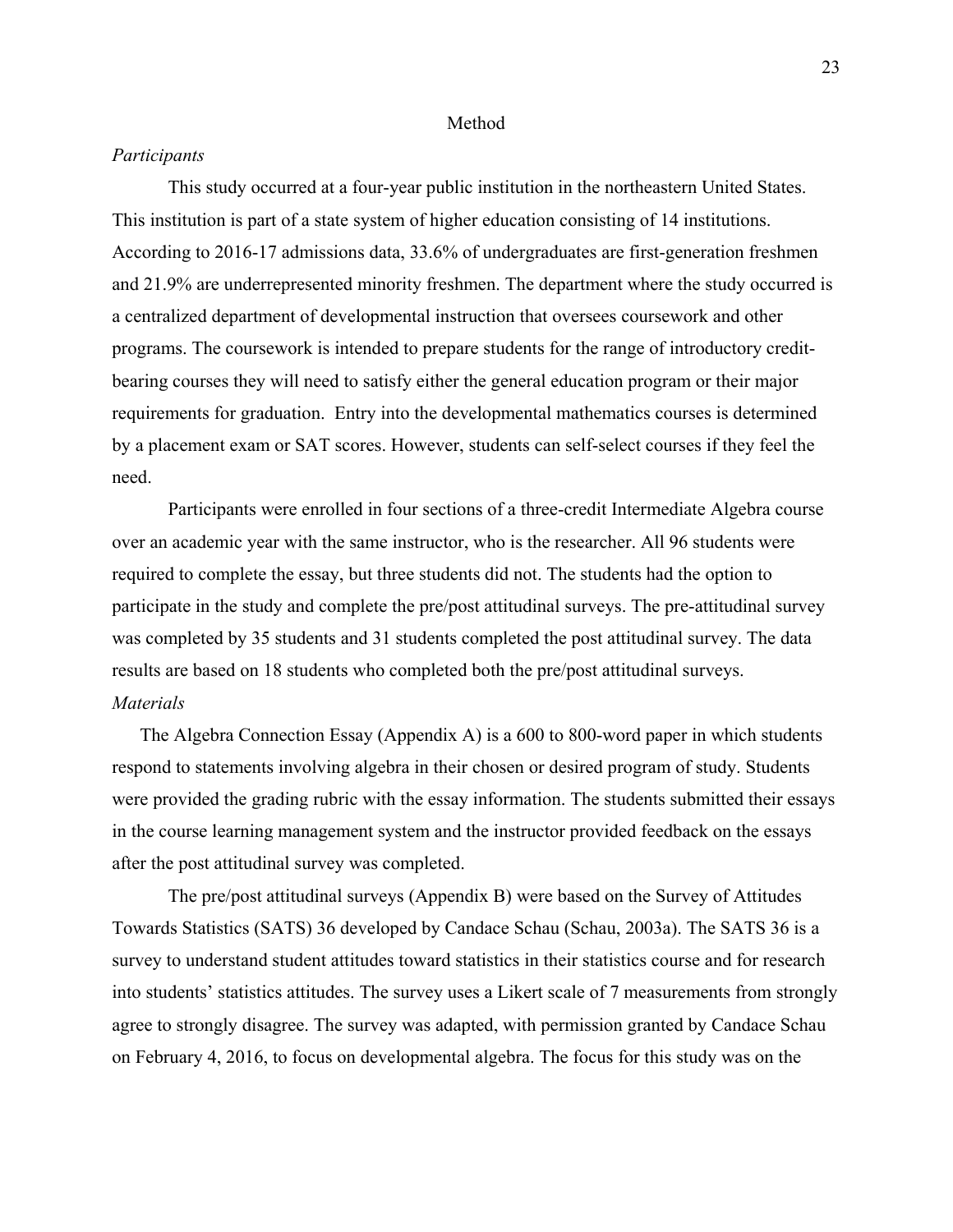value component of the SATS 36 Survey which evaluated students' attitudes about the usefulness, relevance, and worth of algebra in personal and professional life.

## *Procedure*

Informed consent was distributed to the students in the third class meeting by a colleague and kept confidential since the researcher was also the course instructor. All informed consent forms were placed in a sealed envelope and not opened until final grades were assigned and submitted for each semester. The pre-attitudinal survey was administered in Qualtrics prior to the students receiving the essay requirements. The post attitudinal survey was administered in Qualtrics immediately after students submitted their final essay and prior to receiving feedback. Students were given one week to complete each survey.

### Results

From a total enrollment of 101 (88 freshmen, 6 sophomores, and 7 junior status), 18 students chose to participate (16 female, 2 male). All the participants (n=18) were an academic level freshman. There were 10 undeclared students and 8 declared students. Out of the undeclared students, five students identified as being part of the ACT 101 Program with none of the declared students identifying as ACT 101. The ACT 101 Program is a state-funded program that allocates funds for post-secondary schools to provide services for academically and financially disadvantaged students. The ethnicity of the participants was self-reported as "Hispanic or Latino" (n=1), "White" (n=10), "Black or African American" (n=4), "Multiracial"  $(n=2)$ , "Asian/Pacific Islander"  $(n=1)$ , "Prefer not to disclose"  $(n=0)$ . Seven undeclared students and one declared student identified as a minority.

A paired-samples t-test was conducted to compare students' attitudes towards the value of algebra in their chosen or desired program with a pre-survey to post-survey. There was a significant difference in the overall scores for pre-survey ( $m = 3.61$ ,  $SD = 0.689$ ) and post-survey  $(m = 4.58, SD = 0.409)$  conditions; t(5) = -6.7548, p = 0.00108. These results suggest that the essay does have an effect. Specifically, the results suggest that when students complete the Algebra Connection Essay, there is a positive increase in their attitude towards future value in their chosen or desired program of study. All six value statements reported a positive increase between pre/post attitudinal surveys (see Figure 1).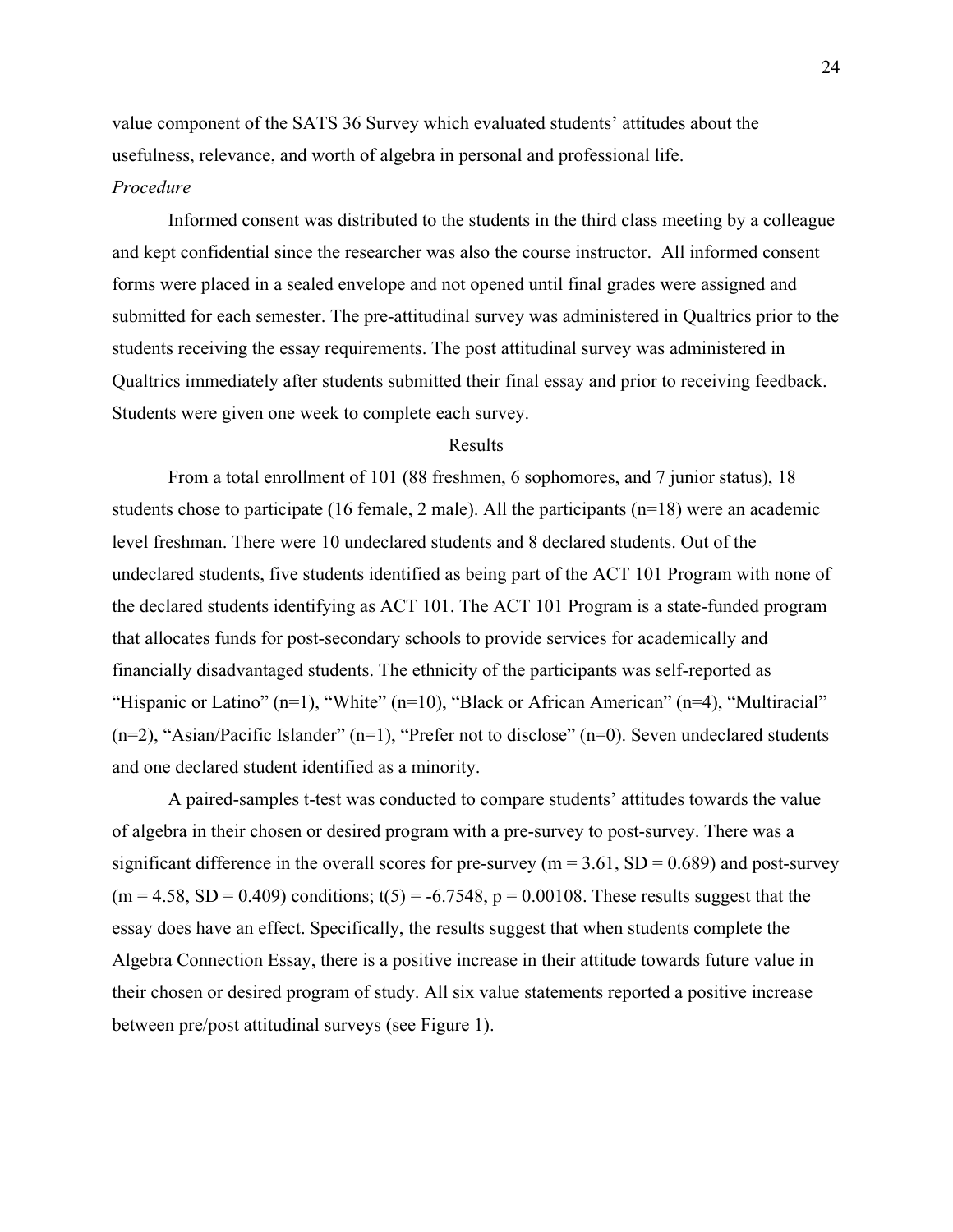Figure 1.



There was a difference, but not a significant difference in the statement 'Algebra skills will make me more employable.' The scores for pre-survey ( $m = 4.61$ , SD = 1.684) and postsurvey (m = 5.11, SD = 1.278) conditions;  $t(17) = -1.256$ , p = 0.2261. These results suggest that students already understand the value of knowing algebra.

A further breakdown between declared ( $n=8$ ) and undeclared ( $n=10$ ) students suggested that the essay had a positive impact on both sets of students (see Figure 2). The undeclared students showed a significant difference in the overall scores for pre-survey ( $m = 3.55$ ,  $SD =$ 0.638) and post survey (m = 4.483, SD = 0.588) conditions;  $t(5) = -5.0783$ , p = 0.00384. The declared students showed a significant difference in the overall scores for pre-survey ( $m = 3.52$ , SD = 0.853) and post survey (m = 4.613, SD = 0.59) conditions;  $t(5) = -4.9094$ , p = 0.00444. Half of the undeclared students reported being ACT 101 students. The undeclared students had a higher significant difference then the declared students. With half the undeclared students selfidentified as ACT 101 students, this supports Garriott, Fores, and Martens 2013 study of lowincome college students benefiting from targeted learning experiences.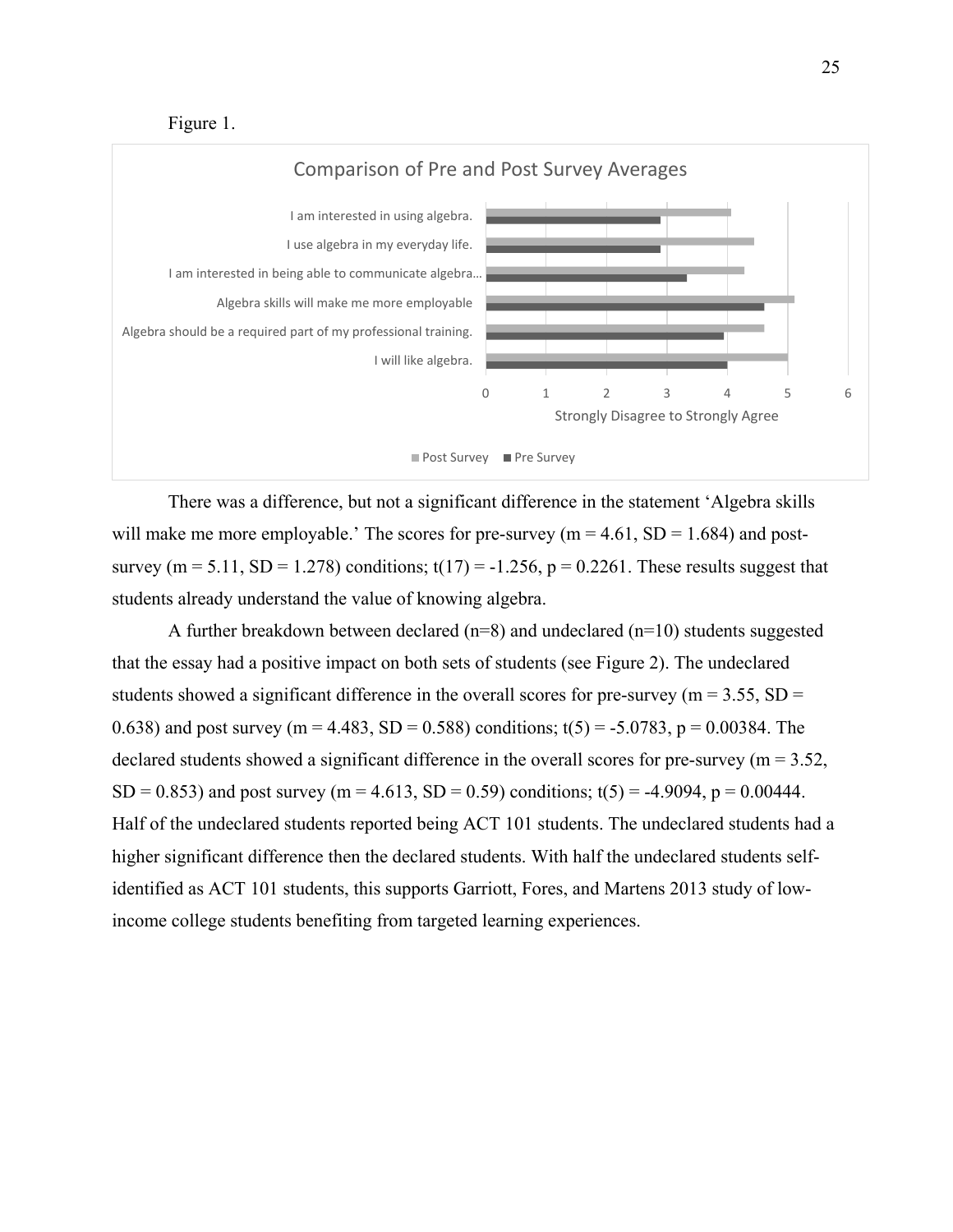Figure 2.



# Discussion

Finding ways to increase students' self-efficacy in mathematics is not easy. However, educators need to continue to find ways to enhance students' learning experiences and have a positive impact on increasing students' self-efficacy. The findings of this study support Howard and Whitaker (2011) that students who find a link between success in mathematics and career opportunities enhance their motivation to learn.

The statement 'Algebra skills will make me more employable' was the only statement that did not show a significant difference in students' attitudes towards the value of algebra. This is an interesting finding as students had to provide detailed examples of using algebra in their chosen or desired program of study. Wanbach, Brothen, and Dikel (2000) reported students to become discouraged if they do not take college-level courses consistent with their goals. This opens an opportunity for further research on the need for studying algebra in college for today's careers.

The comparison between declared and undeclared students is interesting in a number of statements. The undeclared students showed a bigger difference between pre/post surveys in the statement 'I use algebra in my everyday life' while the declared students showed a bigger difference in 'Algebra being a required part of my professional training.' This difference may be attributed to declared students encountering algebra in their major courses; whereas, the undeclared students are associating algebra to their daily lives. Even though there was little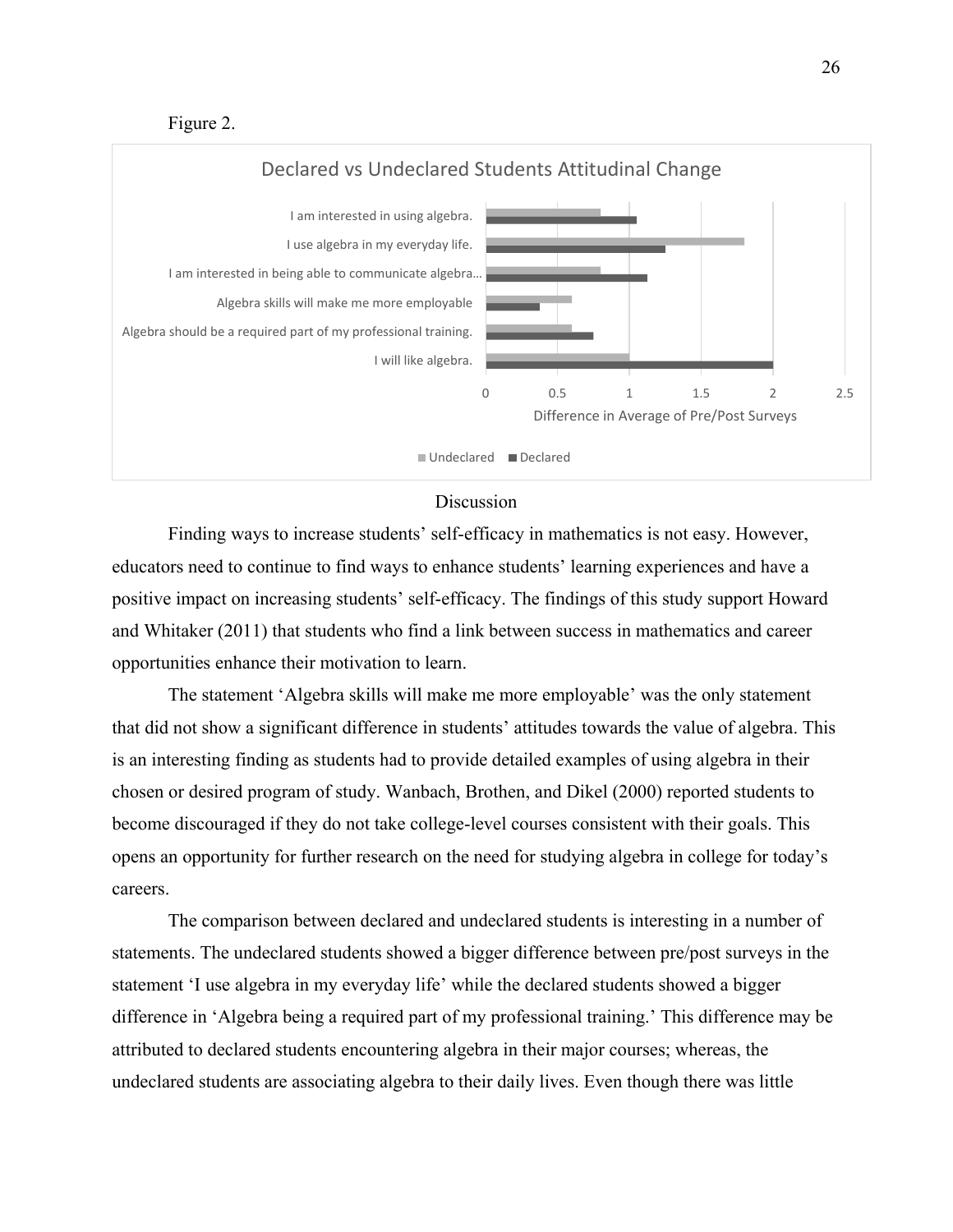difference for undeclared students in seeing the need for algebra as part of their professional training, they had the bigger difference in the need for algebra to make them more employable than their declared counterparts. Further research between declared and undeclared students' attributes and learning strategies may guide the discrepancies in these value statements.

# Limitations

The results and limitations are limited to a small sample size and by a cross-sectional design that does not allow for claims of causation (Frankfort-Nachmias & Nachmias, 2000). The sample size was too small to have confidence in the statistical significance of the findings and cautions generalization to broader contexts. This study cannot account for the possible effect of the instructor's teaching style and course objectives covered between the pre/post attitudinal surveys. Another limitation of the study may be due to the students' attitude towards being in a developmental algebra course. It is important to note that the intention of this study was to determine if the essay was an effective and worthwhile assignment for the students to complete.

## Suggestions for Future Research

More studies on the effectiveness of the Algebra Connection Essay need to be conducted, possibly correlating interview data from students. This would afford a deeper understanding of the ways in which the essay affects students' perception of algebra in a field of study. Increasing the sample size would allow for the opportunity to interpret results for first-generation college students and underrepresented minorities. Research on students' attitudes towards algebra could continue in several directions. Research has shown that students needing remediation in mathematics tend not to seek majors in mathematics (Benken, Ramirez, Li, and Wetendorf, 2015). Therefore, students could be tracked to see if those who declared a major prior to the essay change their major to or from a mathematics focused curriculum. Undeclared students could be tracked to see if they select majors involving higher-level math. Most of the research in writing in mathematics focuses on explaining problems. This is a unique approach for students to discover ways in which algebra is used in careers. This coincides with Benken, Ramirez, Li, and Wetendorf's findings to include student outcomes that focus on attitudes about mathematics. They recommend inclusion of parallel assignments that promote student investigations and reflections that are interesting to the student (2015).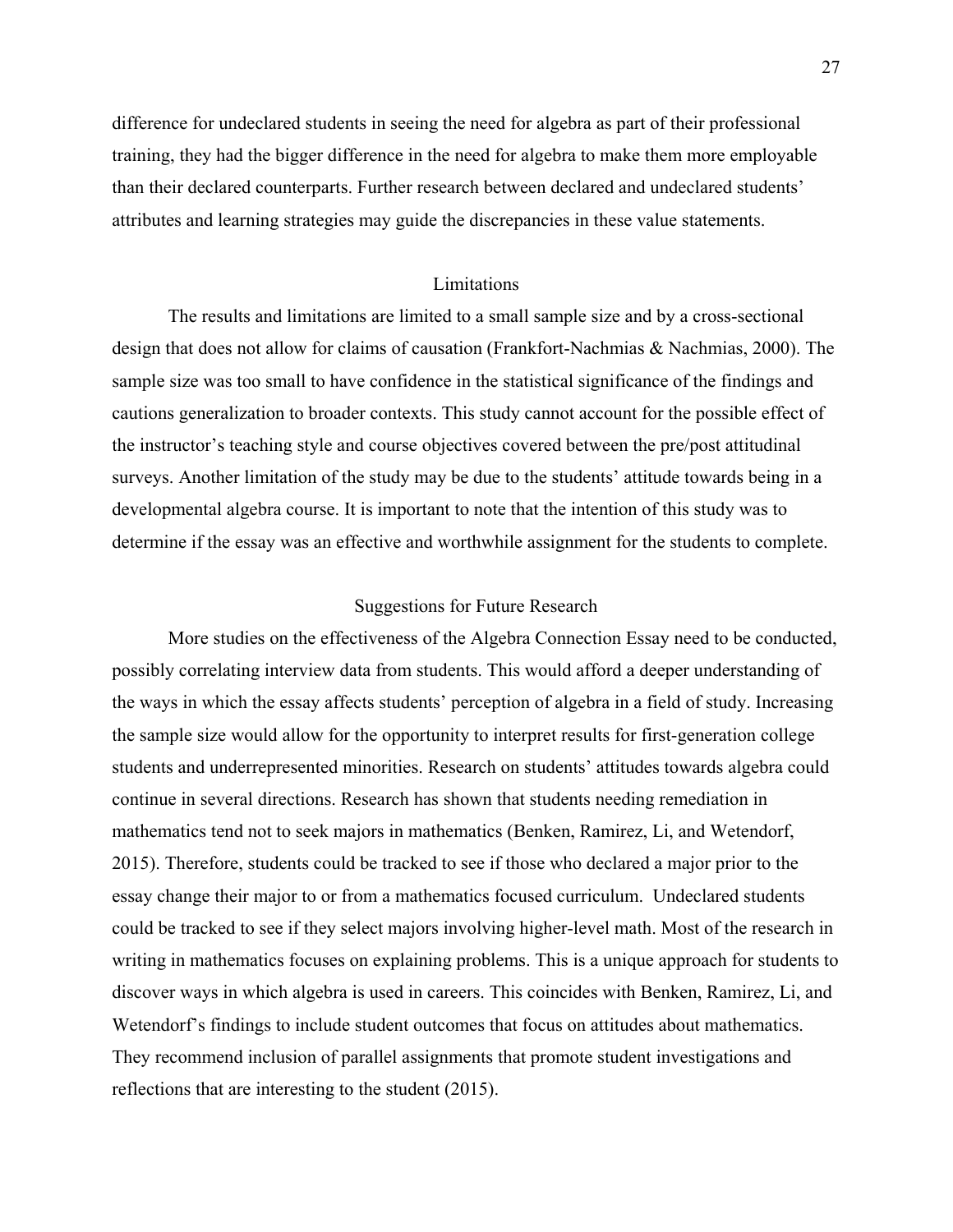# Conclusion

The purpose of this research study was to investigate if the Algebra Connection Essay positively changed students' attitudes of the value of algebra. The statistically significant difference observed between the pre/post attitudinal surveys indicate that students' attitudes can be changed. The effect size for this improved attitude is small, but it does demonstrate that a simple treatment can have a positive result. The small number of participants in this study should be considered when interpreting findings and planning future studies.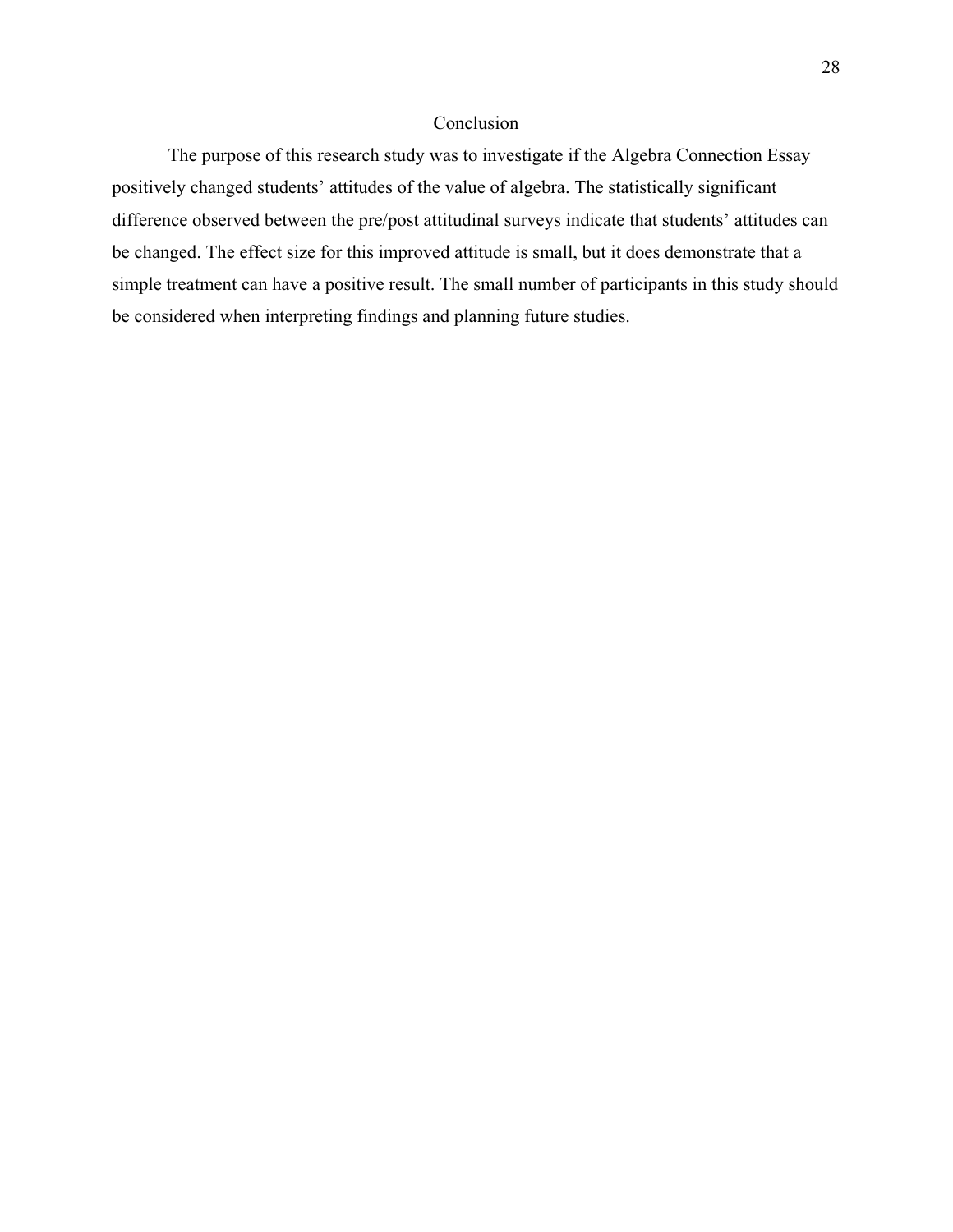#### References

- Antonio, A., & Tuffley, D. (2015). First year university student engagement using digital curation and career goal setting. *Research in Learning Technology*, *23*(15), 1-14.
- Benken, B., Ramirez, J., Li, X., & Wetendorf, S. (2015). Developmental mathematics success: Impact of students' knowledge and attitudes. *Journal of Developmental Education, 38*(2), 14-31.
- Champion, J., Parker, F., Mendoza-Spencer, B., & Wheeler, A. (2011). College algebra students' attitudes toward mathematics in their careers. *International Journal of Science & Mathematics Education, 9*(5), 1093-1110.
- Frankfort-Nachmias, C. & Nachmias, D. (2000). Research methods in the social sciences (6th ed.). New York: Worth.
- Garriott, P. O., Flores, L. Y., & Martens, M. P. (2013). Predicting the math/science career goals of low-income prospective first-generation college students. *Journal of Counseling Psychology, 60*(2), 200-209.
- Hackett, G. (1985). Role of mathematics self-efficacy in the choice of math-related majors of college women and men: A path analysis. *Journal of Counseling Psychology, 32*(1), 47- 56.
- Hodges, C., & Kim, C. (2013). Improving college students' attitudes toward mathematics. *TechTrends: Linking Research & Practice to Improve Learning, 57*(4), 59- 66.
- Howard, L., & Whitaker, M. (2011). Unsuccessful and successful mathematics learning: developmental students' perceptions. *Journal of Developmental Education*, *35*(2), 2-16.
- Lent, R.W. & Brown, S.D. & Hackett, Gail. (2002). Social cognitive career theory. Career Choice and Development (4th ed.). Jossey-Bass.
- Martin, L., & Gourley-Delaney, P. (2014). Students' images of mathematics. *Instructional Science*, *42*(4), 595-614.
- Meier, J. & Rischel, T. (1998). Writing in the teaching and learning of mathematics. *Mathematical Association of America Notes, 48*. New York, NY: Cambridge University Press.
- Schau, C. (2003). Survey of Attitudes Toward Statistics (SATS-36). Retrieved from [http://evaluationandstatistics.com](http://evaluationandstatistics.com/)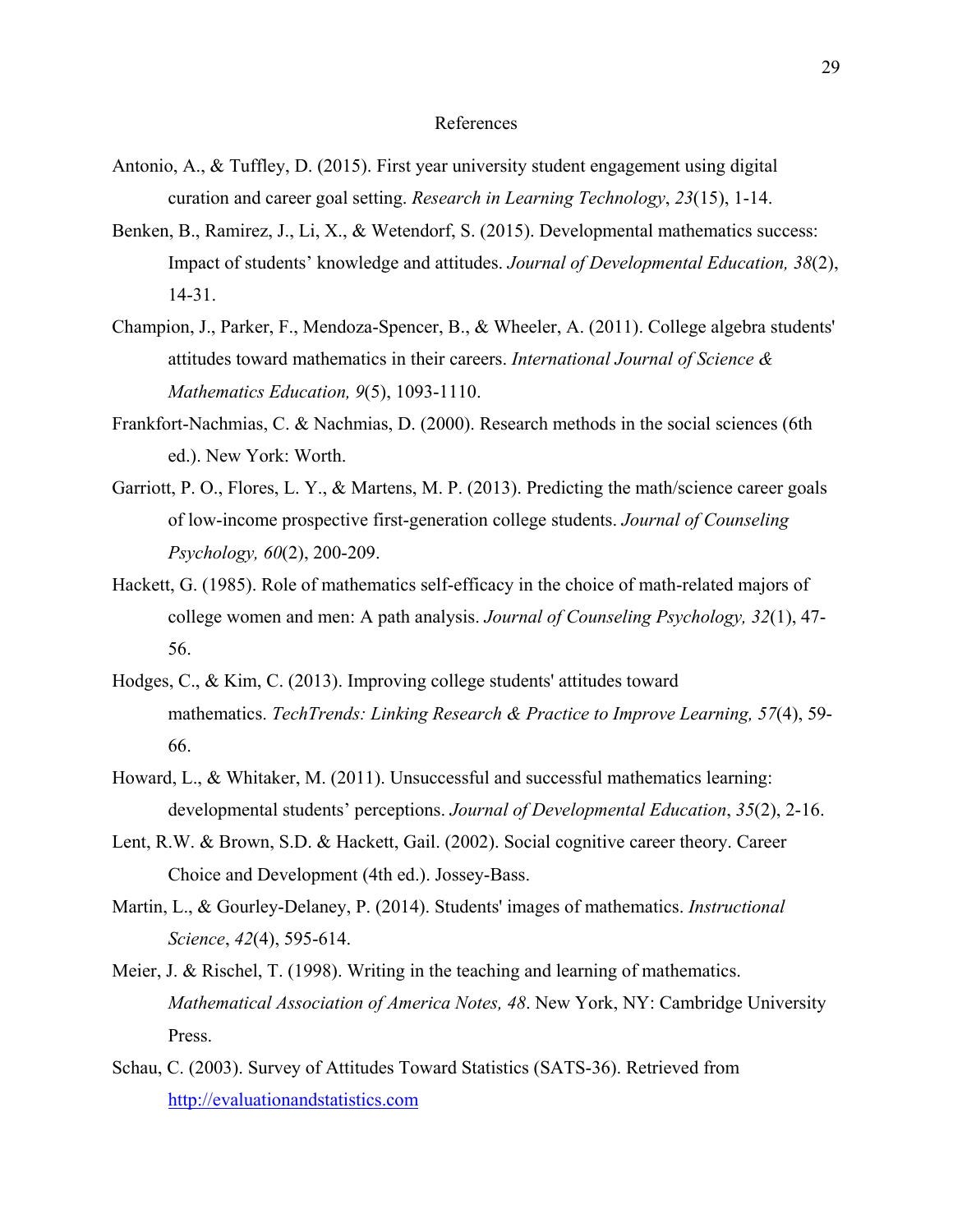- Schau, C., & Emmioglu, E. (2012). Do introductory statistics courses in the United States improve students' attitudes? *Statistics Education Research Journal, 11*(2), 86-94.
- Staats, S., & Batteen, C. (2009). Context in an interdisciplinary algebra writing assignment. *Journal of College Reading and Learning*, *40*(1), 35-50.
- Wambach, C., Brothen, T., & Dikel, T.N. (2000) Toward a developmental theory for developmental educators. *Journal of Developmental Education, 24*(1), 2-4, 6, 8, 10, 29.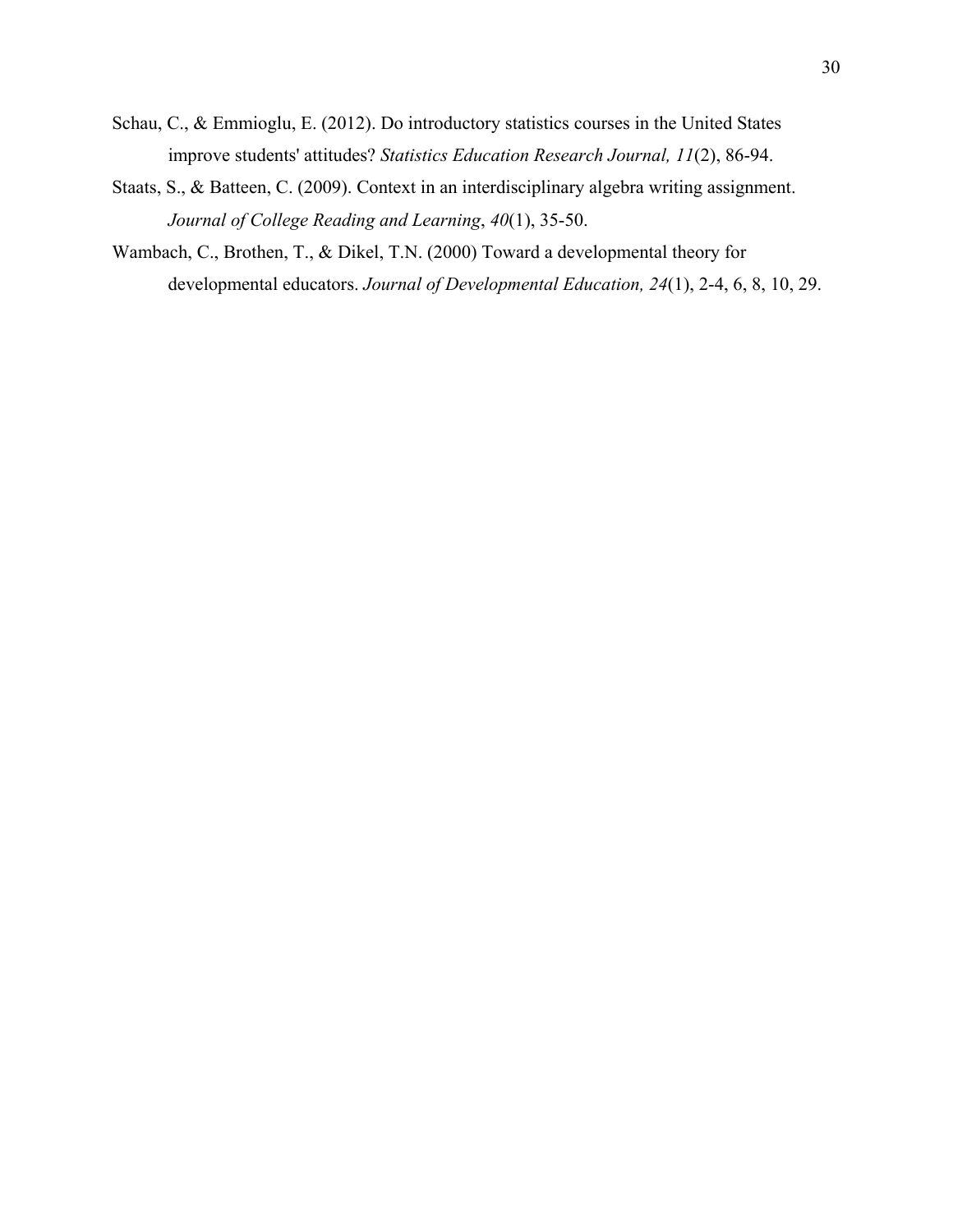# Appendix A

# Algebra Connection Essay

The Algebra Connection is a writing assignment to discover how math is used in your chosen or desired program of study. The paper must include:

- Discuss your math goal for this year
- Discuss ways in which math is used in your chosen or desired program of study (interview with someone or research online in that field)
- Provide at least 2 detailed examples of math problems used in your chosen or desired program of study
- Conclude with how you envision yourself using math in 5 years

# **Paper Specifications**

- Include bibliography page for references used
- Minimum 600 words; Maximum 800 words
- Type: 12-point font, single-spaced, 1-inch margins
- Save as .doc, .docx, or .pdf
- Submit to the **Algebra Connection Essay** Assignment in BOLT by due date
- Visit the Writing and Literacy Engagement Studio (WALES)

[\(http://intranet.bloomu.edu/wales\)](http://intranet.bloomu.edu/wales)

| <b>Points</b>    | <b>Description</b>                                                                       |
|------------------|------------------------------------------------------------------------------------------|
| <b>Excellent</b> | The paper demonstrates well-developed reading comprehension and/or listening             |
|                  | skills and ability to analyze a topic.                                                   |
| $45 - 50$        | All parts of the prompt are fully addressed<br>$\bullet$                                 |
|                  | Ideas are logically organized<br>$\bullet$                                               |
|                  | Statements are well supported or explained through detailed references<br>٠              |
|                  | The response demonstrates a well-developed command of the English<br>$\bullet$           |
|                  | language (spelling, capitalization, punctuation, sentence structure)                     |
| <b>Strong</b>    | The paper demonstrates solid reading comprehension and/or listening skills and           |
|                  | ability to analyze a topic.                                                              |
| 40-44            | Most parts of the prompt are fully addressed or all parts of the prompt are<br>$\bullet$ |
|                  | adequately addressed                                                                     |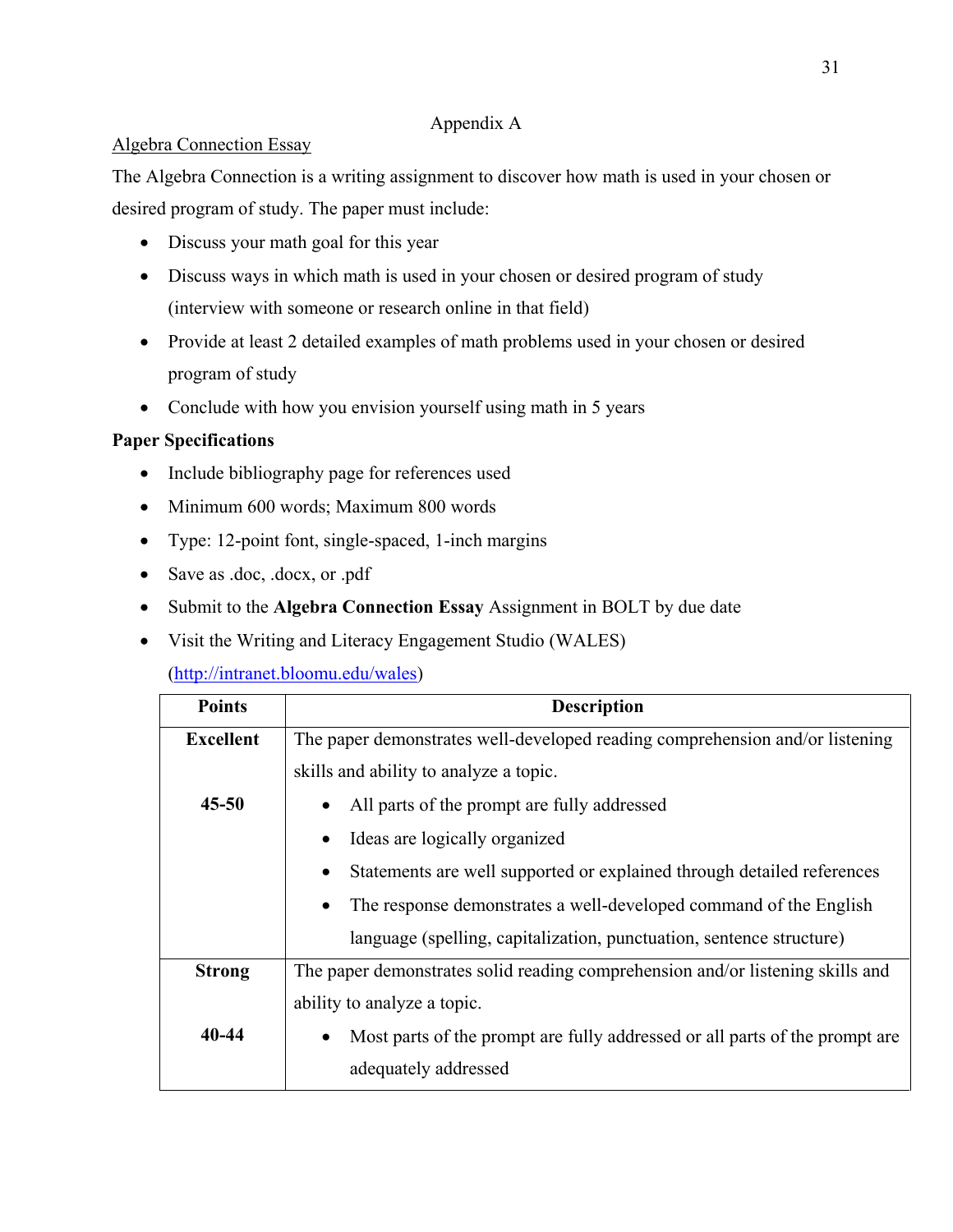| <b>Points</b> | <b>Description</b>                                                                  |
|---------------|-------------------------------------------------------------------------------------|
|               | Most ideas are logically organized<br>$\bullet$                                     |
|               | Most statements are supported or explained through references                       |
|               | The response demonstrates a solid command of the English language<br>$\bullet$      |
|               | (spelling, capitalization, punctuation, sentence structure)                         |
| Acceptable    | The paper demonstrates some reading comprehension and/or listening skills and       |
|               | ability to analyze a topic.                                                         |
| $35 - 39$     | Some parts of the prompt are fully addressed or all parts of the prompt             |
|               | are adequately addressed                                                            |
|               | Some ideas are logically organized<br>٠                                             |
|               | Some statements are supported or explained through references                       |
|               | The response demonstrates a solid command of the English language<br>$\bullet$      |
|               | (spelling, capitalization, punctuation, sentence structure)                         |
| <b>Needs</b>  | The paper demonstrates little or no skill in reading comprehension and/or           |
| Improvement   | listening skills and ability to analyze a topic.                                    |
|               | The paper is off topic or ignores significant aspects of the prompt<br>$\bullet$    |
| $0 - 34$      | Ideas are not logically organized<br>$\bullet$                                      |
|               | Statements are not supported or explained through references<br>$\bullet$           |
|               | The response demonstrates little or no command of the English language<br>$\bullet$ |
|               | (spelling, capitalization, punctuation, sentence structure)                         |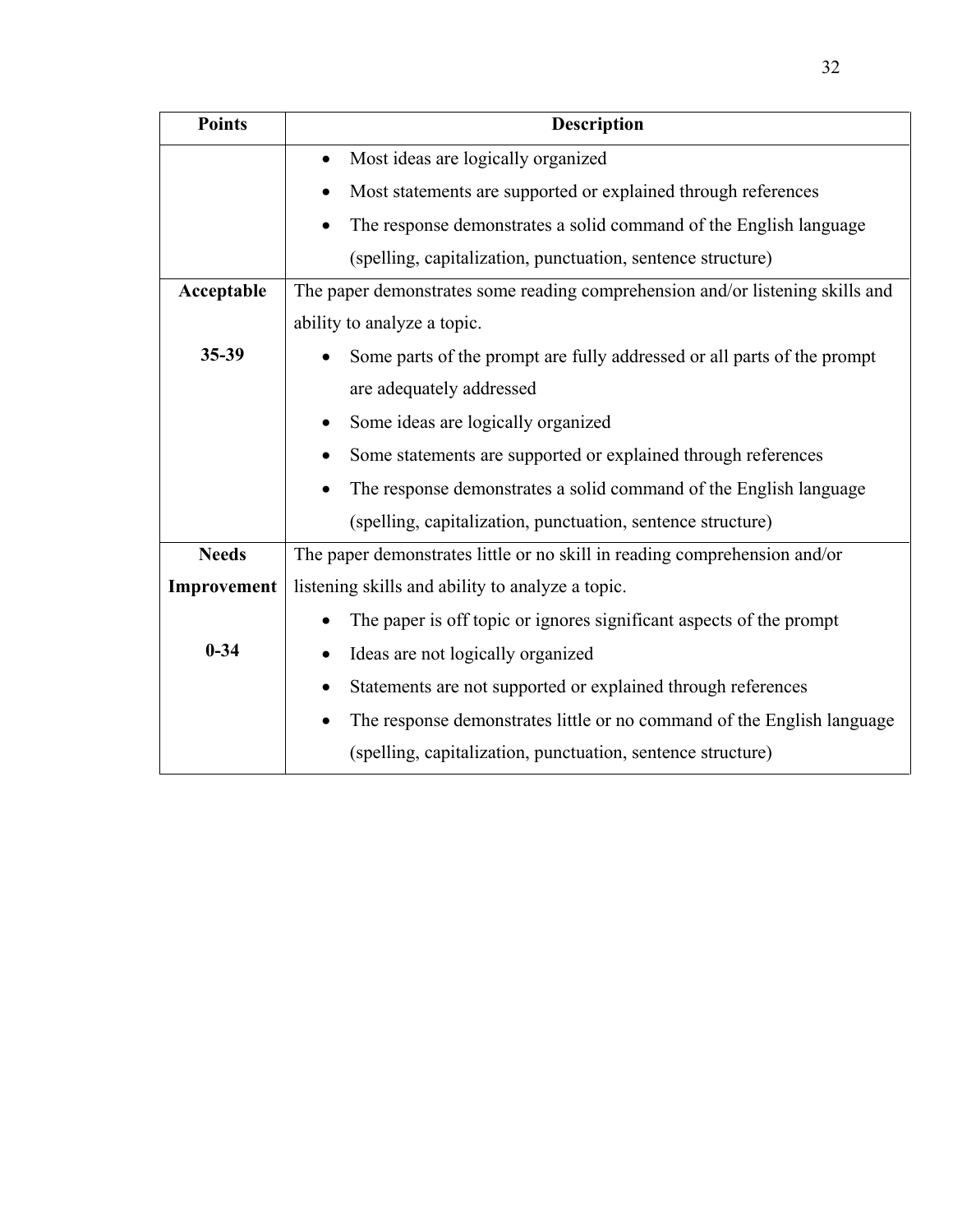# Appendix B Pre-Survey of Attitudes Toward Algebra Adapted from

© Schau, 1992, 2003

DIRECTIONS: The statements below are designed to identify your attitudes about algebra. Each item has 7 possible responses. The responses range from 1 (strongly disagree) through 4 (neither disagree nor agree) to 7 (strongly agree). If you have no opinion, choose response 4. Please read each statement. Mark the one response that most clearly represents your degree of agreement or disagreement with that statement. Try not to think too deeply about each response. Record your answer and move quickly to the next item. Please respond to all of the statements. Student ID:

|                                              |               |                |   | Neithe         |   |   |                |
|----------------------------------------------|---------------|----------------|---|----------------|---|---|----------------|
|                                              | <b>Strong</b> |                |   | r              |   |   | <b>Strong</b>  |
|                                              | ly            |                |   | disagr         |   |   | ly             |
|                                              | disagr        |                |   | ee nor         |   |   | agree          |
|                                              | ee            |                |   | agree          |   |   |                |
|                                              |               |                |   |                |   |   |                |
| I will like algebra.                         | 1             | $\overline{2}$ | 3 | $\overline{4}$ | 5 | 6 | $\overline{7}$ |
| Algebra should be a required part of my      |               | $\overline{2}$ | 3 | $\overline{4}$ | 5 | 6 | 7              |
| professional training.                       |               |                |   |                |   |   |                |
| Algebra skills will make me more employable. | 1             | $\overline{2}$ | 3 | $\overline{4}$ | 5 | 6 | $\overline{7}$ |
| I am interested in being able to communicate | 1             | $\overline{2}$ | 3 | $\overline{4}$ | 5 | 6 | 7              |
| algebra information to others.               |               |                |   |                |   |   |                |
| I use algebra in my everyday life.           | 1             | $\overline{2}$ | 3 | $\overline{4}$ | 5 | 6 | $\overline{7}$ |
| I am interested in using algebra.            | 1             | $\overline{2}$ | 3 | $\overline{4}$ | 5 | 6 | $\overline{7}$ |

DIRECTIONS: For each of the following statements mark the one best response. Notice that the response scale changes on each item.

Are you an ACT 101 student? Yes No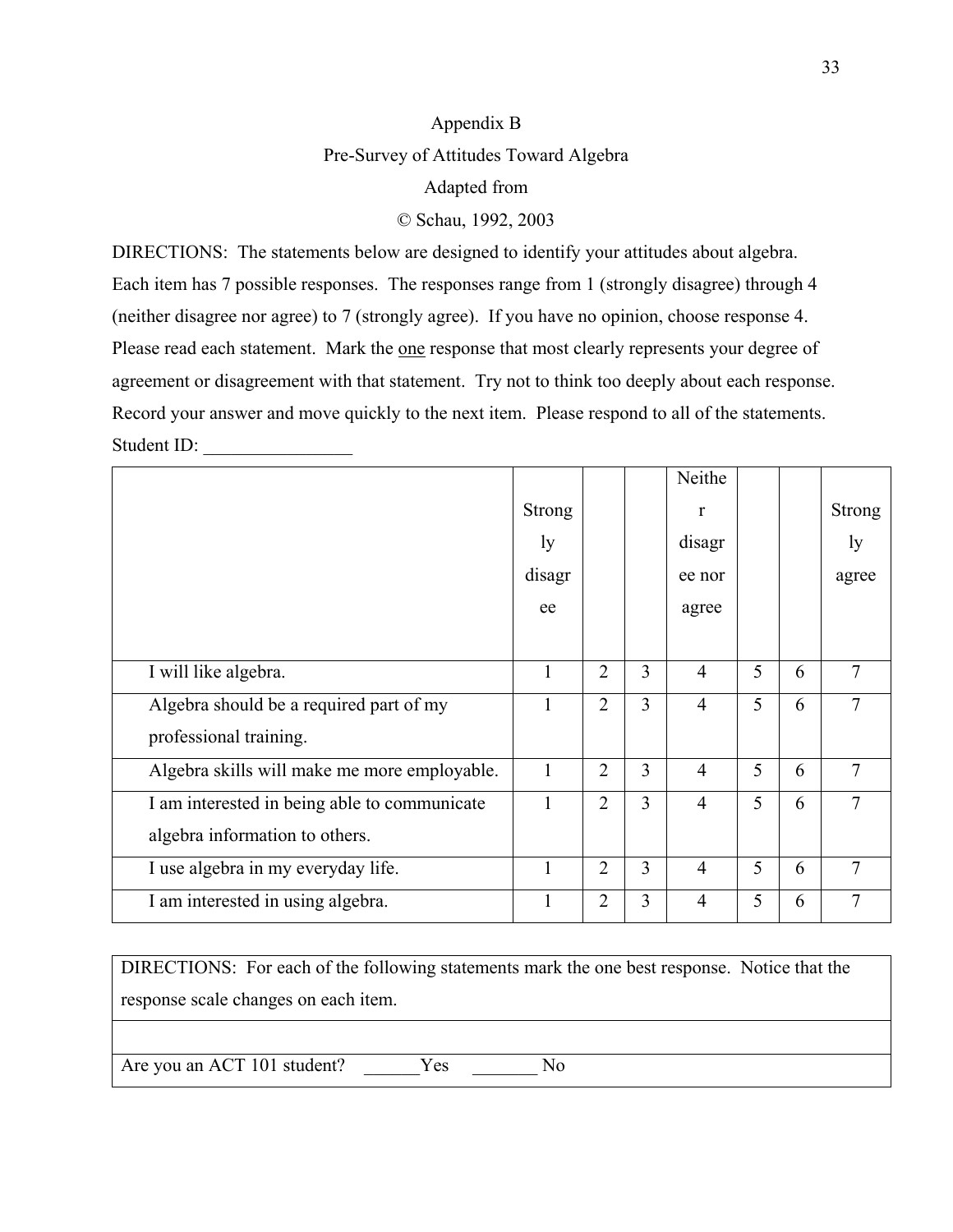| Is your major declared or undecided?<br>Undecided<br>Declared                       |  |  |  |  |  |  |  |
|-------------------------------------------------------------------------------------|--|--|--|--|--|--|--|
|                                                                                     |  |  |  |  |  |  |  |
| I identify my race/ethnicity as                                                     |  |  |  |  |  |  |  |
| __White ____Hispanic or Latino ____Black or African American ____Native American or |  |  |  |  |  |  |  |
| American Indian Asian/Pacific Islander Multiracial Not Listed Prefer not to         |  |  |  |  |  |  |  |
| disclose                                                                            |  |  |  |  |  |  |  |
| I identify my gender as:                                                            |  |  |  |  |  |  |  |
| Male Female Transgender Prefer not to disclose                                      |  |  |  |  |  |  |  |
|                                                                                     |  |  |  |  |  |  |  |
| THANKS FOR YOUR HELP!                                                               |  |  |  |  |  |  |  |

Post-Survey of Attitudes Toward Algebra

Adapted from

© Schau, 1992, 2003

DIRECTIONS: The statements below are designed to identify your attitudes about algebra. Each item has 7 possible responses. The responses range from 1 (strongly disagree) through 4 (neither disagree nor agree) to 7 (strongly agree). If you have no opinion, choose response 4. Please read each statement. Mark the one response that most clearly represents your degree of agreement or disagreement with that statement. Try not to think too deeply about each response. Record your answer and move quickly to the next item. Please respond to all of the statements. Student ID:

|                                         |          |                |   | Neithe         |   |   |        |
|-----------------------------------------|----------|----------------|---|----------------|---|---|--------|
|                                         | Strongly |                |   | r              |   |   | Strong |
|                                         | disagree |                |   | disagr         |   |   | ly     |
|                                         |          |                |   | ee nor         |   |   | agree  |
|                                         |          |                |   | agree          |   |   |        |
| I like algebra.                         | 1        | $\overline{2}$ | 3 | $\overline{4}$ | 5 | 6 | 7      |
| Algebra should be a required part of my |          | $\overline{2}$ | 3 | 4              | 5 | 6 | 7      |
| professional training.                  |          |                |   |                |   |   |        |
| Algebra skills will make me more        |          | $\overline{2}$ | 3 | $\overline{4}$ | 5 | 6 | 7      |
| employable.                             |          |                |   |                |   |   |        |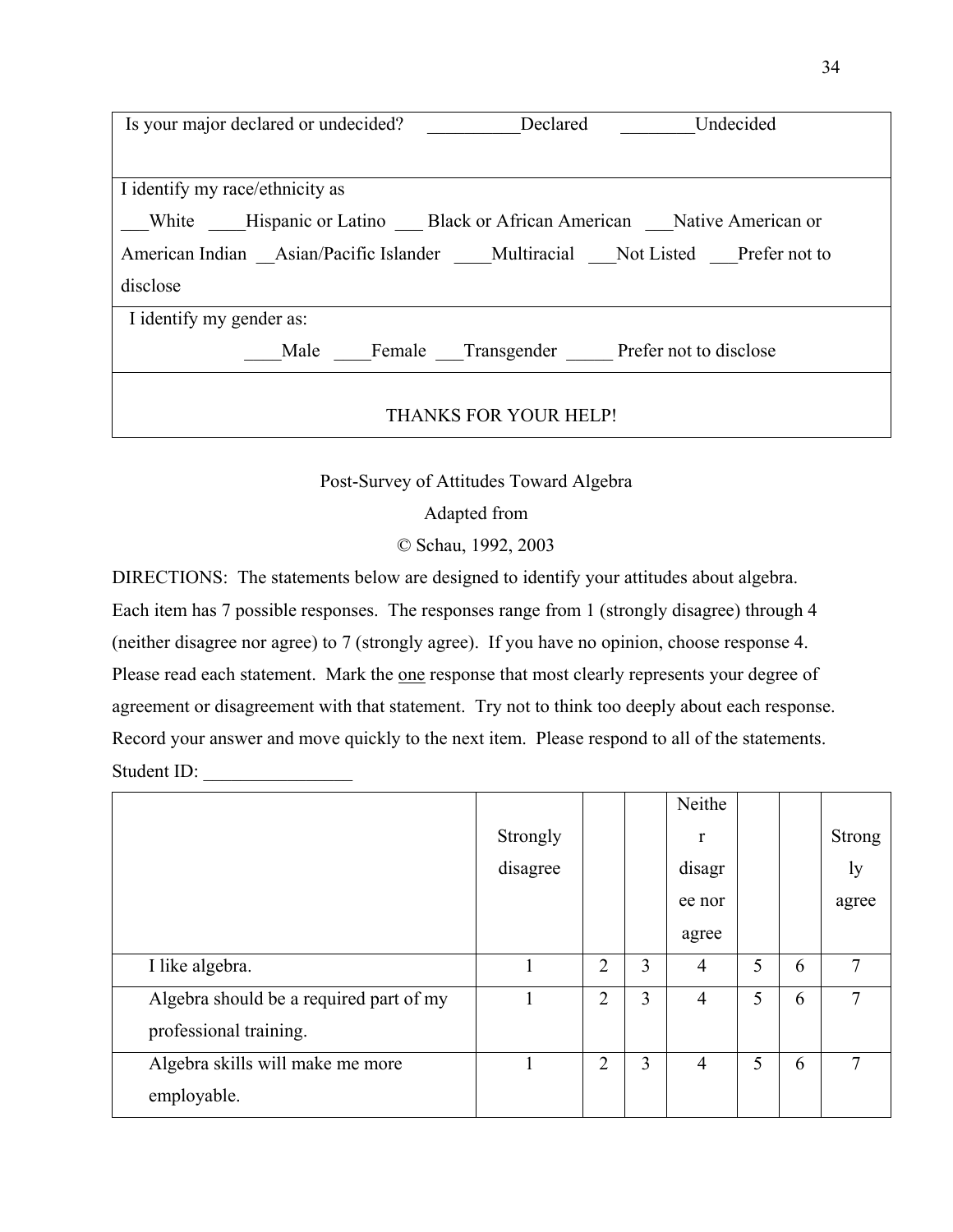| I am interested in being able to   |  |  | n |  |
|------------------------------------|--|--|---|--|
| communicate algebra information to |  |  |   |  |
| others.                            |  |  |   |  |
| I use algebra in my everyday life. |  |  |   |  |
| I am interested in using algebra.  |  |  | n |  |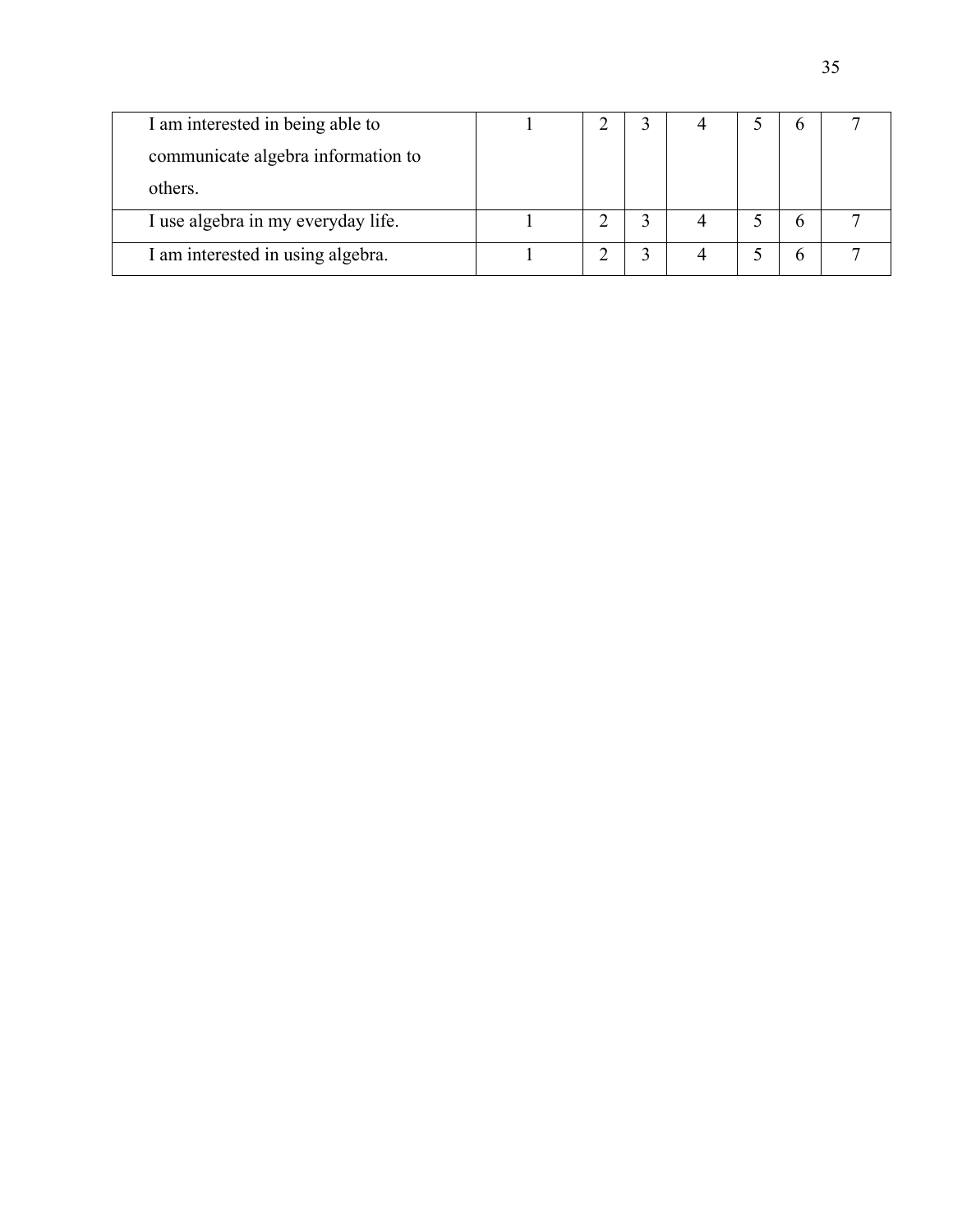# *Meaningful Teaching and Learning: MyStatLab and StatCrunch The Value of MyStatLab to Faculty and Student*

*Dr. Vochita Mihai* Medaille College

*Dr. Elaine Correa* California State University, Bakersfield

### **Abstract**

Institutions of higher learning increasingly identify different forms of technology to remain competitive. Thus, these efforts have accompanied a paradigm shift in teaching and learning. The struggle between comprehension and effective teaching

methods raise numerous interrelated concerns for faculty and students as on-line learning software becomes an integral feature of teaching and learning in higher education. Despite the increased acceptance of technology within society, faculty remain relatively distant to the full incorporation of online materials and software in their courses. The challenge remains as to how faculty can reconstruct pedagogies of engagement in the classroom that will draw student interest from disconnected spaces whilst simultaneously reconnecting learning. This paper reflects upon the challenges, advantages, and drawbacks that emerge as faculty attempt to utilize electronic software (such as MyStatLab and StatCrunch) in meaningful ways to teach and engage the digital learner.

**Keywords:** Teaching, science, mathematics, and technology learning.

#### **Introduction**

The pressure on institutions of higher learning to remain competitive has accompanied a paradigm shift in teaching and learning. The struggle between student comprehension and effective teaching methods raises numerous interrelated concerns for faculty and students, as institutions intentionally shift towards increased on-line or open educational resources.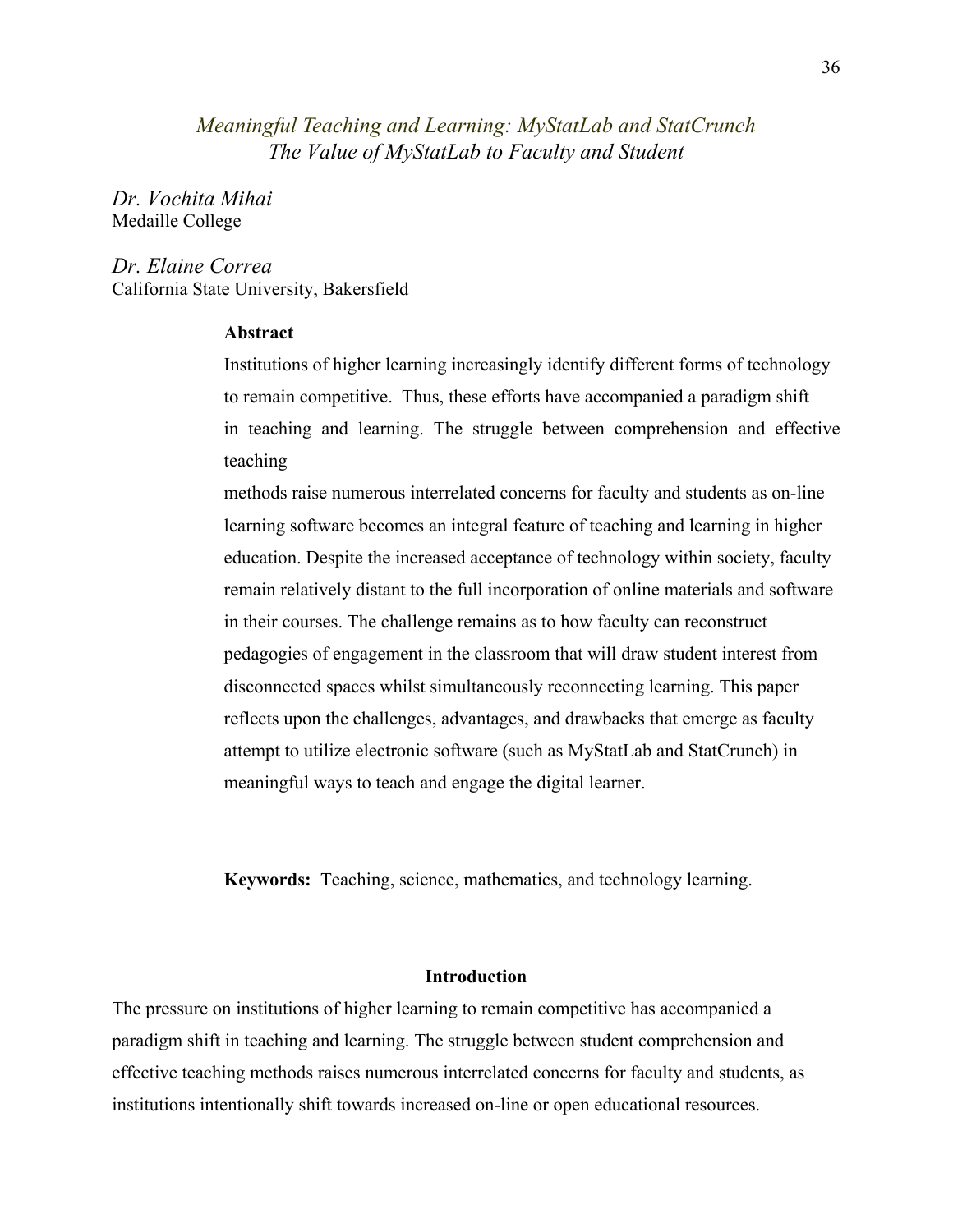Additionally, alternative delivery methods continue to be used in response to the changing student demographics as a pathway for creating greater connection of theory with practice. This increase in e-learning has also impacted the use of electronic resources and software in face-toface classroom instruction. Electronic software and online teaching tools have become an integral feature of teaching and learning for face-to-face instruction in institutions of higher learning.

In a culture of instant gratification and constant interaction through a range of hand-held electronic devices, it is no longer unsettling or even surprising to raise the question of whether traditional environments of learning should integrate more technology in teaching. Today, cyberspace is a part of where we live. It is integrated into our sense of identity and value, whether we fully accept it or not. It is a place in which we all have become naturalized digital citizens authorized through the purchase of an electronic device and access to the internet. Even faculty today, have constructed their cyber identities and legitimated their online presence through continued membership and activity as cyber citizens who religiously contribute to the web (Correa, 2017).

Yet, despite the increased acceptance of technology within society, faculty remain relatively distant to the full incorporation of online materials and software in the teaching of their courses. The challenge remains as to how faculty can reconstruct pedagogies of engagement in the classroom that will draw student interest from disconnected spaces whilst simultaneously reconnecting learning. In this paper, the challenges, advantages, and drawbacks that emerge as faculty attempt to utilize electronic software (such as MyStatLab and StatCrunch) in meaningful ways to teach and engage the digital learner are discussed.

### **Brief Literature Review of Technology in Teaching**

Researchers have identified a variety of ways for how faculty can integrate Information and Communication Technology (ICT) into their teaching practices (Kozma & Anderson, 2002; Jimoyiannis & Komis, 2008). In the past decade, several studies related to the promotion of ICT as a learning and teaching tool in education have focused on enhancing student learning outcomes (Hakkarainen et al., 2000; Hopson, Simms & Knezek, 2002; Keengwa, 2007; and Cox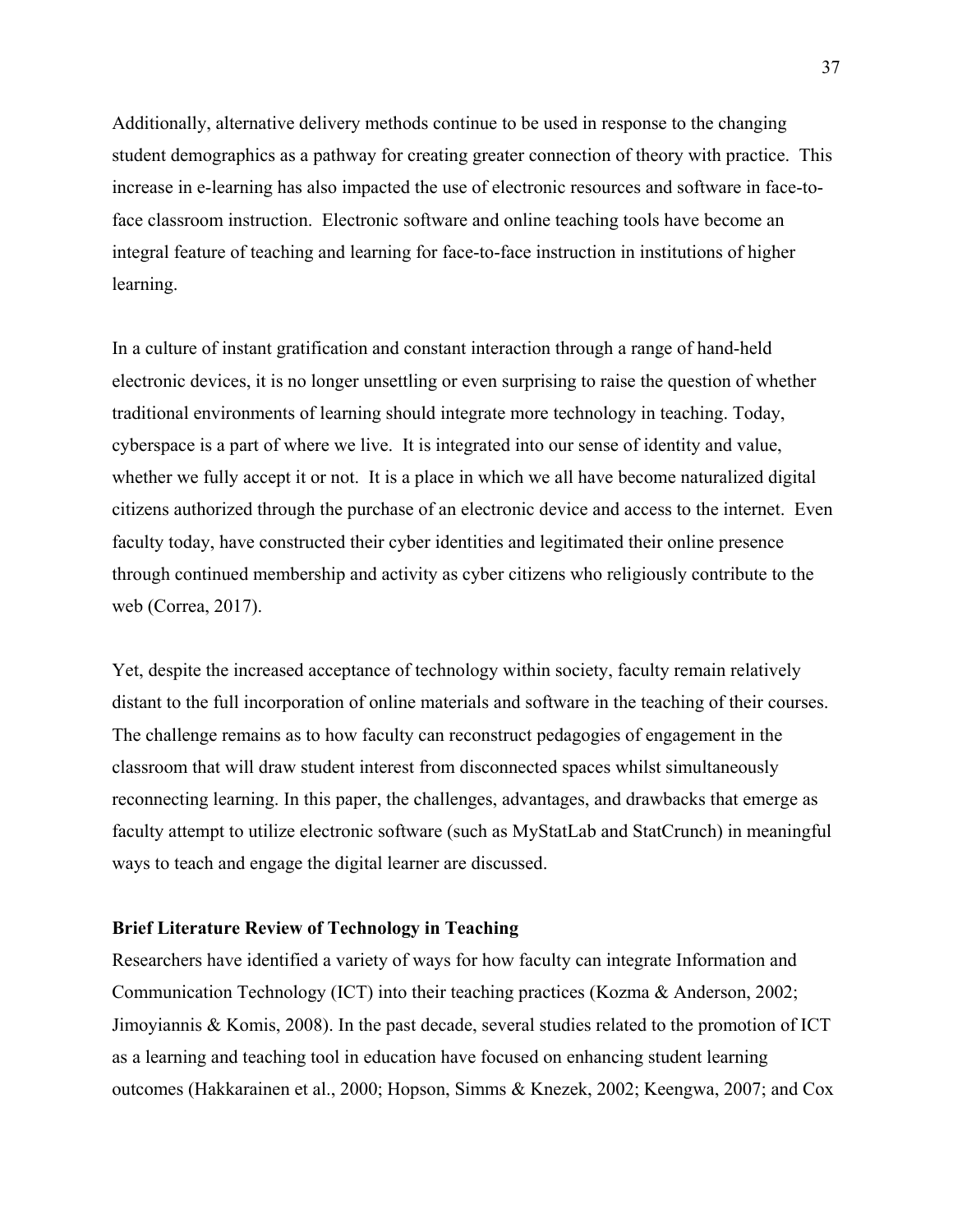& Marshall, 2007). In 2012, Peeraer & Petegem developed instruments for the measurement of the frequency of teachers' usage of ICT for teaching and learning. These instruments incorporated the 21st-century skills that were based on the UNESCO (2003) ICT competencies framework. The study results concluded that the majority of teachers occasionally used ICT to replace their existing teaching practice or to enhance student learning. Interestingly, the innovative use of ICT in support of student learning was still very scarce. These results reflect the need for a more meaningful integration of ICT in student learning.

As evidenced in the current research literature, the conceptualization of ICT integration can foster the development of 21st-century skills of students (Pedersen & Yerrick, 2000; Law 2009; Wang, Hsu, Reeves, & Coster, 2014). Thus, teachers have a critical role in promoting learning with ICT in the classroom context by developing new curricula and new pedagogies (UNESCO, 2011). The International Computer and Information Literacy Study 2013 (ICILS 2013) indicated that teachers most frequently used ICT in their classes for simple tasks such as word-processing, presentations, and information resources (e.g. websites, wikis, and encyclopedias) as noted by Frailllon, et.al, (2014). Teachers were more inclined to use ICT for more complex tasks only when they felt more confident in their own ICT skills. In terms of teaching mathematics, and specifically statistics, Thomson (1992) indicated that a relationship between what teachers' beliefs are in terms of teaching about mathematics, and their understanding of how to teach the subject, determine their attitudes and the way they will teach. Since many teachers indicate having little exposure to the use of technology in their own learning of mathematics, the expectation that teachers will stray from what they have learned and know would seem unlikely (Ertmer, 2005). Teachers are expected to reproduce the type of teaching pedagogies that they have learned and consequently feel both familiar and comfortable replicating. Thus, it can be anticipated that teacher beliefs and practices in utilizing technology in teaching mathematics will be based on their own internalized beliefs and past experiences.

While the use of technology has been found to be an effective means to produce growth in students' understanding of mathematics content (Cradler, McNabb, Freeman, 2002), research findings indicate that technology is not being used widely by classroom teachers (Huang  $\&$ Waxman, 1996; Milou, 1999). The training that newly graduated teachers have received in their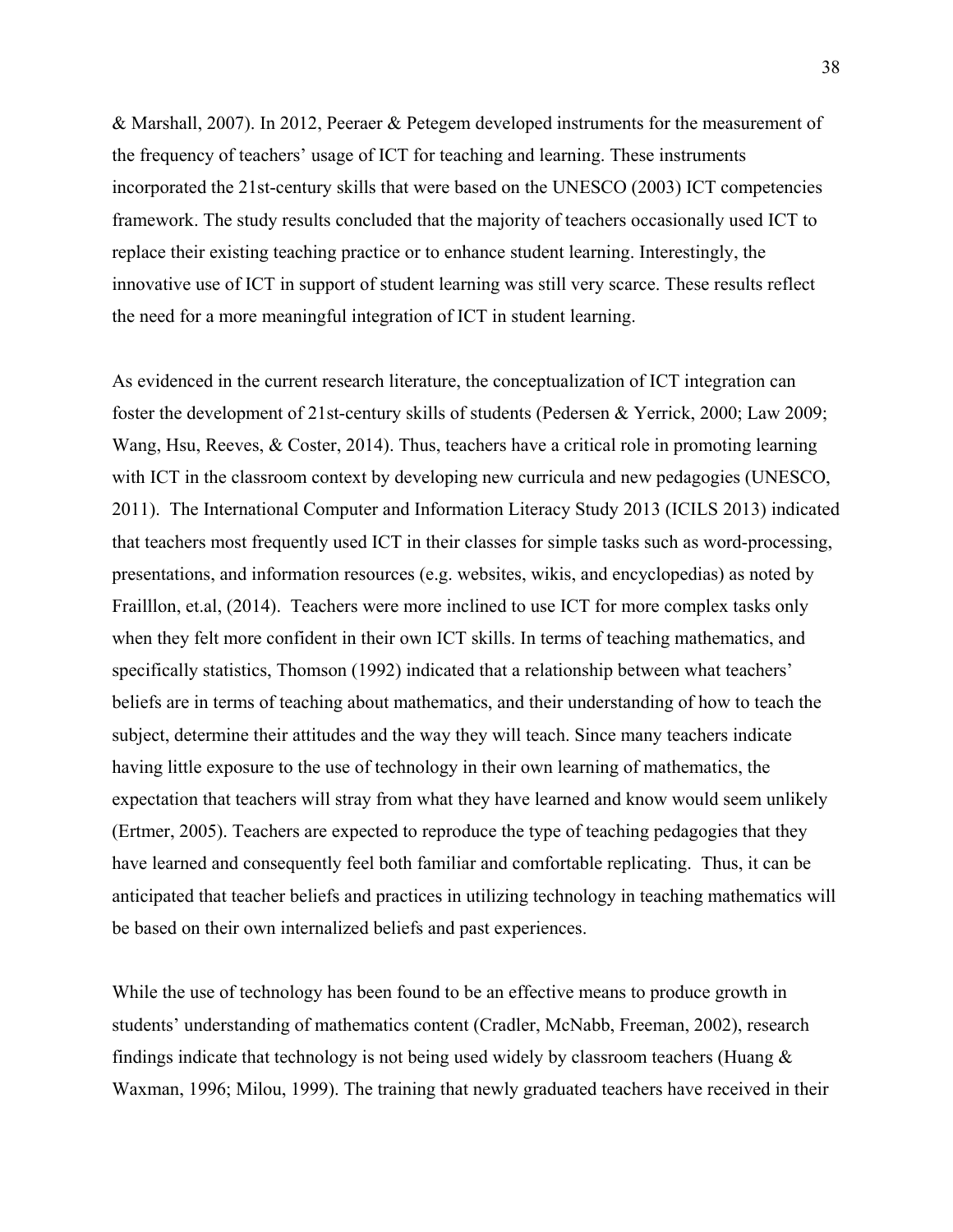pre-service programs, may also contribute to the reluctance of teachers to fully utilize technology in the classroom. Without appropriate discipline-specific training, many teachers may leave university not knowing how to appropriately use technology in their classrooms. For the university instructor, who is to serve as the subject matter content expert, the reliance and use of technology in teaching may simply be a matter of teaching preferences. As research evidence suggests, limited technology usage in the classroom can be equated to the teachers' beliefs about the nature of mathematics and the goals of mathematics education (Fleener, 1995; Norton, McRobbie, & Cooper, 2000).

#### **Technology and Pedagogical Practices**

There are many different ways of integrating ICT in the classroom. Teachers use technology for different instructional purposes such as e-mail, creating quizzes and tests, as well as preparing lessons. Additionally, teachers ask students to perform several tasks with ICT, for example, writing a paper and using spreadsheets or creating Web pages (Russell, Bebell, O'Dwyer, & O'Connor, 2003). Ironically, teachers seem to rely on technology for instructional purposes in terms of the preparatory aspects of teaching, rather than in the delivery of academic content. Technology as a tool for enhancing pedagogical practices requires that instructors feel comfortable with technology and recognize the value of integrating technology into various forms of teaching and student learning.

Recently, one area in which there has been an expansion of technology use is in homework and the use of e-textbooks. There is a growing body of literature that credits online homework with improving student achievement on tests, final exams, and final grades in courses (e.g., Folami  $\&$ Simons, 2012; Grinder, 2014; Jones, 2008; King & Mo, 2013; Lusher, Huber, & Valencia, 2012; Titard, DeFranceschi, & Knight, 2014). Online homework platforms provide students with immediate feedback on their work while also reducing instructors' workload.

The financial considerations that align with increasing tuition fees for students in addition to rising textbook costs have contributed to the demand for more open educational resources (OER) and e-textbooks to reduce the price tag of higher education. It is widely accepted that engagement in the classroom begins with students' reading of the content material, however,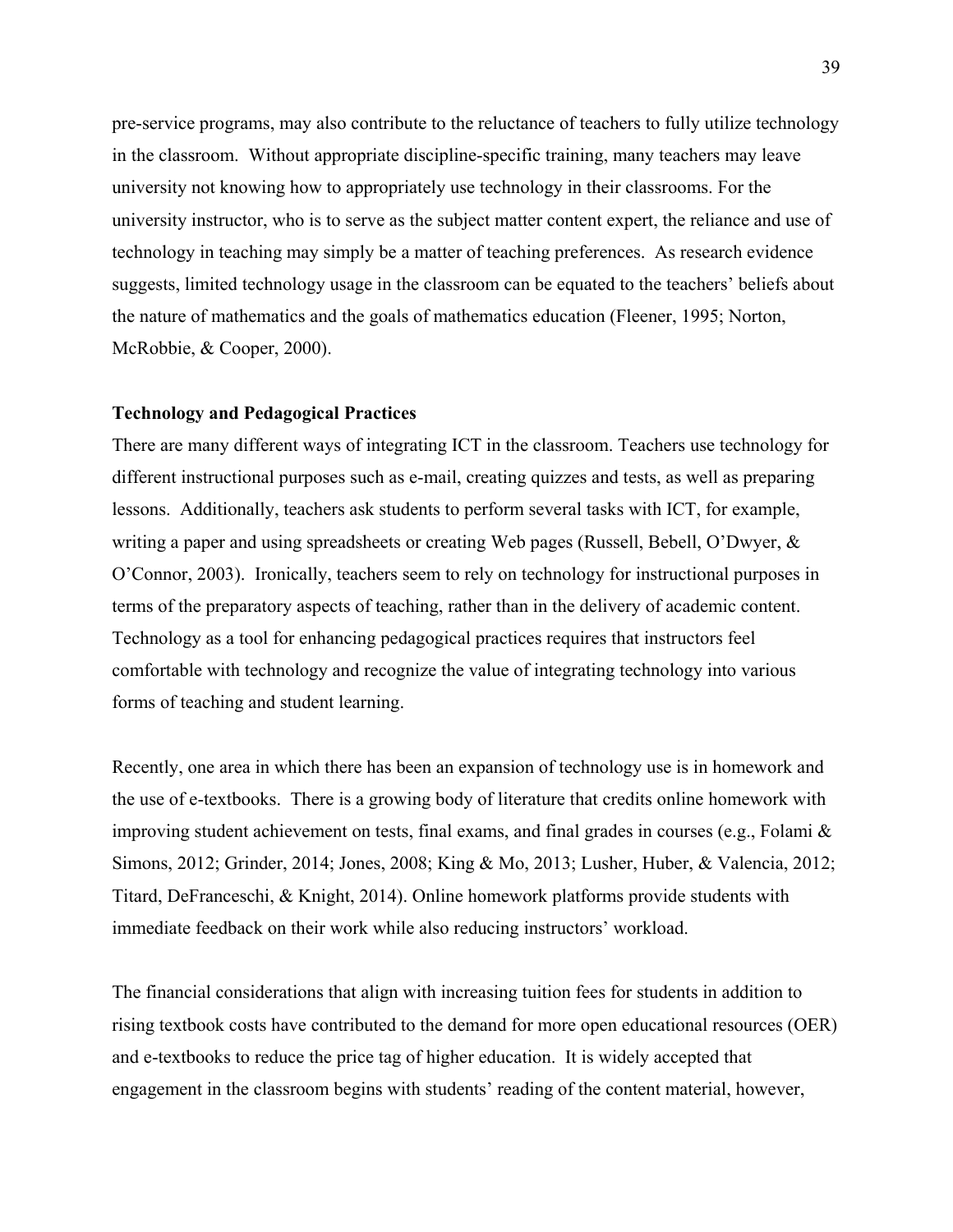there is increasing evidence that indicates that most undergraduate students are not choosing to purchase their books due to the high costs of textbooks (Dawkins, 2006, p. 30). An obvious benefit of open educational resources (OER) is that they are free and easily accessible to students. Several universities have initiated zero course material costs (ZCCM) or open educational resources (OER) to entice students to their institutions by offering courses with lower overall costs. The movement towards reducing textbook costs seems to be an adequate 'digital solution' for the current millennial student generation.

The use of open educational resources (OER) however extends beyond textbooks to online homework. Often online homework is aligned or integrated with the course textbook. This is significant, as integration can provide encouragement for students to more fully engage in the learning experience by reading and digesting the textbook material using multiple points of entry and a variety of learning tools. Online homework platforms that are bundled with the textbook can play a major role in encouraging textbook purchase/use and, therefore, encourage greater engagement (Maxwell, P., Smokert, K., Stites-Doe, S., 2018). Some studies have reported no differences using either an online homework platform or the traditional pen and paper format in terms of student learning for accounting or math courses (Bonham, Beichner, & Deardorff, 2001; Hahn, Fairchild, & Dowis, 2013; Williams, 2012). Bonham et al. suggest that it is the underlying pedagogy that makes the difference in student learning. They acknowledge that the use of online homework provides instructors with more time to explore other topics, and they believe that this freedom may enable the integration of other kinds of more valuable assignments than may be otherwise possible with paper-and-pencil exercises. Fatemi, Marquis, and Wasan (2014) research findings revealed the benefits of written format assignments over online homework formats based on the type of assessments used. Fatemi, et.al. (2014) found an important distinction in learning outcomes when comparing two different sections of the same course with one section utilizing online homework while the other section retained written format for homework assignments. The students who used the online homework platform performed significantly better-completing problems, but they performed significantly worse on the multiple-choice questions designed to assess whether the students had mastered a deeper understanding of the course material. The authors concluded that, while the online homework platform helped students better grasp the mechanics for completing problems, the written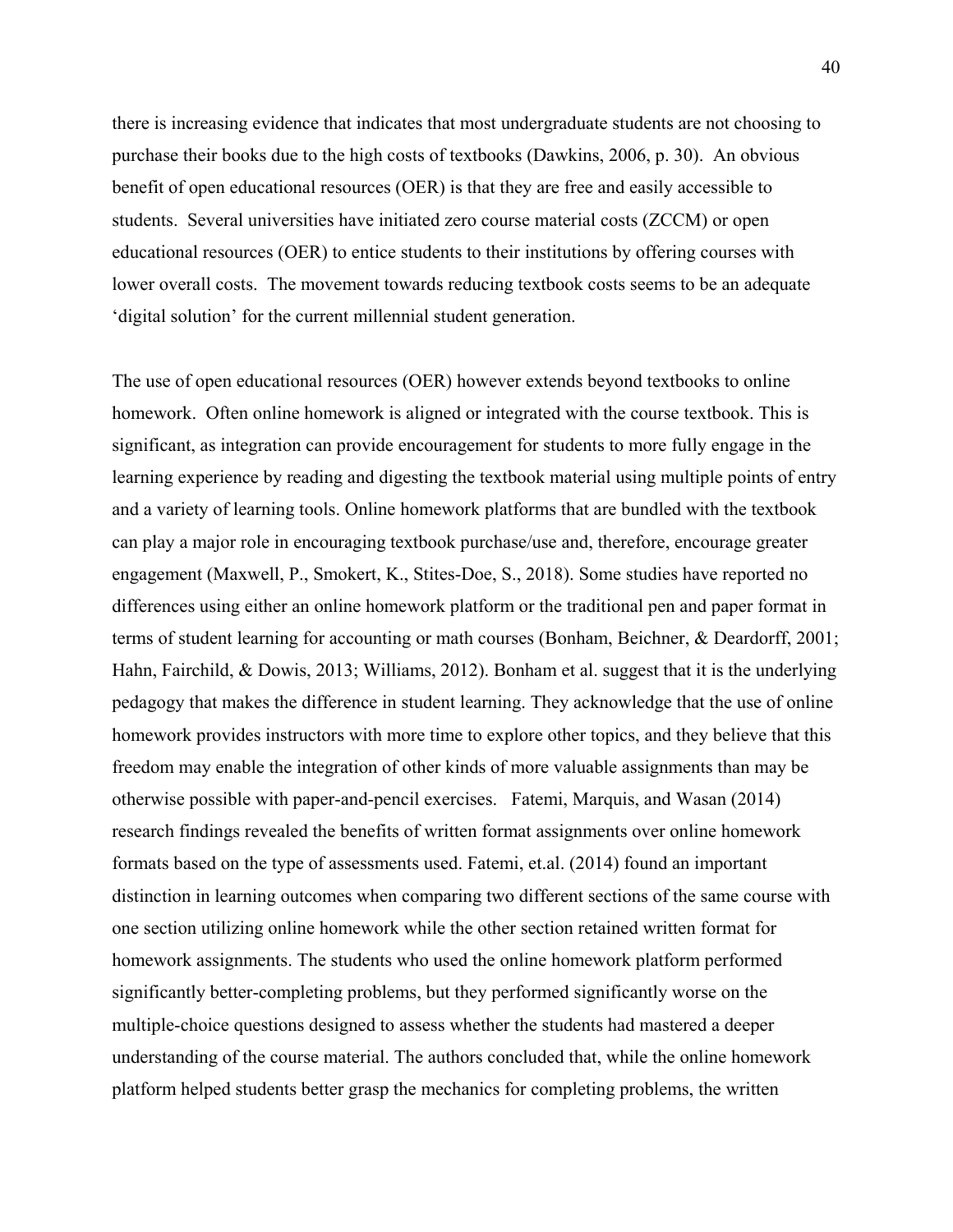assignments helped students gain a better understanding of conceptual issues and encouraged students to think more critically.

A key question for faculty to consider is whether web-based learning tools will enhance students' learning experiences and engagement in a course. Is there a significant difference in learning engagement and academic achievement between students using online homework versus students submitting written homework? There are several studies that have explored the potential role that learning styles play in student engagement, learning, and academic achievement (Robotham, 1999; Rinaldi & Gurung, 2008). Researchers continue to explore learning styles and their potential role in developing educational best practices. For example, Engel (2015) explored the learning styles of students and teachers in an introductory accounting course at a community college, proposing that "[a] better understanding of learning styles could help students become more aware of their own learning style and help teachers become more aware of their own approach to teaching" (p. 290). Engel (2015) found that over one-third of the accounting students reported having an interactive learning style while 22% reported a multimodal learning style (p. 291). In a related study, Pardakhtchi and Saidee (2012) examined learning styles in the context of student satisfaction, finding that student satisfaction is high when students' learning styles match the instructor's self-reported teaching style thus aligning the instructor's teaching with the student's learning.

More research is needed to understand whether it is the homework format itself that increases engagement, or the influence of other factors such as student and instructor attitudes, learning style preferences, GPA, age, or gender. As online homework platforms become increasingly prevalent, faculty who teach elementary statistics must not only be prepared to integrate the teaching of statistical concepts, but also apply real-world examples for students to comprehend and grasp. Furthermore, an understanding of these concepts requires working with large data to make inferences. Prior to the days when computer statistical courses were taught using simple numbers, fabricated examples, and hand computations, today, computers are changing the way faculty teach statistics: since instructors today can automate calculations and graphics, making the inferential more accurate and pertinent to real-life situations.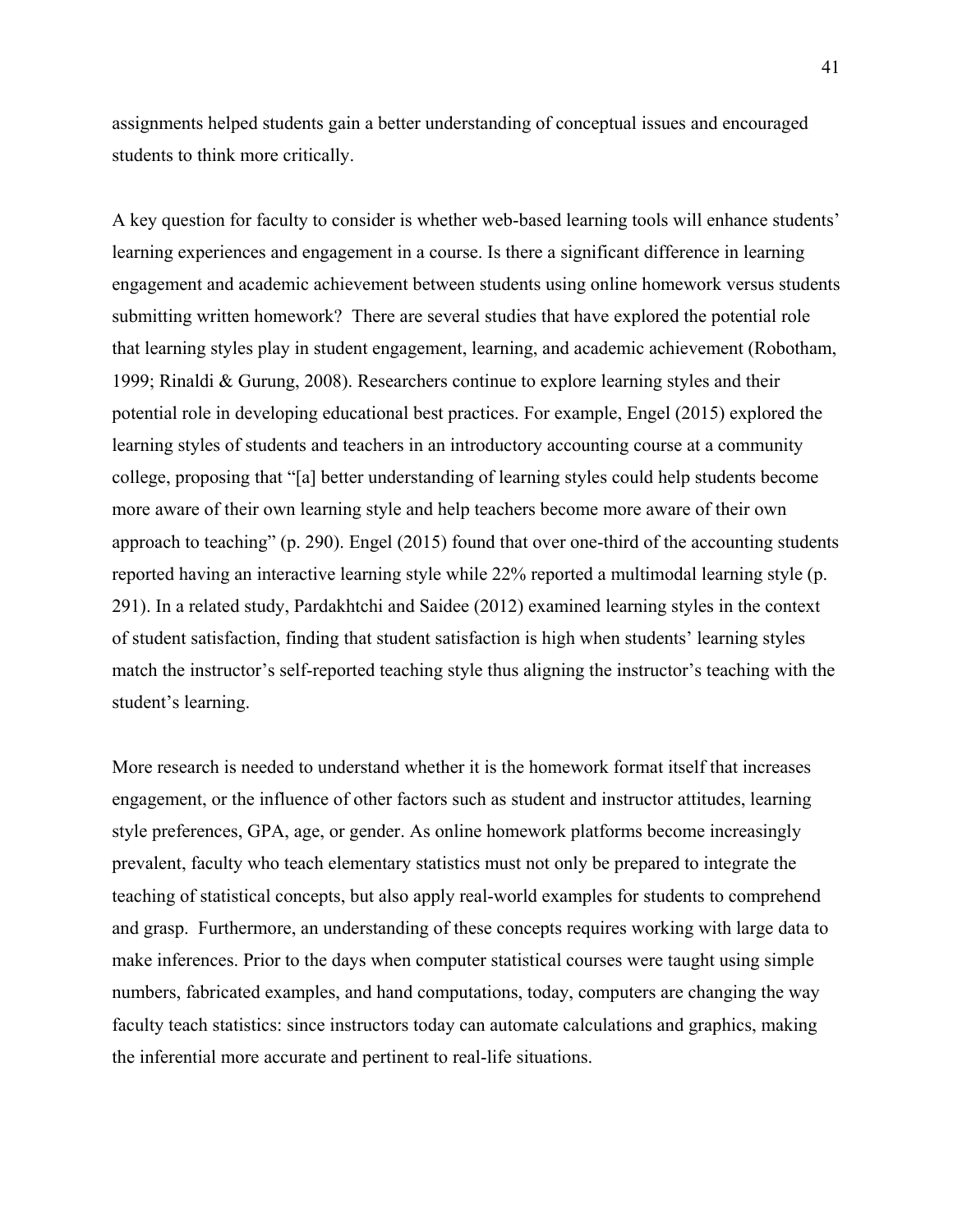In certain cases what faculty teach in statistics is modeled by what faculty can compute. Today, how statistics is taught, is influenced by the presence of computers in the classroom which provides the professor with some freedom to focus on the inferential and interpretations of the concepts as well as the statistical concepts. Using statistical software is a must in today's academy since students should be able to use and manipulate large data by means of statistical software. Furthermore, students should be familiar with statistical software since most likely they will be expected to use it in their future careers. The use of such software can potentially help the students to better understand and apply the statistical concepts. Furthermore, students may be able to understand and make pertinent conclusions about real-life statistical problems when using online statistical programs.

## **Pedagogical Value of Statistical Software**

In our pilot study, instructors believed that they might be able to improve student engagement by using online homework systems. In an undergraduate statistical course, 30 students were surveyed for their responses to the use of online statistical software. The online system offered by the Pearson publishing company, entitled "MyStatLab" is a statistical package to be used with a companion statistical software called "StatCrunch." For instructors teaching an elementary statistics course, the use of an online homework system was anticipated to be helpful for encouraging increased student engagement as well as the completion of homework assignments. In Figure #1, 64.5% of students surveyed indicated that the online homework system helped them with the understanding of the statistical concepts. Less than a third of the students, 16.13% indicated that the online system did not help them, while 19.35 % were neutral.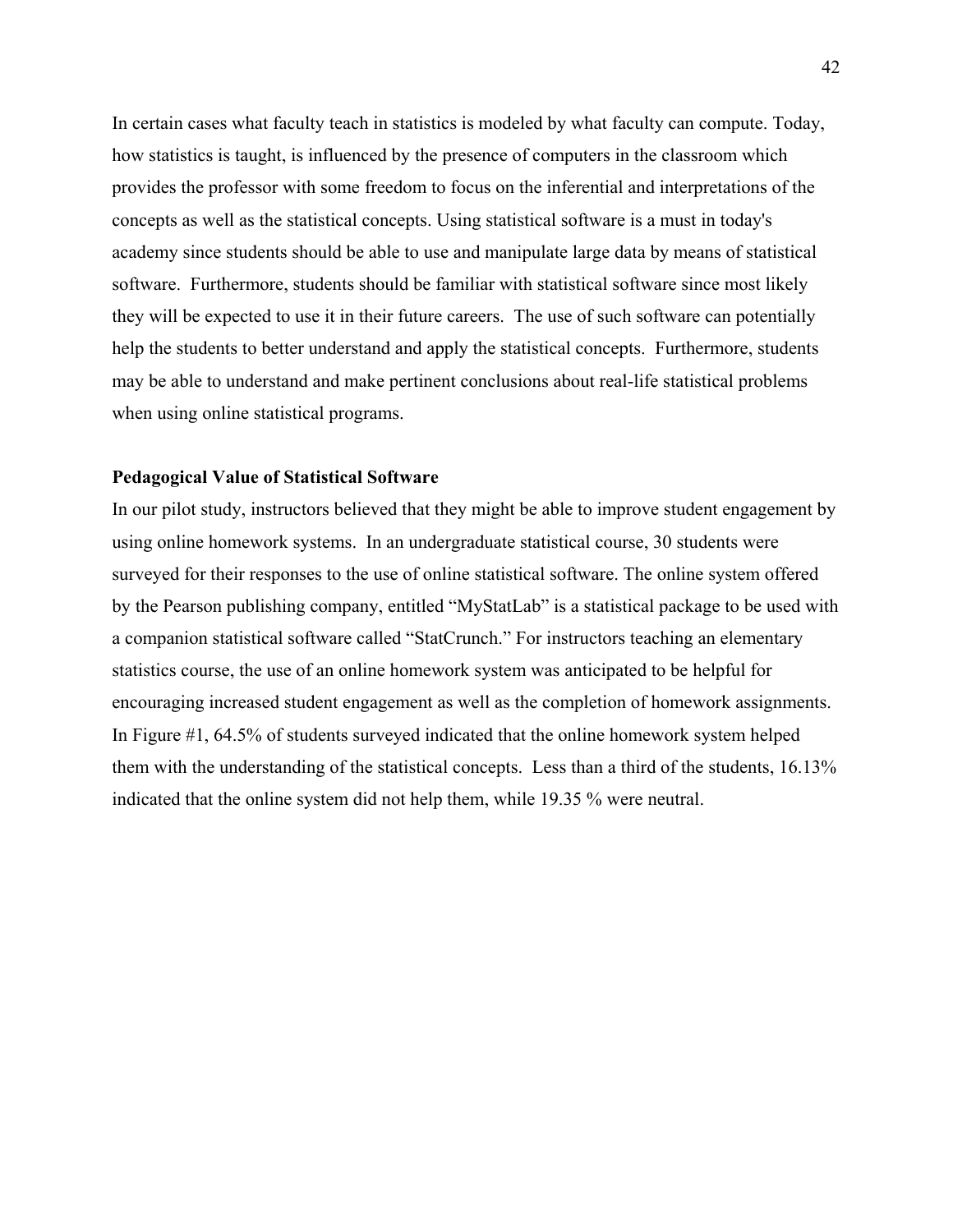

**Figure # 1 - The Value of the Online Homework System for Learning Question: The Online HW system helped me with the understanding of the mathematical concepts.**

Some of the benefits that emerge from the online homework systems align with the functionality embedded within these systems. For example, the online homework system consists of many different tools that are easily accessible and effectively integrated into the program. Students can utilize these tools to help them understand the practical application of the statistical concepts that they are studying. Furthermore, students have the opportunity to practice the exact concept that they need to master by using the array of features that have been designed to provide multiple forms of help to assist the learner. For example, videos and tutoring, are available in the StatCrunch software. As indicated in Figure #2, the range of comments by students identify the ease of moving back and forth from one question to the next, checking their understanding, and using the 'hint' feature for incorrect answers. Several students appreciated the option to use their phones to work on their assignments.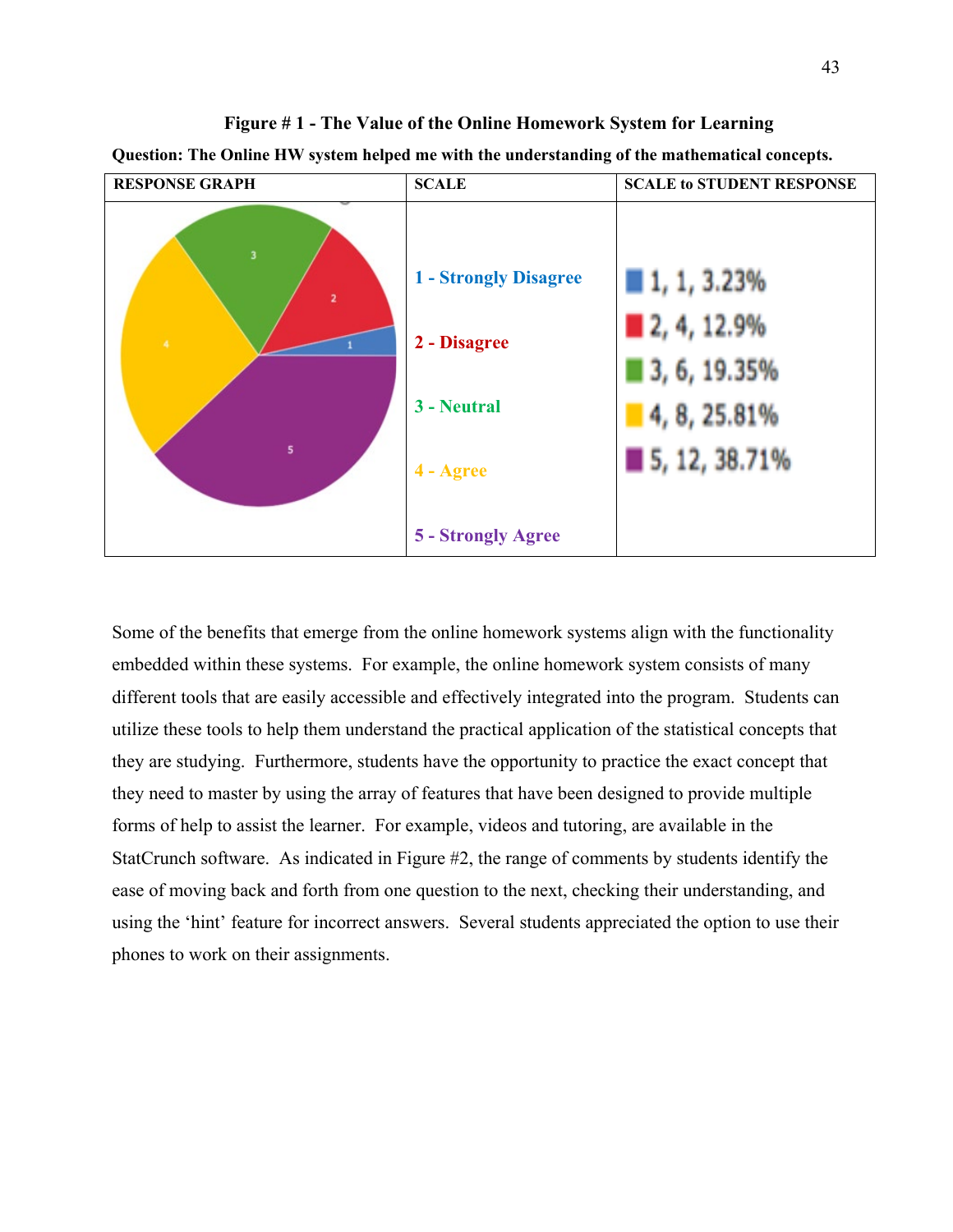# **Figure # 2 – Comments about the Use of Online Homework**

# **Question: What did you like most about the Online Homework?**

|                  | <b>Student Comments</b>                                                                      |  |
|------------------|----------------------------------------------------------------------------------------------|--|
| 1.               | I liked that if you answered incorrectly first, MyStatLab would give you a hit to allow you  |  |
|                  | to get it correct the next time.                                                             |  |
| 2.               | Being able to see if I did a question correctly or not before turning it in.                 |  |
| 3.               | If I didn't understand why my answer was wrong, I could use the 'Help me solve this' tab.    |  |
| $\overline{4}$ . | That it helped you with the answers                                                          |  |
| 5.               | The help section                                                                             |  |
| 6.               | If I didn't know how to do a problem, I would click "view example" which would explain       |  |
|                  | how to do that specific problem. This helped me understand each of the questions which       |  |
|                  | in return helped me on the quizzes and tests.                                                |  |
| 7.               | It was easy to access and I could do it whenever is convenient for me                        |  |
| 8.               | Personally, I like that I could do the question again if I got it incorrect as I was able to |  |
|                  | learn the proper way to do the question right then and there.                                |  |
| 9.               | How you can choose multiple answers before it doesn't let you answer no more                 |  |
| 10.              | It was easier to get help when you needed it right away                                      |  |
| 11.              | You get multiple attempts on questions.                                                      |  |
| 12.              | I was able to better understand the concepts and formulas better and was better able to      |  |
|                  | apply the formulas to the problems.                                                          |  |
| 13.              | I liked that it was easy to get onto the site and that I could do it from my phone           |  |
| 14.              | I liked that you could view examples and it helped you if needed.                            |  |
| 15.              | Somewhat helped to learn the material                                                        |  |
| 16.              | The ability to use statcrunch                                                                |  |
| 17.              | Having StatCrunch there and the options to have help and be walked through a similar         |  |
|                  | Example                                                                                      |  |
| 18.              | It was easy to access                                                                        |  |
| 19.              | The examples                                                                                 |  |
| 20.              | Examples that are available                                                                  |  |
| 21.              | It's more practice and if you need help you can just it view example.                        |  |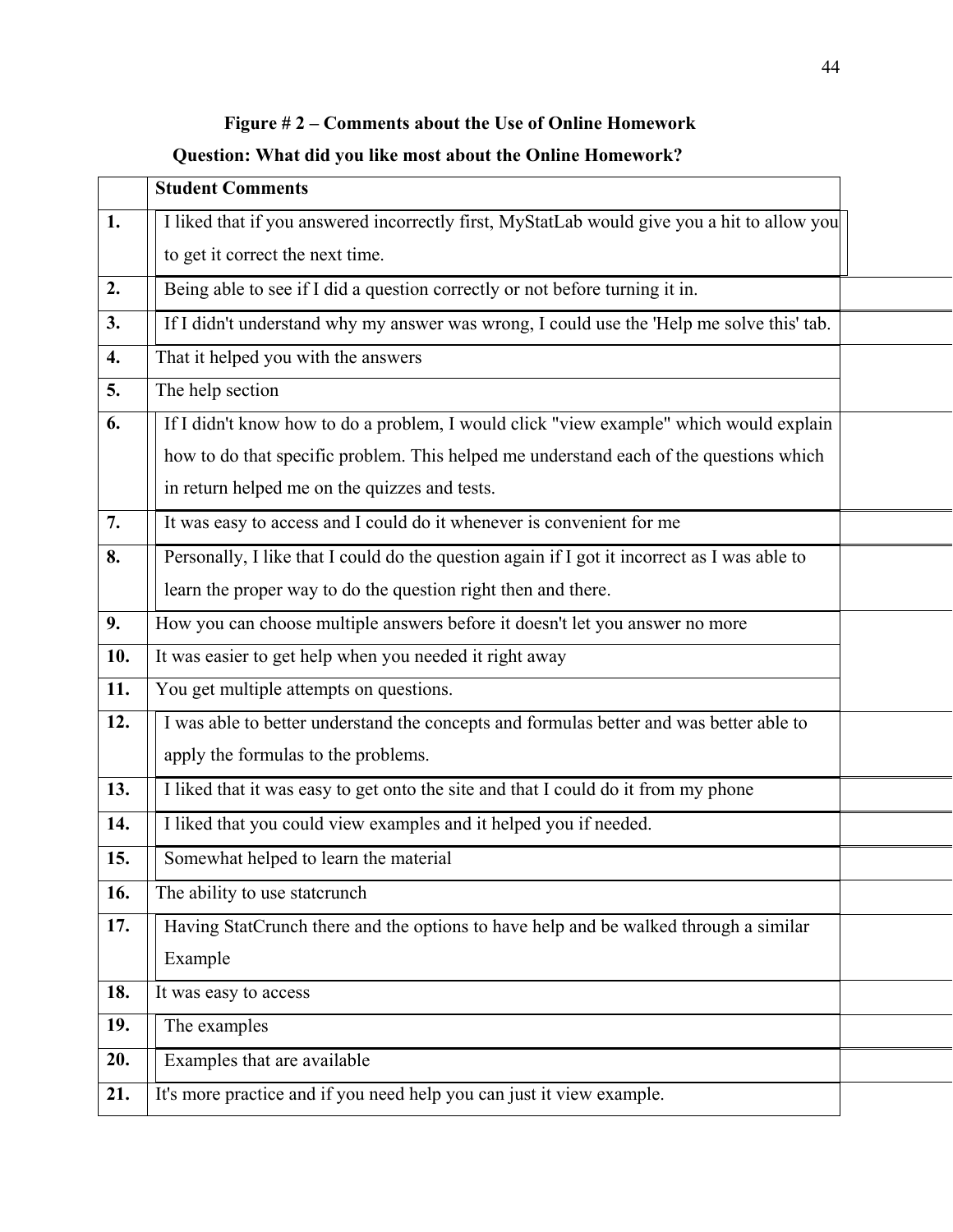| 22. That it gives examples and help and can answer question more than once |
|----------------------------------------------------------------------------|
| $23.$ Online                                                               |

The benefits of online homework systems extend beyond the students in addressing the needs of the faculty as well. The online homework system has practical value for faculty in terms of instructional time. During the class session, the instructor can focus attention on the exact concept that requires repetition for improvement. In essence, the software is organized in such a manner that the specific needs of students can be identified and focused upon during classroom instruction. This feature can help to provide improvement in student learning and understanding. The online system can be used to identify areas of weakness as well. For those students who may be struggling with or not fully comprehending the material, more time can be allocated by the instructor to review specific concepts. The identification of information about the exact mistake students have made, and the concepts they continue to experience trouble mastering can ensure that valuable class time is dedicated to these specific areas of need. Additionally, the instructor can focus on group work and projects that integrate the specific concepts that require more time for comprehension into the type of activities that are assigned to the students. Take, for example, Figure #3 were, overwhelmingly, students identified the opportunity to move at their own pace and check for comprehension as a feature of the homework system that they felt was beneficial to their learning.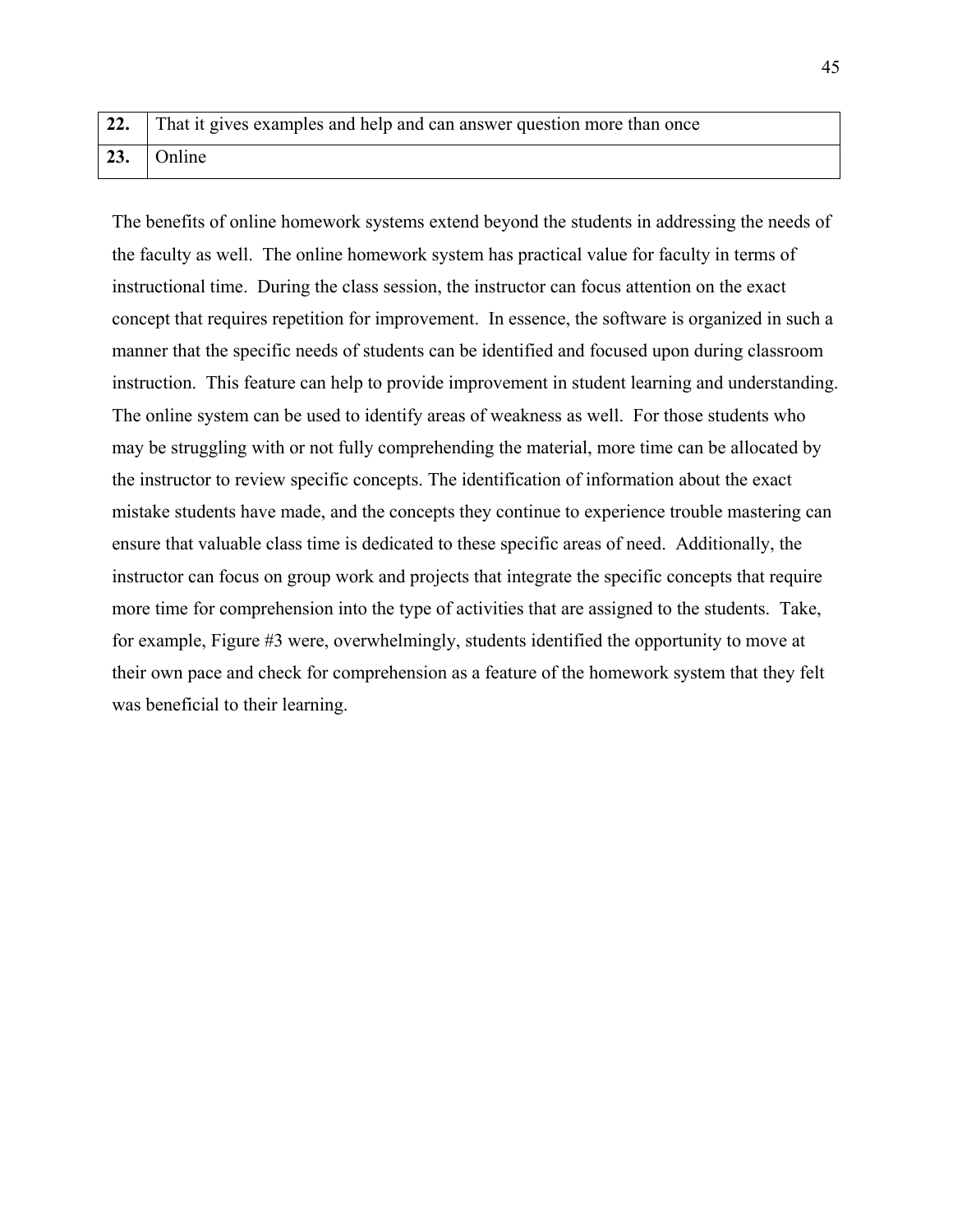

## **Figure #3 – Preference for Online Homework**

**Question: I prefer MyStatLab online Homework, to Paper Homework.**

# **Communities of Practice for Learning**

There are also pedagogical benefits for students that extend beyond learning the concepts for the sole purpose of testing. Students enjoy working together and using the data that they have collected in order to practice the statistical concepts that they are learning. If the students can share their findings from these projects with their classmates, their confidence can potentially increase and therefore their engagement during the class period should also improve significantly. The fact that these data sets are representing real-life situations is a real benefit of the online homework programs. The students feel that statistical concepts are not abstract, especially when they can apply what they are learning to their own lives. The connection of theory with practice has the potential to increase student engagement levels since the students are open and more receptive to concepts that are not abstract.

Rather than working with small data sets and computing the information by hand, all of the data analyses that are completed through the online homework system enable students to use large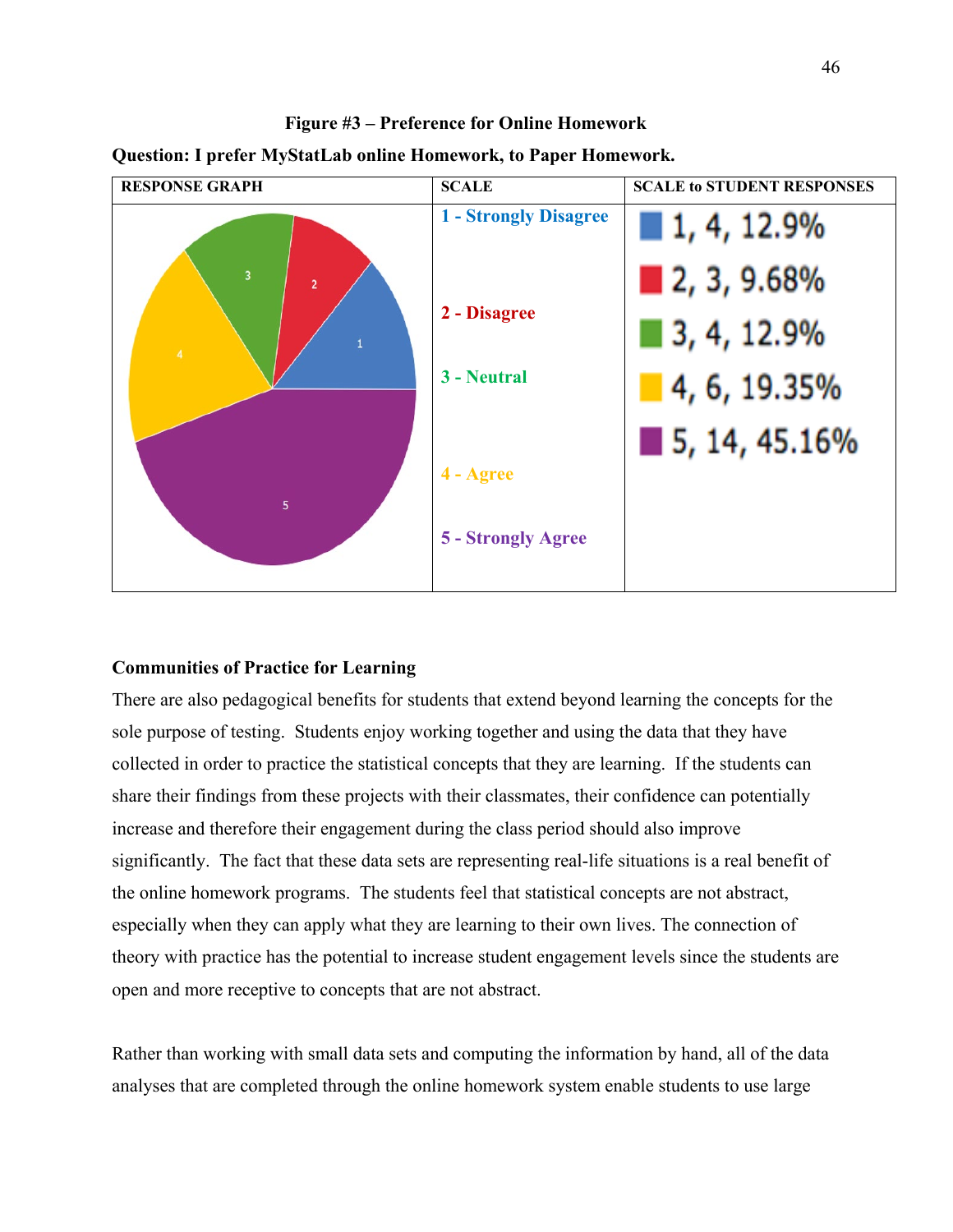data sets from the online community with the StatCrunch software. The StatCrunch software can be used by students to perform analyses, share data sets and generate reports on their data. The possibility for students to share their findings with an online community from all over the world is potentially empowering for students. Students may demonstrate increased confidence that may transfer in the ways that they will communicate and engage during the lesson.

Perhaps what is the most compelling factor is that StatCrunch is 'user-friendly.' Students have expressed the ease by which they have navigated the online homework system using StatCrunch. The fact that students do not have to complete graphs by hand and use complicated and laborious formulas and computations is another benefit that underscores the value of online homework systems for increasing student learning and increasing student success. Additionally, students may have more free time to work on examples during the class period which may result in their confidence increases as they become comfortable with statistics and realize that computation of statistics is not as complicated as they initially imagined. This shift in thinking could potentially encourage more students to move towards careers in science, technology, and mathematics when they experience success in learning statistics. In Figure #4, students overwhelming identify their appreciation of the help feature (70.97%) as a valuable component of the Online Homework system.



# **Figure #4 - Value of the Help Feature for Online Homework Question: I liked the help feature in MyStatLab Online Homework**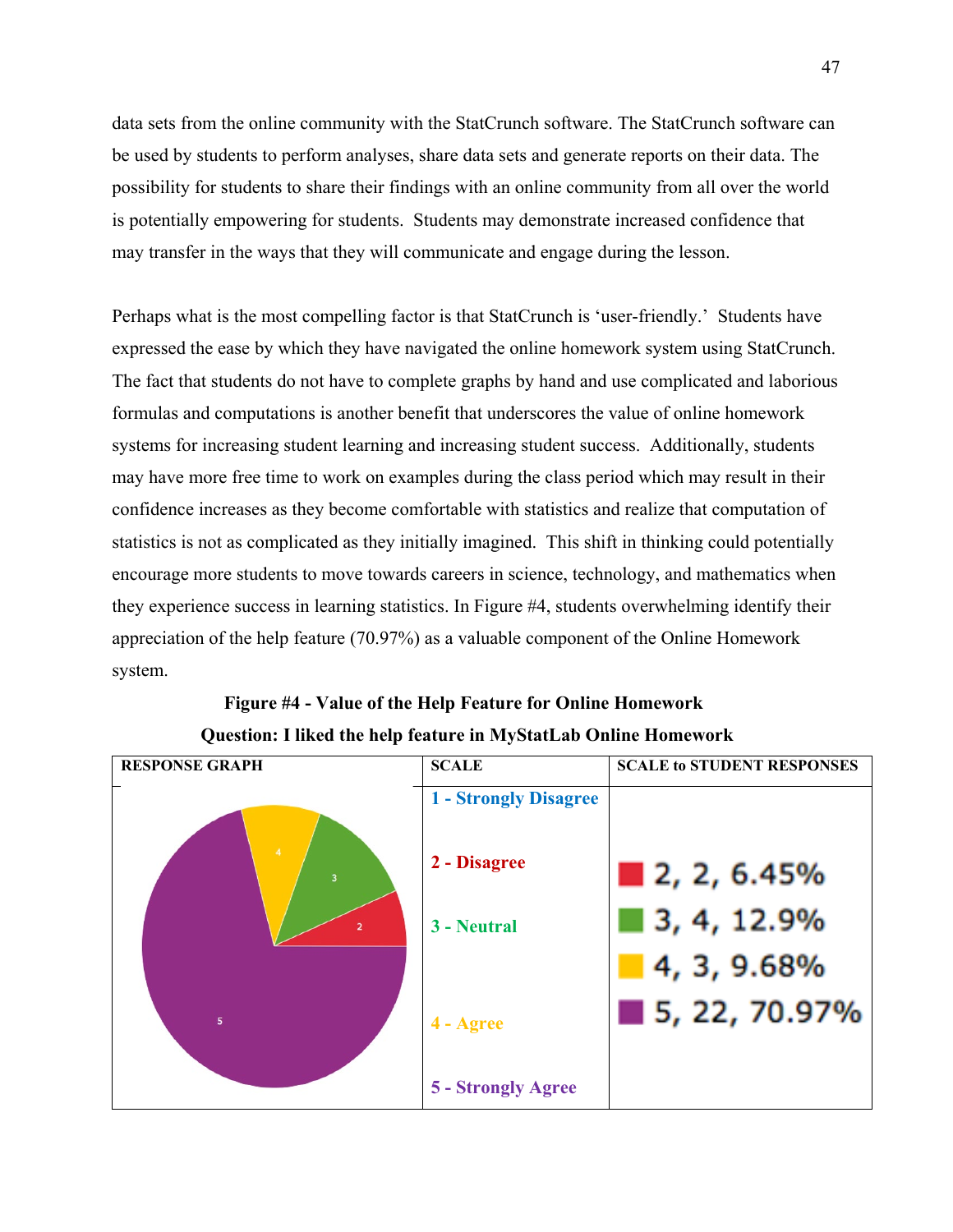In Figure #5, students overwhelming identify their appreciation of the online homework system.

## **Figure #5 - Liked MyStatLab Online Homework**



**Question: Overall, I liked the MyStatLab Online Homework**

# **History & Practical Use of Software**

The digital revolution has impacted how faculty teach as well as the delivery format for content materials that are used in the classroom. MyMathLab is an online Homework system that is available for teaching math, specifically statistics. MyMathLab can be supported by a number of different electronic textbooks that students can access electronically. For students to have access to their course materials, they must purchase a code. The code enables students to access their electronic books as well as the homework statistical software, StatCrunch. The price of these materials is by far less expensive than the price of the traditional textbook. For some e-books each section or chapter has accompanying online videos that students can watch to reinforce their learning. Students can listen to an instructor presenting the lesson in class and then watch how an instructor explains some of the examples that may require more in-depth review.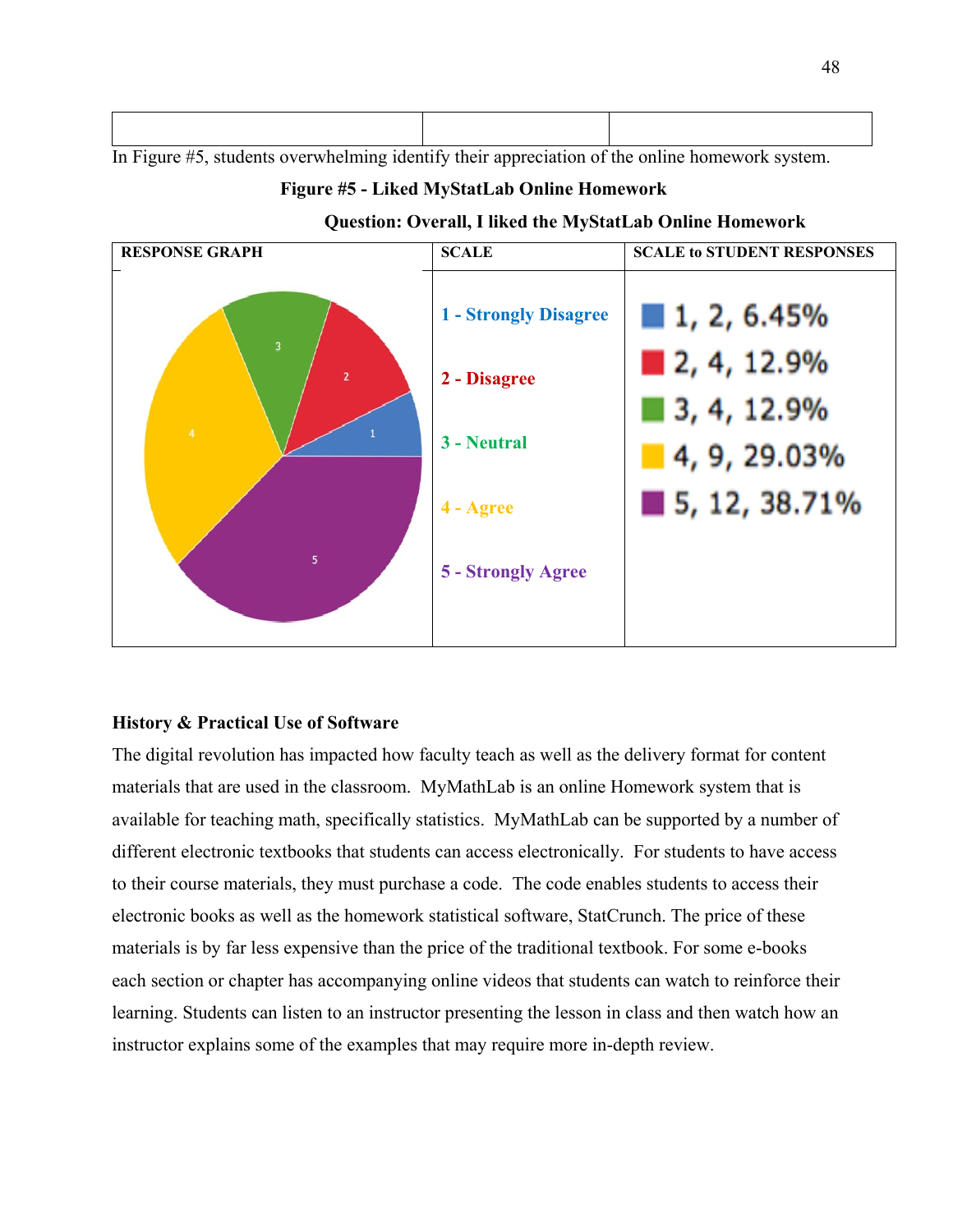The homework in the MyMathLab system can be created in different ways. For example, the instructor can choose the problems from a pool of questions that are similar to the questions from the textbook, or the instructor can create his/her own questions/problems to be incorporated in the MyMathLab homework. Each question has a toolbox that provides an example similar to the question that the students are solving. Students can work on additional examples of a given problem to ensure comprehension. A helpful feature in the design of the electronic textbook is that students can return directly to the pertinent page in the textbook where information about the question is provided. If the student continues to experience problems, the student can send an email to the instructor, or the student can ask a tutor from Pearson for assistance. All of this information is provided on the same page with the question that the student has to solve.

In some cases, a selected group of questions from the e-book and the homework can have the data sets sent directly to StatCrunch so the students do not have to input all the data by hand in order to perform their statistical analysis. The instructor can also see how much time each student spends on each question. Furthermore, the instructor can easily identify the concepts the students do not understand. StatCrunch is statistical software, similar to SPSS, or Excel, the difference between StatCrunch and the other statistical software is that the StatCrunch is more student-friendly. Figure #6 provides the feedback from the pilot study in which 68.97% of students indicated that they liked using the StatCrunch software statistical package.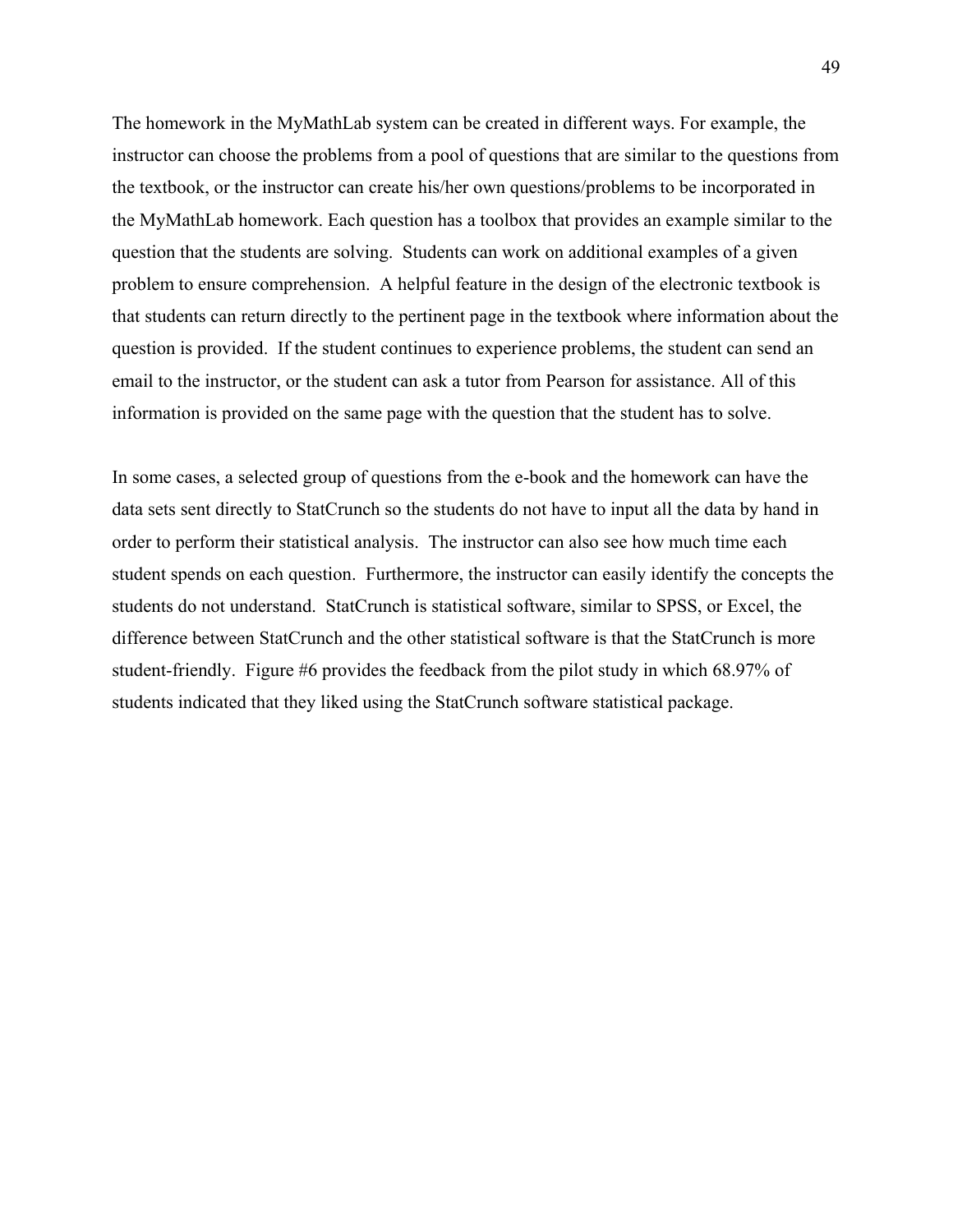

# **Figure #6 - Student Preferences on StatCrunch Software**

 **Question: Overall, I liked the StatCrunch Software**

StatCrunch contains a database with large data sets, and the utilization of this software can be shared by students for their assignments, and projects. This component of StatCrunch is really helpful for students because they have access to a large library of data and they can share their projects and statistical findings with their peers.

# **Benefits of StatCrunch Software**

In the pilot study, the instructor identified the benefits of StatCrunch Software for teaching undergraduate students in the Math Program. The instructor noted that StatCrunch was a helpful statistical tool for teaching statistical courses. The students were able to input their own data or they could use the data sets provided by the StatCrunch community. Students were able to perform basic statistical tests, and computations, as well as produce graphs. The instructor indicated that the data from the Homework was transferred instantly into the StatCrunch software, and the students could use this software to perform their statistical operations.

The instructor stated: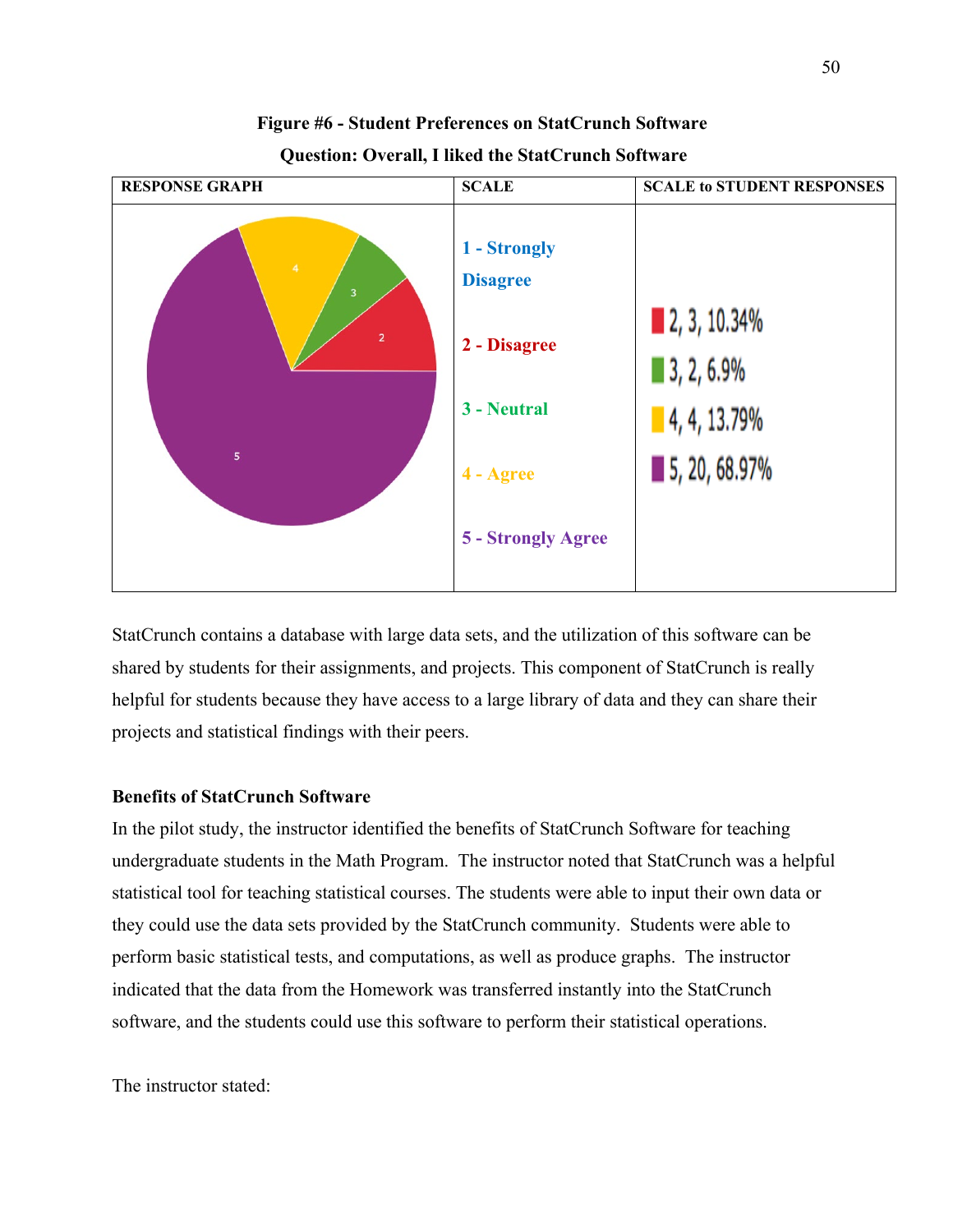"*I find it really useful especially when I introduce the normal and standard normal distribution concepts. The students save some time by using this software instead of looking in the z-values tables for example. The StatCrunch software gives the area under the normal curve, the x value, and the bell shape graph, all in one window with one click. This software frees a lot of time that can be used towards reviewing more examples with students or discussing the interpretation of the results. The software is useful also when the confidence intervals and the t-tests are introduced*."

The student feedback addressed a number of benefits of using StatCrunch. Several students were pleased with the "*multiple opportunities to answer the questions*", as hints were provided to assist students with solving the problem correctly. The MyMathLab "*offers students hints as they move through the assignments.*" Additionally, the students are able "*to see what they did correctly before they submitted their answers."* The students also indicated that if they did not see their mistake, the '*help me solve this'* tab *"could be used to guide them and identify the mistake."* Students also identified that the '*view an example*' tab was also helpful if they had "*no clue how to solve a questio*n," as the system provides a "*step by step*" guide for how to solve a problem.

The students also recognized the speed of response time to questions when they needed help. The students mentioned that they were able to better understand the concepts and formulas because of the immediate help feature that enabled students to apply responses to the problems they were trying to solve. What was perhaps the most appreciated feature of the software was the compatibility feature for students to access the system on their phones. Many of the other statistical software packages that have been used in the past were strictly accessible on the university computers. Thus, students were often expected to come to the university in order to complete their homework assignments. The practical application of access on any device was an important distinction and feature that the students significantly appreciated. Finally, the students mentioned the options embedded in the software such as being "able to go back and review the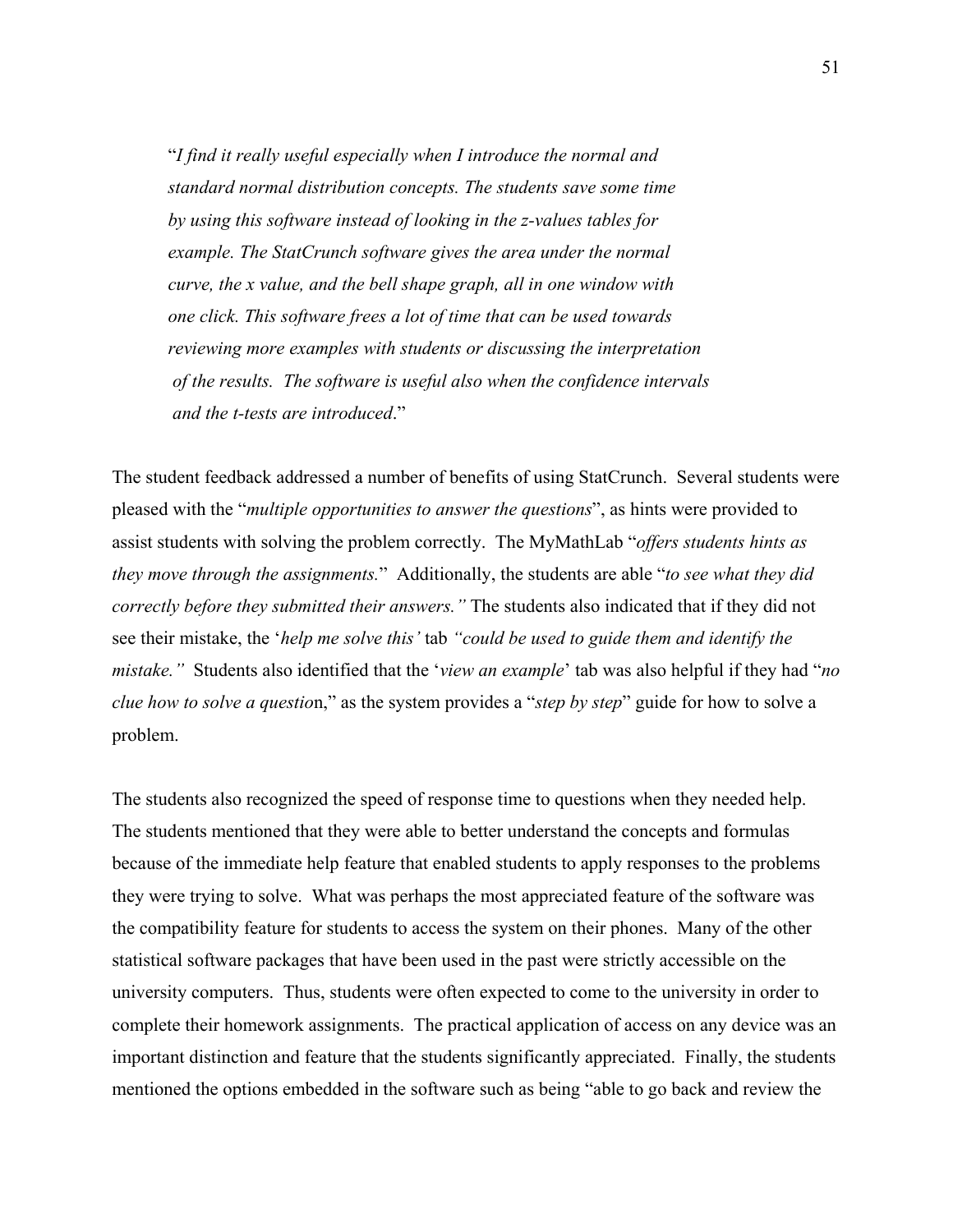questions" and the ease of accessibility in terms of "user-friendliness," as some of the dimensions of the software that were helpful to their needs.

While the overall response to StatCrunch was positive, there were some comments from students who did not like the software package for their learning. Some of the students indicated that they did not like that their answers had to be provided in a specific format, as one extra decimal and their answers would be marked wrong. Also, students indicated that they did not like that the homework contained more problems than the paper homework. A few students stated that at times it was difficult to see all the parts of the questions and therefore could not complete their homework on time. Figure #8 provides a breakdown of the individual comments that were identified to the question of *"What did you dislike most about the Online Homework?"* For the most part, 1.4% of respondents indicated that the specific issues of concern that were identified focused more on minor technical aspects rather than larger issues with the actual software access and ease of operation.

## **Figure #7 Student Concerns with StatCrunch**

|  | Question: What did you dislike most about the online homework system? |  |
|--|-----------------------------------------------------------------------|--|
|  |                                                                       |  |

| 1.  | They required specific answers with no margin of error (needed exact number and |  |  |
|-----|---------------------------------------------------------------------------------|--|--|
|     | if off by even one digit at the end, it was wrong)                              |  |  |
| 2.  | Sometimes the answers would be roughly the same, maybe an extra decimal, but    |  |  |
|     | would be considered wrong.                                                      |  |  |
| 3.  | Quizzes                                                                         |  |  |
| 4.  | the length                                                                      |  |  |
| 5.  | It took a long time, especially with more than 10 questions, but overall it was |  |  |
|     | worth it because it really helped me understand the material.                   |  |  |
| 6.  | That sometimes it wouldn't let me login                                         |  |  |
| 7.  | There really wasn't anything I truly disliked about the online homework.        |  |  |
| 8.  | the amount of questions                                                         |  |  |
| 9.  | It is sometimes hard to focus when the homework is online                       |  |  |
| 10. | It didn't show you how to do questions well enough sometimes.                   |  |  |
| 11. | Even if I had the correct answer, mystatlab would mark them wrong because it    |  |  |
|     | wasn't in the exact same order as what mystatlab had.                           |  |  |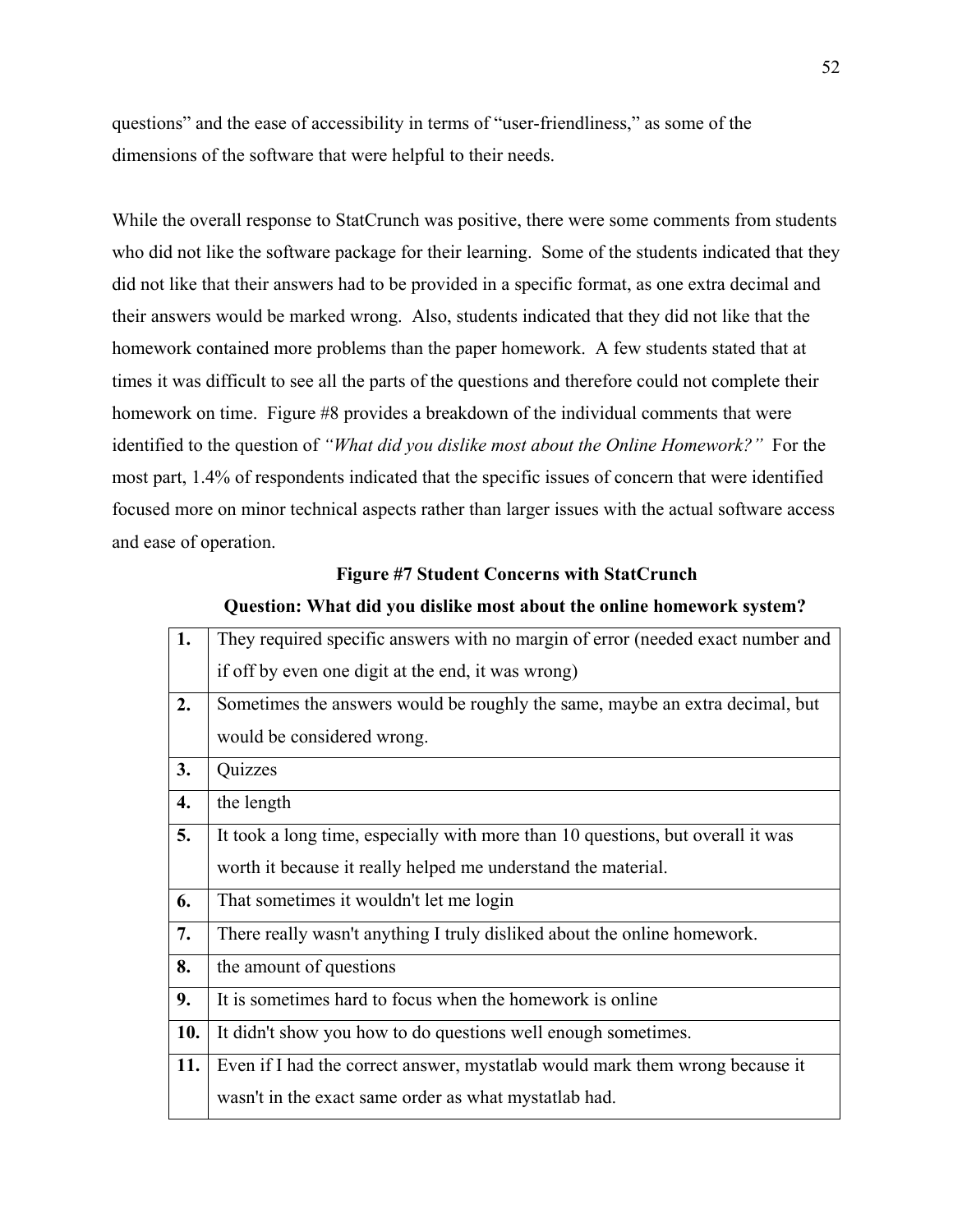| 12. | I hate that it wouldn't always download all parts of the questions and that it is so |  |  |
|-----|--------------------------------------------------------------------------------------|--|--|
|     | picky with the answers. Also, it never helped me to understand the material and      |  |  |
|     | sometimes would take a long time to complete                                         |  |  |
| 13. | I do not have any major dislikes.                                                    |  |  |
| 14. | My star lab was very picky                                                           |  |  |
| 15. | Nothing                                                                              |  |  |
| 16. | It did not show me the correct way to do the problem I was on after I got it wrong   |  |  |
| 18. | The online component, i'd much rather have a hard copy                               |  |  |
| 19. | answers are marked incorrect if you are even 0.01 number off.                        |  |  |
| 20. | Glitched                                                                             |  |  |
| 21. | The amount of tries you have                                                         |  |  |
| 22. | That the assignments can be closed by the professor.                                 |  |  |

# **Faculty Advantages of Using StatCrunch Software and Electronic Textbook**

The instructional value of using online homework software from the perspective of faculty was the time that was saved and could be utilized to illustrate other examples or to stress the importance of the statistical analysis. The use of software also provides more time for faculty to focus on the understanding of concepts, instead of students wasting time on tedious computations. For example, from the pilot study, the instructor indicated that time could be spent on "*transforming an x-value into a z-value, rather than using the regular tables to find the area under the normal curve which would take 5-10 minutes".* With the use of StatCrunch, students would be able to see the graph of the normal curve and the z value together with the probability within 3 minutes. Additionally, students were able to visualize the data sets and use real-life situations when solving the problems. For students this type of learning would enable greater understanding of the statistical concepts that were discussed.

On a practical level, students are exposed to different tools in the digital era. They are apt to learn more and understand greater material that can be covered in an academic term. Since the instructor can spend less time on the computational aspect, there is more time for real-life applications with the use of the software, as well as increased comprehension in understanding how statistics work, in relation to the concepts and not simply only the theories. Furthermore,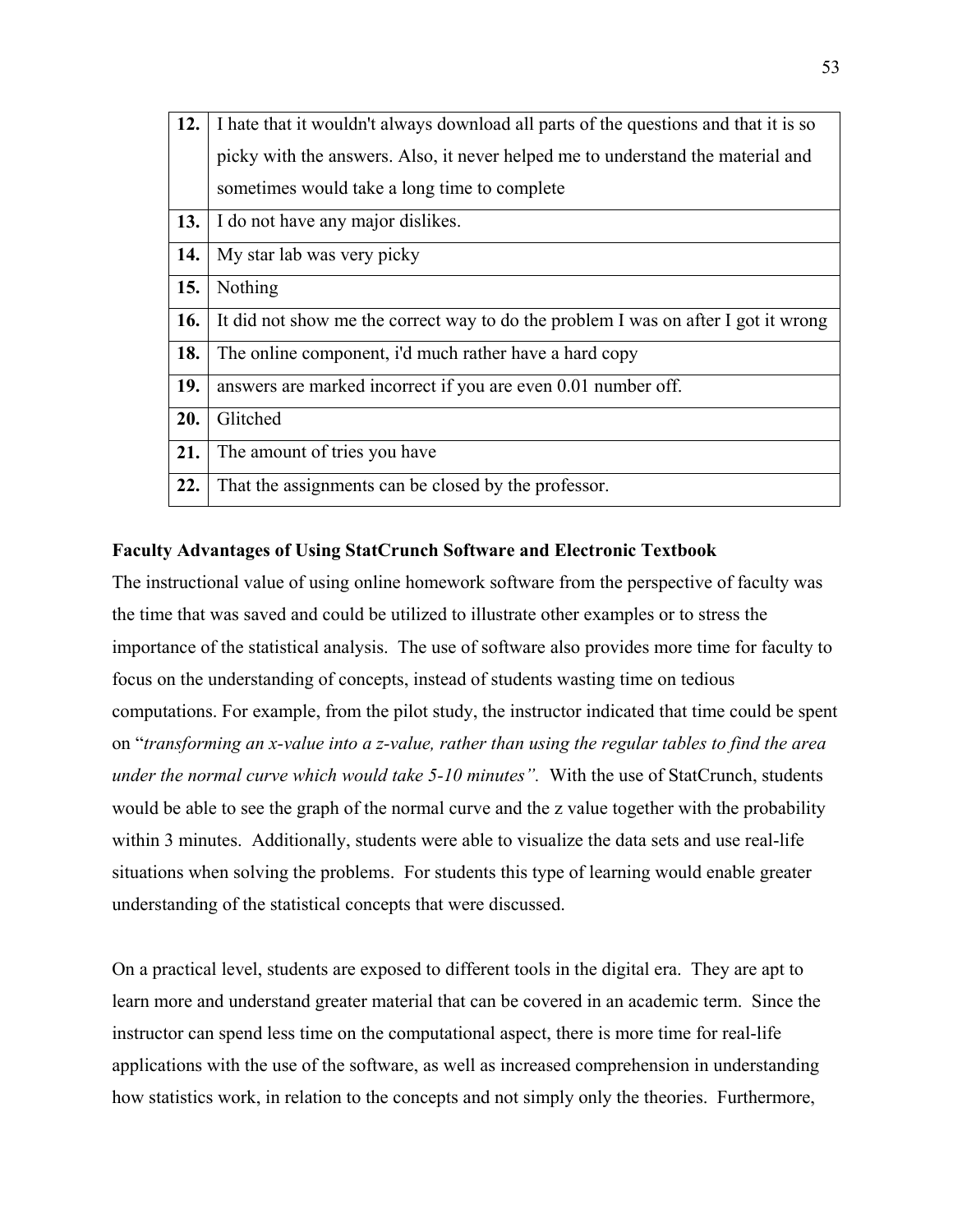since the software is compatible with several devices and user-friendly, the time required for learning how to use the tool is limited. Overall, the advantages identified by instructors are also reflected in the experiences of students given the usefulness of the online system and software to their learning opportunities. Figure #8 highlights the advantages identified by instructors but these advantages are also reflected in the responses of students.

# **Figure #8 - Advantages of On-line Textbook by Students**

# **Question: What did you like most about the use of the Electronic Textbook?**

| 1.               | I liked not having to carry around the textbook even though I have it.                        |
|------------------|-----------------------------------------------------------------------------------------------|
| 2.               | I could view it on my phone                                                                   |
| 3.               | That I could go straight to the section I was looking for                                     |
| $\overline{4}$ . | Don't have to carry it around                                                                 |
| 5.               | Ease                                                                                          |
| 6.               | I honestly bought the book, because I find it really hard to concentrate when I read material |
|                  | online. But that is just my personal opinion.                                                 |
| 7.               | I prefer the physical textbook                                                                |
| 8.               | I was able to reference the exact section without having to leaf through pages.               |
| 9.               | easier way to search for what I wan                                                           |
| 10.              | Statcrunch is extremely helpful                                                               |
| 11.              | Able to transfer data needed right over to StatCrunch.                                        |
| 12.              | You can search what you want to look up rather than flipping threw pages                      |
| 13.              | It was easy to get to when I needed it, if I needed it.                                       |
| 14.              | I didn't really use it                                                                        |
| 15.              | It's was easily accessible                                                                    |
| 16.              | Being able to open the problems in StatCrunch                                                 |
| 17.              | it didnt use paper                                                                            |
| 18.              | You can access it at anytime                                                                  |
| 19.              | You can access it anywhere                                                                    |
| 20.              | It was useful when needed.                                                                    |
| 21.              | I didn't I like the book in hand.                                                             |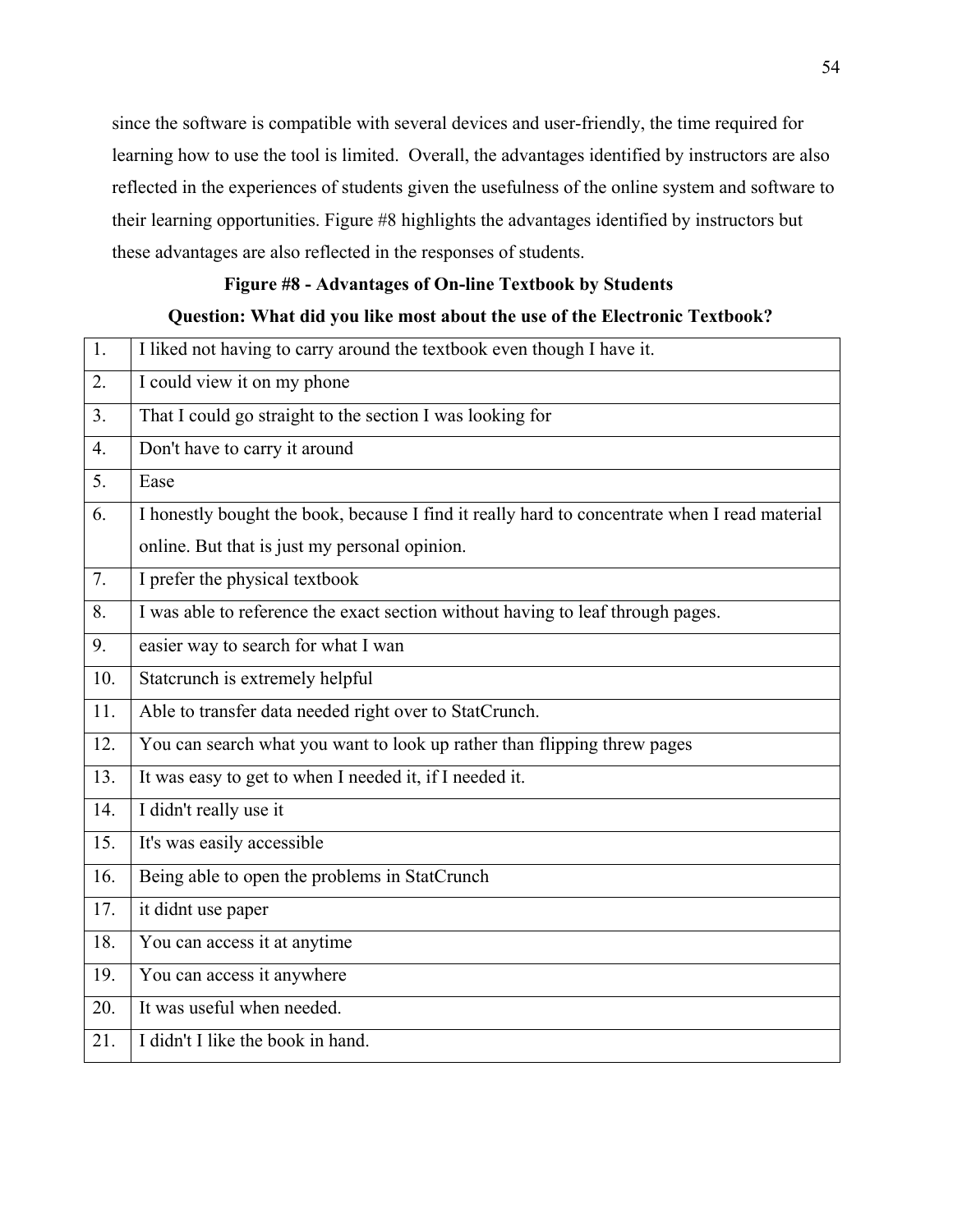22. It helped fill in gaps that were needed in completed in assignments but I wished it were used more frequently for assignments.

## **Drawbacks of Using StatCrunch Software and/or E-textbook**

Some of the drawbacks that were identified resonate with the need for connection to the internet in order to use the online software system. Students who were not connected to the internet would not be able to access the software. For a few students, the small size of the screen devices on phones is problematic as a full view of the material can be difficult to see on a small screen. As previously noted, the answers to the questions needed to be documented in a specific way. The narrow structure of this component of the software design could potentially be frustrating for students and possibly discourage them from pursuing the homework questions to completion. Finally, there is a learning curve with any new program. A paradigm shift is needed for those students who are less inclined to be receptive to new ways of learning. Some students may prefer traditional formats for learning because they are already familiar with these formats, and thus may perceive the old way of completing their assignments as easier.

### **Figure #9- Drawbacks of On-line Textbook by Students**

**Question: What did you dislike most about the use of the Electronic Textbook?**

| 1.  | I don't have any complaints about it.                   |
|-----|---------------------------------------------------------|
| 2.  | <b>Nothing</b>                                          |
| З.  | I don't think it helped that much                       |
| 4.  | It is more difficult to look through than a paper book. |
| 5.  | That you have to go online                              |
| 6.  | I did not know how to use it unless it was explained    |
| 7.  | I did not use it once. I only used my book copy.        |
| 8.  | I learn better from the textbook                        |
| 9.  | Electronic texts can get confusing to navigate at times |
| 10. | too difficult                                           |
| 11. | it did not always work                                  |
| 12. | Sometimes difficult to find specific content.           |
| 13. | I didn't really use it.                                 |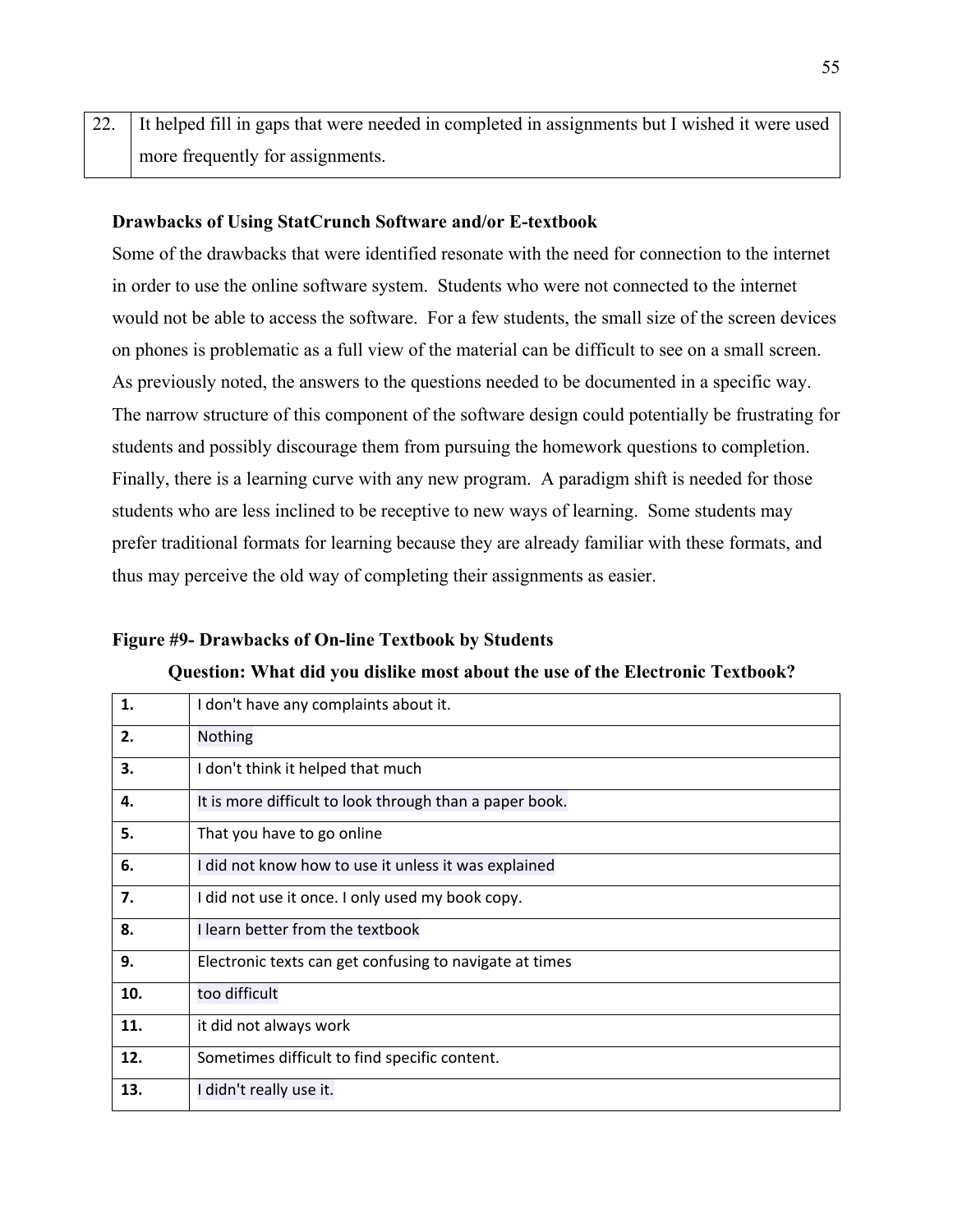| 1.  | I don't have any complaints about it.                                |
|-----|----------------------------------------------------------------------|
| 14. | That it was electronic and difficult for me to move through on a mac |
| 15. | online and e learn better from hardcopies                            |
| 16. | Didn't dislike anything.                                             |
| 17. | Nothing.                                                             |
| 18. | that its online.                                                     |
| 19. | nothing                                                              |

# **Traditional Pen and Paper versus Technology Software- Next Steps**

The students appeared to recognize the usefulness of the online homework system, although there were some students that indicated a preference for the paper homework format. As this was a pilot study, the feedback from students indicates that the online system was a good start for enhancing the teaching and learning of statistics for undergraduate students. In the next phase of this research study, more evidence is needed to provide some conclusive findings from the data that is collected. The following graphs indicate the preferences of students for both the traditional pen and paper format versus the software option.

# **Figure #10 – Preference for Electronic Textbook over Physical Copy Question: I prefer the Electronic Textbook Over the physical Textbook**

| <b>RESPONSE GRAPH</b> | <b>SCALE</b>                 | <b>SCALE to STUDENT RESPONSES</b> |
|-----------------------|------------------------------|-----------------------------------|
| $\overline{2}$        | <b>1 - Strongly Disagree</b> | ■ 1, 2, 6.9%                      |
| 3                     | 2 - Disagree                 | 2, 5, 17.24%<br>■ 3, 9, 31.03%    |
|                       | 3 - Neutral                  | $\blacksquare$ 4, 5, 17.24%       |
| $\overline{4}$<br>5   | 4 - Agree                    | ■ 5, 8, 27.59%                    |
|                       | 5 - Strongly Agree           |                                   |
|                       |                              |                                   |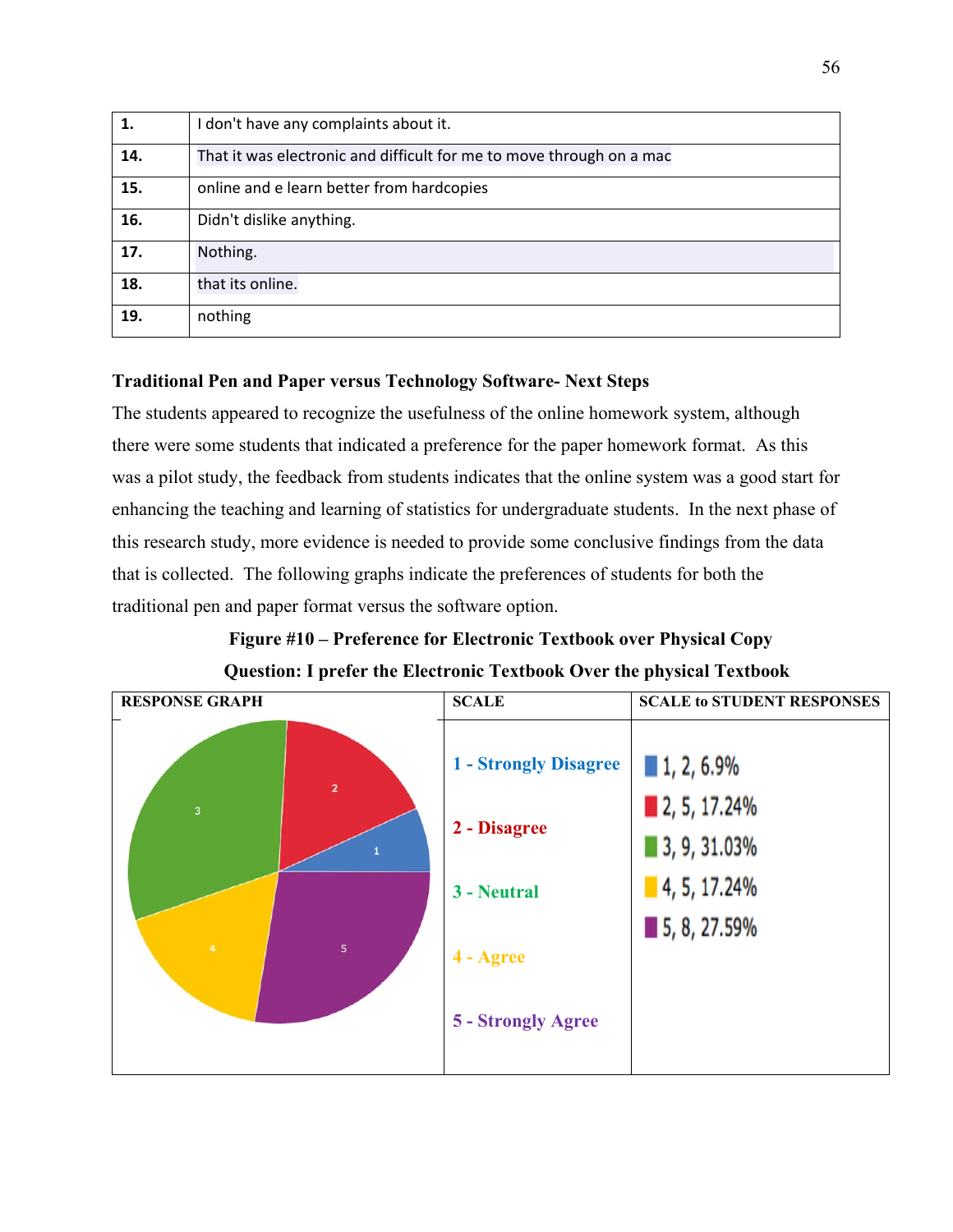

**Question: I think that the e-textbook help me with understanding mathematical concepts** 

**Figure #11 – The Value of Using Electronic Textbook to Student Learning**

As students are cognizant of the increasing costs associated with learning, the use of StatCrunch while similar to SPSS, is substantially cheaper for students and more user-friendly. The opensource software is another option that could be considered, such as R, but this software is more appropriate for research types of statistical problems. In some cases, R may be used for teaching upper-level statistics courses.

## **Conclusion**

Statistical software and the use of online learning systems (textbooks, homework) are generally helpful for student learning. It is something that faculty need to adjust to in response to the digital learning needs of students. In this pilot study, sufficient data was not found to conclude that one system is better than the other, or what statistical software is more pertinent for elementary or developmental courses compared to upper-level courses. Over the next two years, surveys will be administered to collect more data in order to make a conclusive decision as to which system is best.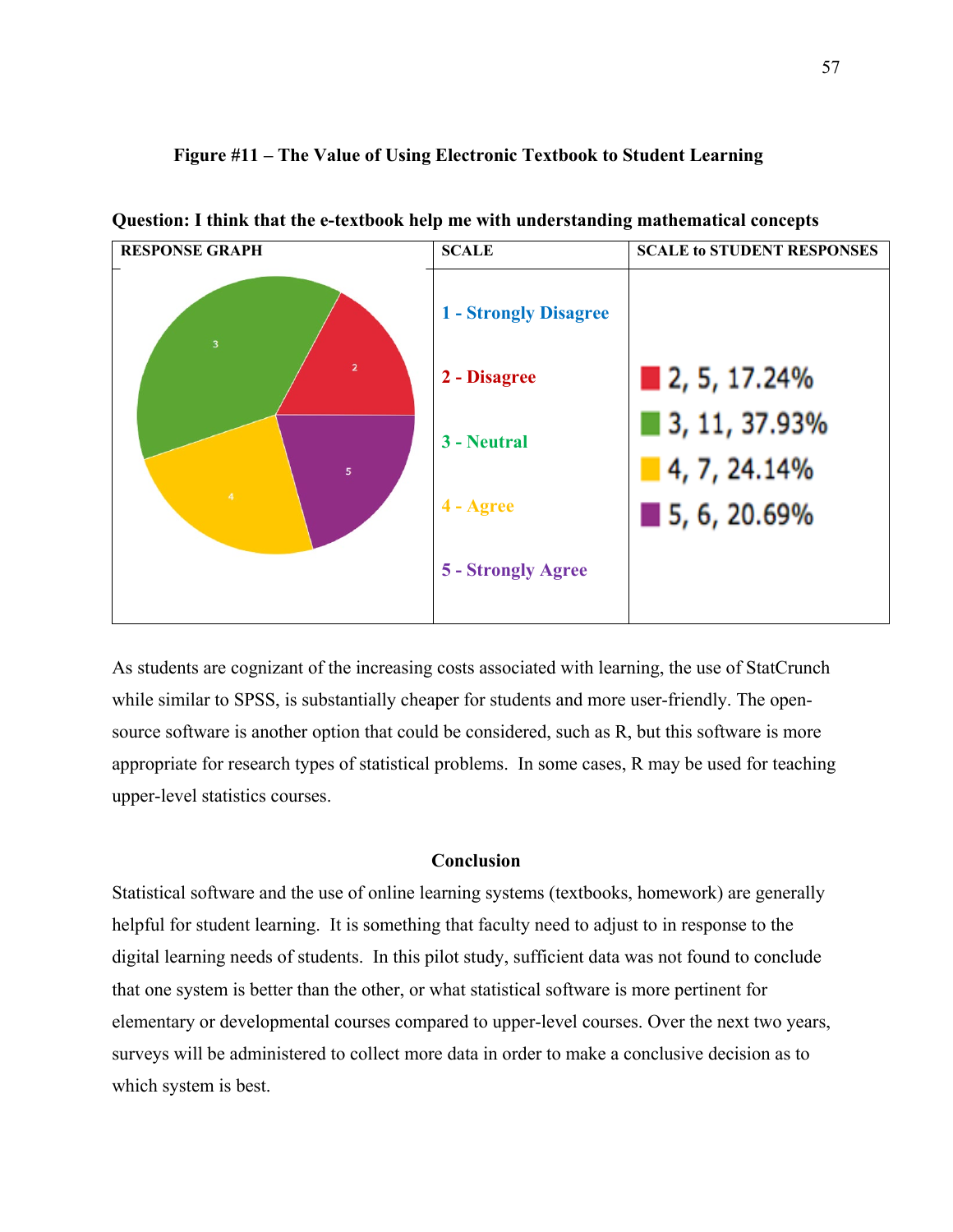Given the ever-changing technology marketplace, it is difficult to project whether StatCrunch will continue to dominate the market in a few years. There may be other equally helpful software packages available for teaching statistics. What can be anticipated is that faculty must be prepared to move forward with the various supplemental packages that are available to assist students to learn. In a digital age, one should be prepared to expect that this is the life cycle of technology.

Teachers in higher education should incorporate some type of online learning system into their teaching practices. The needs of our students should not be ignored, and the way they would like to learn should also be considered. The apparent benefits of online homework systems and statistical packages appear to outweigh the drawbacks as noted in the pilot study feedback. Students and the instructors wanted to embrace the software because of greater flexibility provided with technology during the lecture. The use of software would permit more time for focusing on topics that needed more attention. Additionally, for certain topics, scaffolding of student learning was possible as instructors could use different types of activities such as simulations which enable the merging of theories with practice. Finally, the software is valuable for interpreting the problems quickly so that the instructor has more time to explain the results and why these findings matter.

As institutions of higher learning increasingly identify different forms of technology to remain competitive, it is imperative that faculty continue to remain abreast of both the learning needs and technological options that are available for teaching 'digital learners'. Faculty must be prepared to reconstruct pedagogies of engagement in the classroom that will draw student interest from disconnected spaces whilst simultaneously reconnecting learning. In this way, meaningful teaching and learning can have a significant impact on student success.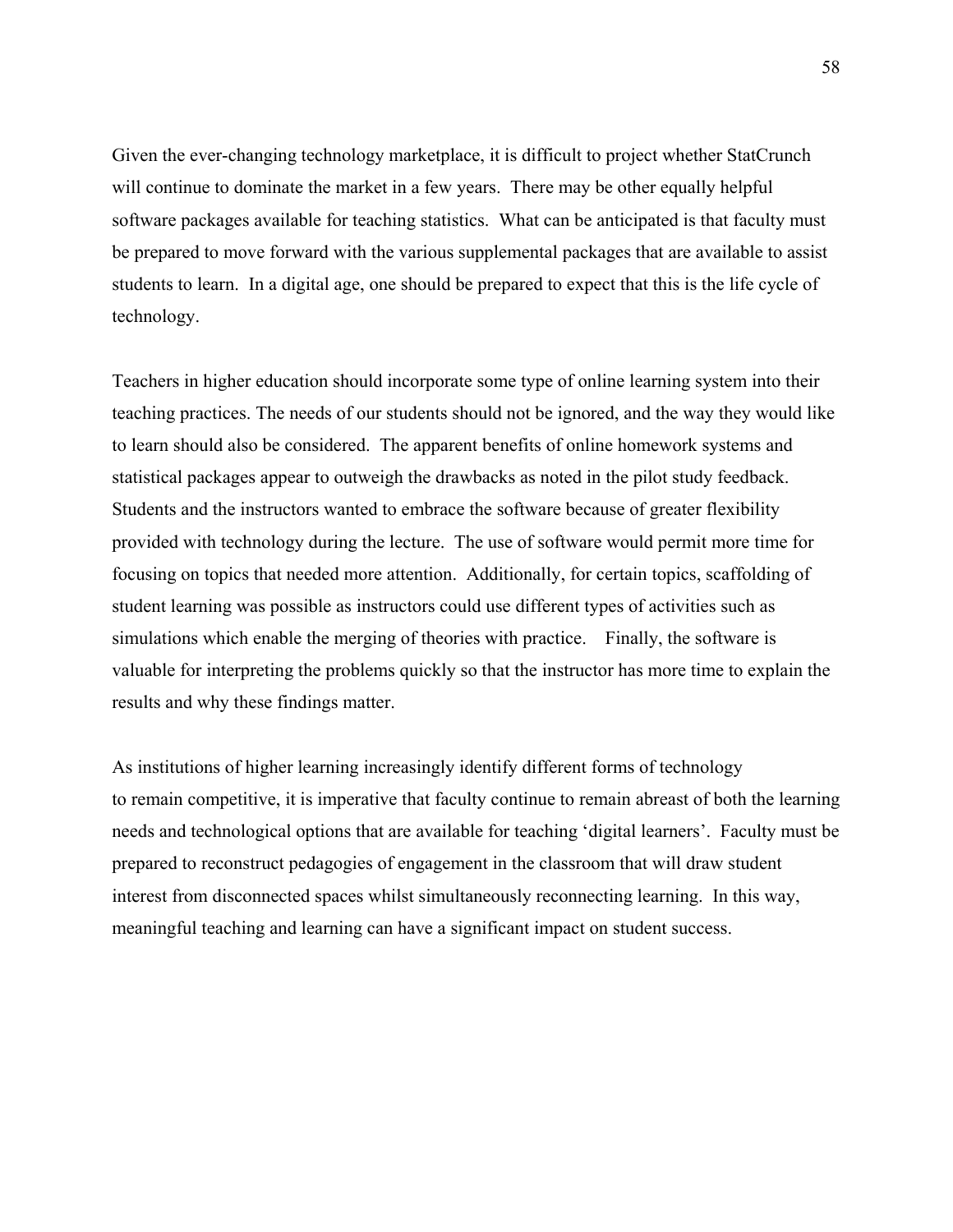#### References

Bonham, S., Beichner, R., & Deardorff, D. (2001). Online homework: Does It Make a Difference? *The Physics Teacher*, 39, 293- 296.

Retrieved from<http://www.ncsu.edu/per/Articles/OnlineHomeworkArticle.pdf>

Correa, E. (2017). Who is Playing And/ Or Who is Being Played? Teaching in a culture of entitlement and technology integration. E-Learn 2017, Vancouver, British Columbia. In J. Dron & S. Mishra (Eds.), *Proceedings of E-Learn: World Conference on E-Learning in Corporate, Government, Healthcare, and Higher Education* (pp. 872-875). Vancouver, British Columbia, Canada: Association for the Advancement of Computing in Education (AACE).

Retrieved December 4, 2017 <https://www.learntechlib.org/p/181271/>

Cox, M. J., & Marshall, G. (2007). Effects of ICT: do we know what we should know? *Education and information technologies*, 12(2), 59-70.

Cradler, J., McNabb, M., & Freeman, M. (2002). How does technology influence student learning? *Learning and Leading with Technology*, 29(8), 46-49.

Dawkins, W. (2006). Textbooks: the big squeeze. Black Issues Book Review, 8(5), 30-32.

Engel, A. M. (2015). What are the learning styles of community college accounting teachers and students? *Community College Journal of Research and Practice*, 39(3), 289-292.

Ertmer, P. A. (2005). Teacher pedagogical beliefs: The final frontier in our quest for technology integration? *Educational Technology Research and Development*, 53(4), 25–39.

Fatemi, D., Marquis, L., & Wasan, S. (2014). Student performance in intermediate accounting: A comparison of the effectiveness of online and manual homework assignments. *The*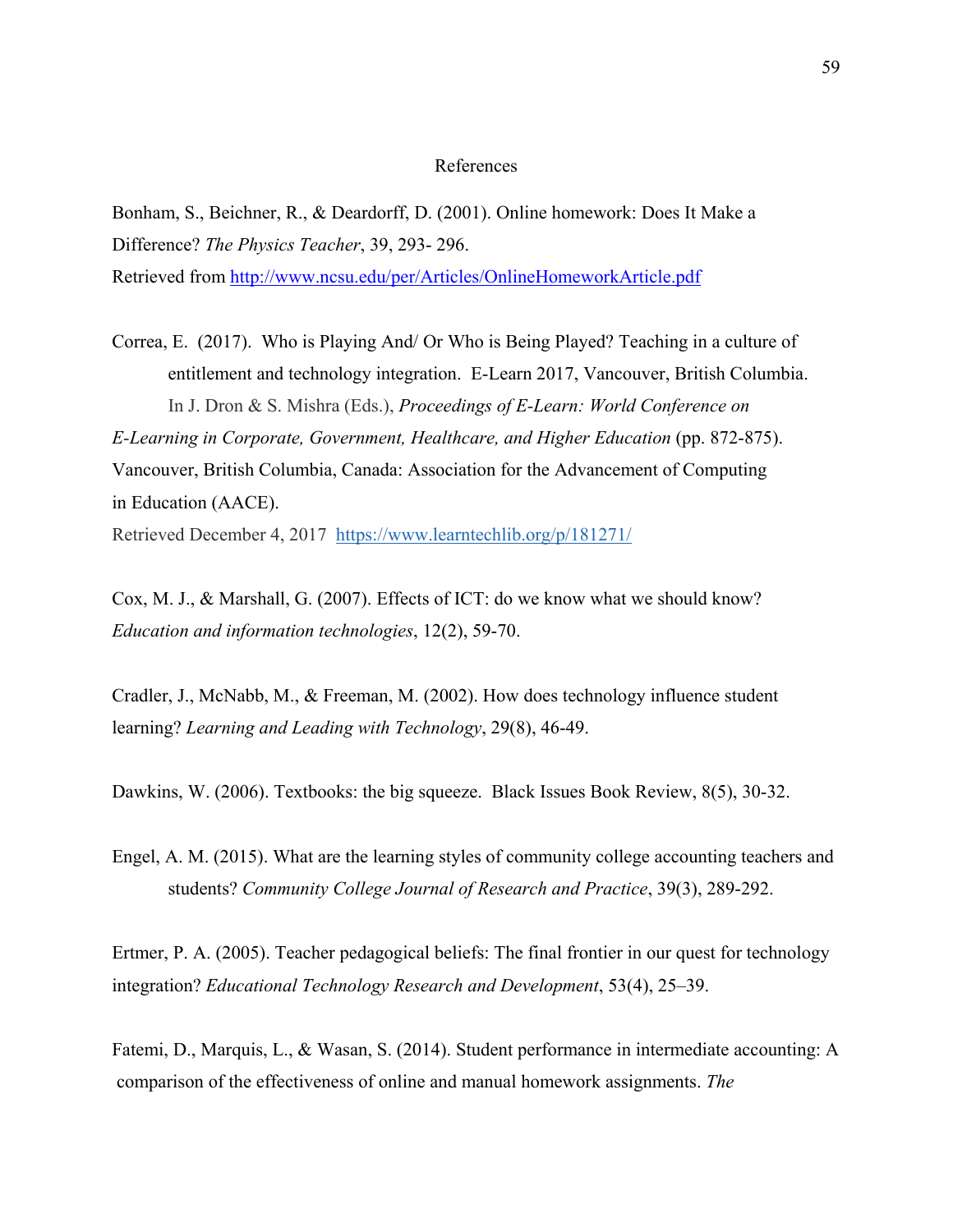Fleener, M. (1995). A survey of mathematics teachers' attitudes about calculators: The impact of philosophical orientation. Journal of Computers in Mathematics and Science Teaching, 14(4), 481-498.

Folami, L. B., & Simons, K. (2012). Students' perceptions of online homework software in accounting courses. International Journal of Education Research, 7(2), 56-72.

Fraillon,F., Ainley, J., Schulz, W., Friedman, T., and Gebhardt, E. (2014). Preparing for Life in a Digital Age: the IEA International Computer and Information Literacy Study International Report. International Association for the Evaluation of Educational Achievement (IEA) 2014.SpringerLink DOI: [https://research.acer.edu.au/ict\\_literacy/8](https://research.acer.edu.au/ict_literacy/8)

Grinder, B. (2014). Online interactive homework help for introductory finance. *Journal of Financial Education, 40(1-2), 68-93.* 

Hahn, W., Fairchild, C., & Dowis, W. B. (2013). Online homework managers and intelligent tutoring systems: A study of their impact on student learning in the introductory financial accounting classroom. *Issues in Accounting Education*, 28(3), 513-535.

Hakkarainen, K., Ilomäki, L., Lipponen, L., Muukkonen, H., Rahikainen, M., Tuominen, T., & Lehtinen, E. (2000). Students' skills and practices of using ICT: Results of a national assessment in Finland. *Computers & Education*, 34(2), 103-117.

Hopson, M. H., Simms, R. L., & Knezek, G. A. (2001). Using a technology-enriched environment to improve higher order thinking skills. *Journal of Research on Technology in education,* 34(2), 109-119.

Huang, S.Y.L., & Waxman, H.C. (1996). Classroom observations of middle school students'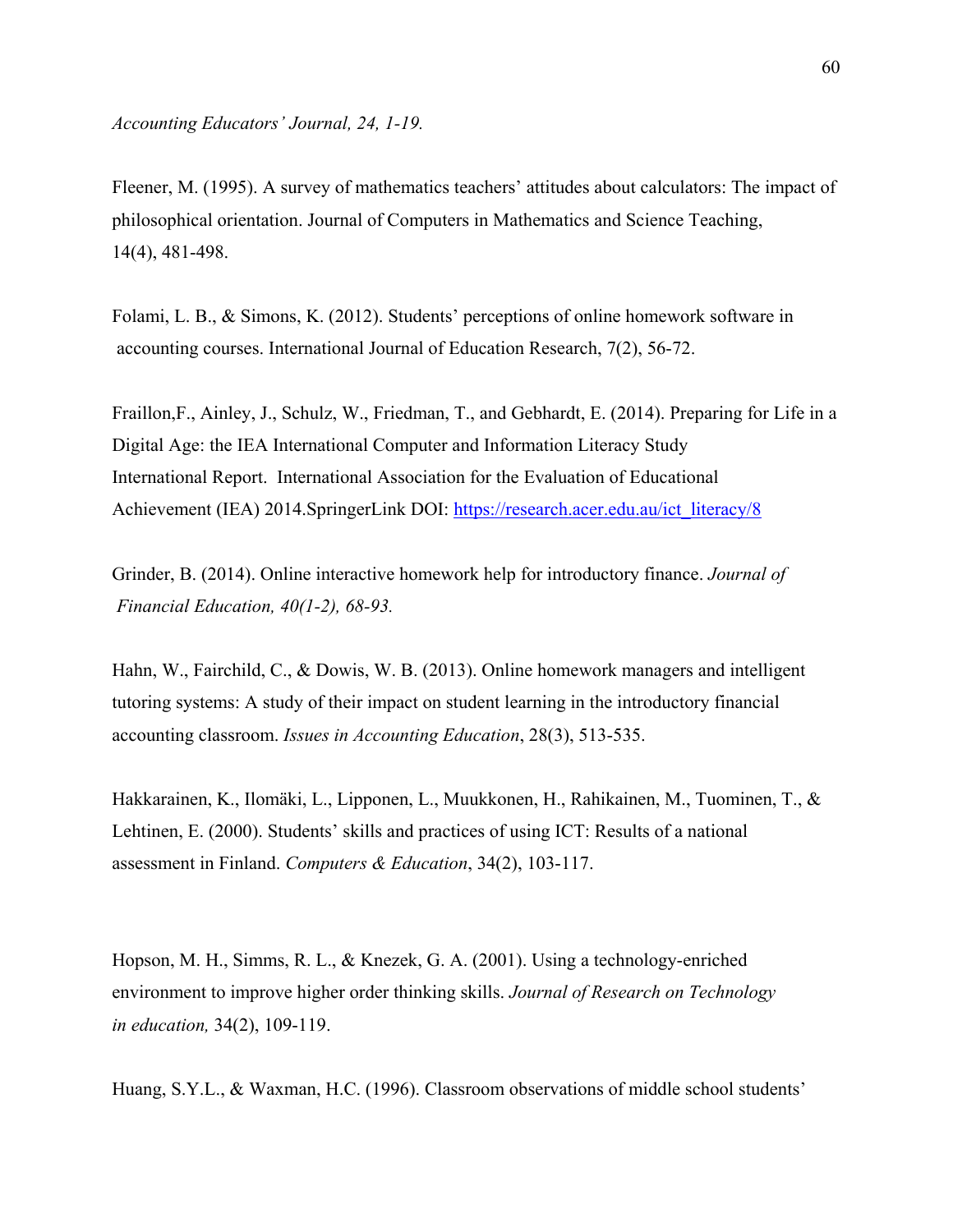technology use in mathematics. *School Science and Mathematics*, 96(10), 28-34.

Humphrey, R. L., & Beard, D. F. (2014). Faculty perceptions of online homework software in accounting education. *Journal of Accounting Education, 32, 238-258.*

International Computer and Information Literacy Study: ICILS. (2013). Technical Report. Retrieved 1st Jul 15 [http://www.iea.nl/fileadmin/user\\_upload/Publications/Electronic\\_versions/ICILS\\_2013\\_Technic](http://www.iea.nl/fileadmin/user_upload/Publications/Electronic_versions/ICILS_2013_Technical_Report.pdf) [al\\_Report.pdf](http://www.iea.nl/fileadmin/user_upload/Publications/Electronic_versions/ICILS_2013_Technical_Report.pdf)

Jimoyiannis, A. & Komis, V. (2008). Examining teachers's beliefs about ICT in education Implications of a teacher preparation programme. *Teacher Development,* 11:2, 149-173. DOI:<https://doi.org/10.1080/13664530701414779>

Jones, C. G. (2008). Student perceptions of the impact of web-based homework on course interaction and learning in introductory accounting. *Issues in Information Systems*, 9(1), 223-232.

Keengwe, J. (2007). Faculty integration of technology into instruction and students' perceptions of computer technology to improve student learning. *Journal of information technology education*, 6(1), 169-179.

King, G. H., & Mo, S. (2013). The application of web-based learning in a managerial accounting course. *Academy of Educational Leadership Journal*, 17(4), 53-62.

Kozma, R. B., & Anderson, R. E. (2002). Qualitative case studies of innovative pedagogical practices using ICT. *Journal of computer assisted learning*, 18(4), 387- 394.

Law, N. (2009). Mathematics and science teachers' pedagogical orientations and their use of ICT in teaching. *Education and Information Technologies*, 14(4), 309-323.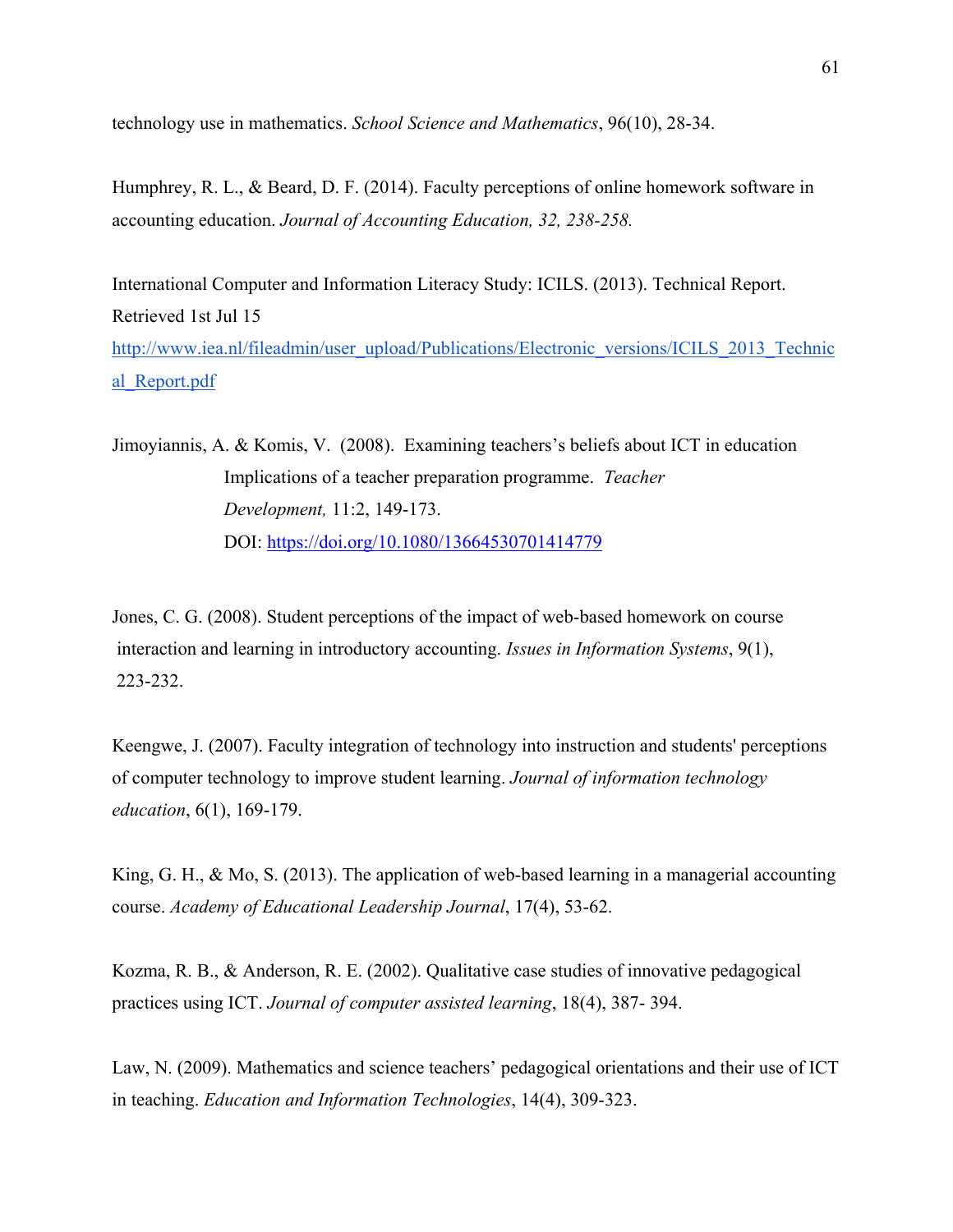Lusher, A. L., Huber, M. M., & Valencia, J. M. (2012). Empirical evidence regarding the relationship between the computerized classroom and student performance in introductory accounting. *The Accounting Educators' Journal*, 22, 1-23.

Milou, E. (1999). The Graphing Calculator: A Survey of Classroom Usage. *School Science and Mathematics*. v 99, Issue 3, pp 133-140. DOI:<https://doi.org/10.1111/j.1949-8594.1999.tb17461.>

Norton, S., McRobbie, C.J. & Cooper, T.J. (2000). Exploring secondary mathematics teachers' reasons for not using computer in their teaching: Five case studies. *Journal of Research on Technology in Education*, 33(1).

Pardakhtchi, M. H., & Saidee, A. (2012). Matching teaching/learning styles and student satisfaction. In: Chambers, J. A. (Ed.), Selected papers from the 23rd International Conference on College Teaching and Learning (pp. 165-187). Jacksonville, FL: Florida State College at Jacksonville, The Center for the Advancement of Teaching and Learning.

Peeraer, J., & Van Petegem, P. (2012). Measuring integration of information and communication technology in education: An item response modeling approach. *Computers & Education*, 58(4), 1247-1259.

Pedersen, J., & Yerrick, R. (2000). Technology in Science Teacher Education: Survey of Current Uses and Desired Knowledge among Science Educators. *Journal of Science Teacher Education*, v11 n2, p 131-53.

Rinaldi, C., & Gurung, R. (2008, October 26). Should teaching and learning styles match? Teaching Forum: A Journal of the Scholarship of Teaching and Learning. Retrieved from the University of Wisconsin Oshkosh website: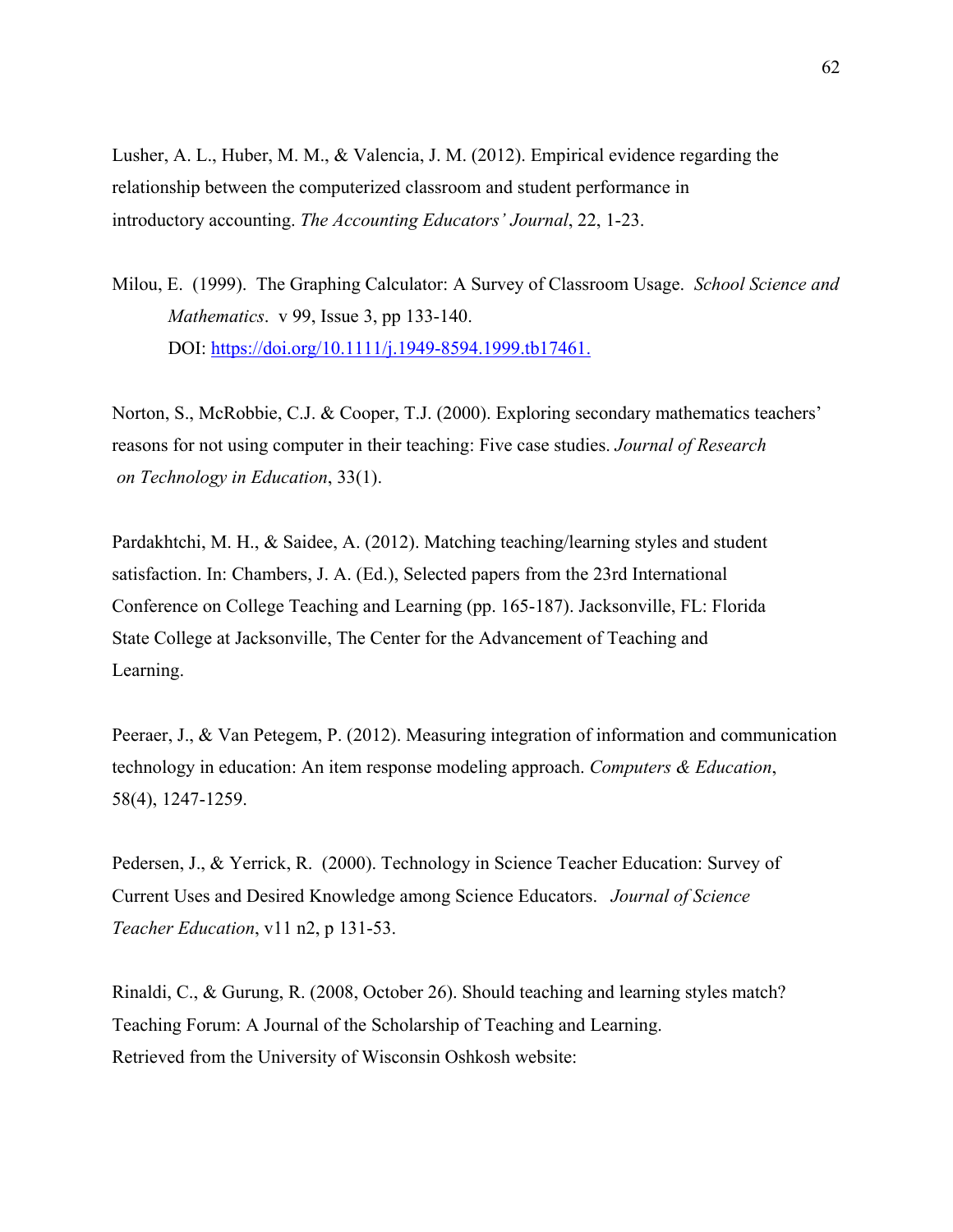[http://www.uwosh.edu/programs/teachingforum/public\\_html/?module=displaysto](http://www.uwosh.edu/programs/teachingforum/public_html/?module=displaystory&story_id=648) [ry&story\\_id=648](http://www.uwosh.edu/programs/teachingforum/public_html/?module=displaystory&story_id=648)

Robotham, D. (1999). The application of learning style theory in higher education teaching. GDN Discussion Papers. Retrieved from<http://www2.glos.ac.uk/gdn/discuss/kolb2.htm>

Russell, M., Bebell, D., O'Dwyer, L., & O'Connor, K. (2003). Examining Teacher Technology Use: Implications for Preservice and Inservice Teacher Preparation. V 54, Issue 4, pp. 297-310. DOI: [https://doi.org/10.1177/0022487103255985](https://doi.org/10.1177%2F0022487103255985)

Thomson, A. (1992). Teachers' beliefs and conceptions: A synthesis of the research. In D.A. Grouws (Ed.), Handbook of research in mathematics teaching and learning (pp. 127-146). New York: Macmillan.

Titard, P. L., DeFranceschi, J. E., & Knight, E. (2014). Using online homework to improve exam scores. Journal of Business and Educational Leadership, 5(1), 58-63.

UNESCO. (2011). The UNESCO ICT Competency Framework for Teachers. Retrieved 22nd Jul 14 from http://unesdoc.unesco.org/images/0021/002134/213475e.pdf

UNESCO. (2014). Information and communication technology (ICT) in education in Asia: A comparative analysis of ICT integration and e-readiness in schools across Asia.

Wang, S. K., Hsu, H. Y., Reeves, T. C., & Coster, D. C. (2014). Professional development to enhance teachers' practices in using information and communication technologies (ICTs) as cognitive tools: Lessons learned from a design-based research study. *Computers & Education,* 79, 101-115.

Williams, A. (2012). Online homework vs. traditional homework: Statistics anxiety and selfefficacy in an educational statistics course. *Technology Innovations in Statistics*